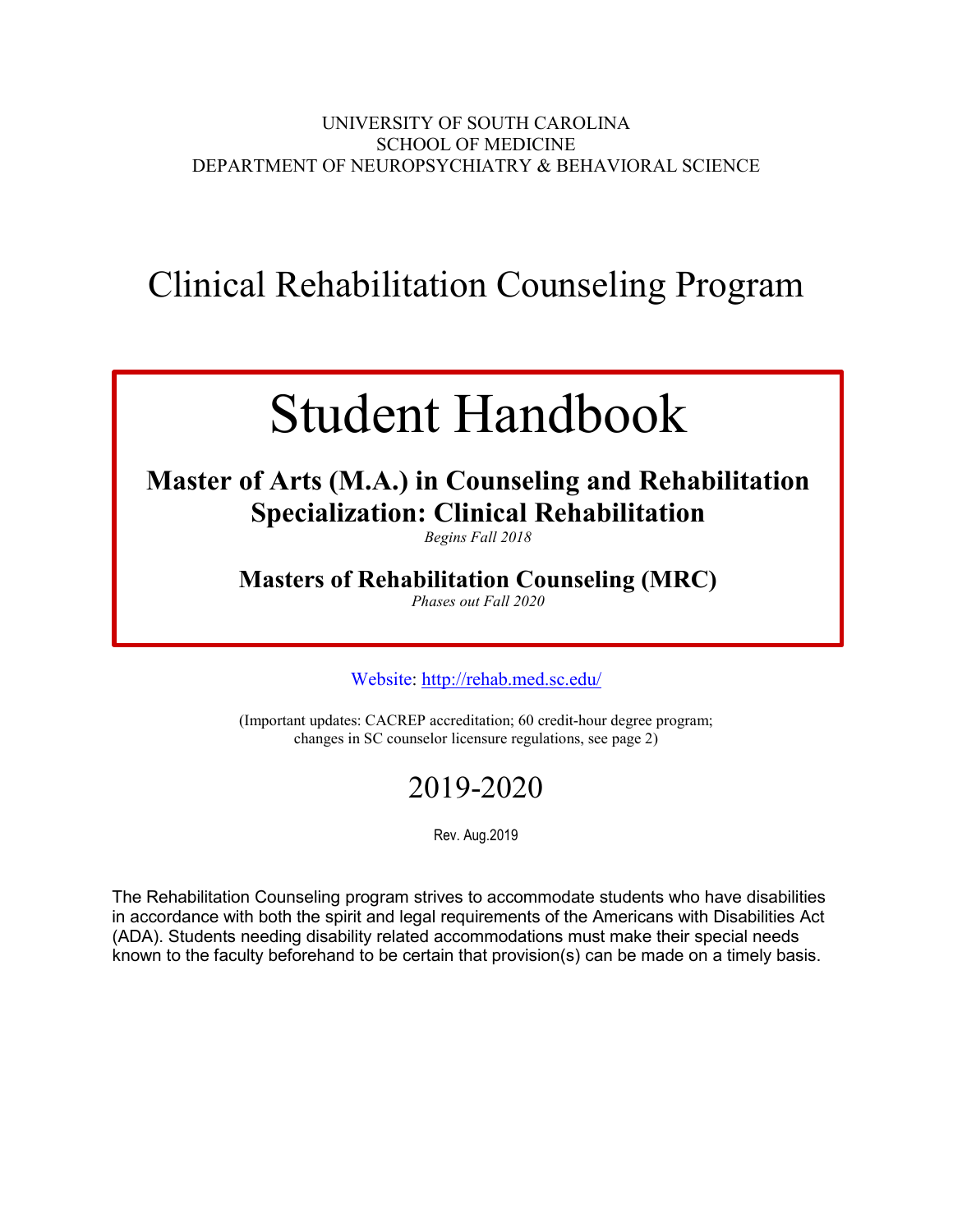## Important Information for the 2019-2020 Student Handbook

**Accreditation Information**: On July 1, 2017, the Council for Accreditation of Counseling & Related Educational Programs (CACREP) assumed responsibility for carrying out the mission and vision of the Council on Rehabilitation Education (CORE). All graduate programs that were formerly accredited by CORE are now accredited by CACREP. The USC Rehabilitation Counseling Program was most recently accredited by CORE in 2012 and received a full 8-year accreditation (2012-2020).

- The 48 credit hour MRC degree is now accredited as a rehabilitation counseling program by CACREP through 2020.
- In 2019, we are in the process of seeking accreditation as a clinical rehabilitation counseling program for the 60 credit hour program.
- More information about CACREP is available at: [http://www.cacrep.org/?ref=core.](http://www.cacrep.org/?ref=core)

**Certification**: Because our program is CORE/CACREP accredited, all students who have successfully completed 75% of their coursework and all graduates of the rehabilitation counseling program are eligible to take the exam administered by the Commission on Rehabilitation Counselor Certification (CRCC) that leads to the nationally recognized Certified Rehabilitation Counselor (CRC) credential. This credential is available to all students and program graduates, including those students who do not live in the state of South Carolina.

**Licensure**: Each state has its own licensing board with its own counselor licensure requirements. In 2018 and 2019, the SC Board of Examiners issued new regulations that update licensing and supervision requirements. As of August 2019, the licensing board's website is in transition and is not up-to-date. Information will soon be available at: <https://www.llr.sc.gov/cou/>. The 60 credithour master's degree includes the coursework and field experiences required for licensure eligibility in SC. We cannot confirm that the program meets the requirements for professional licensure in another state. **For students not living in South Carolina**, the contact information for licensure in specific states may be found at [https://www.counseling.org/knowledge](https://www.counseling.org/knowledge-center/licensure-requirements/state-professional-counselor-licensure-boards)[center/licensure-requirements/state-professional-counselor-licensure-boards.](https://www.counseling.org/knowledge-center/licensure-requirements/state-professional-counselor-licensure-boards) Additional information may be found at the Academic Programs Professional Licensure website: [www.sc.edu/about/offices\\_and\\_divisions/provost/planning/academicprograms/state](http://www.sc.edu/about/offices_and_divisions/provost/planning/academicprograms/state-authorization/professional-licensure-info.php)[authorization/professional-licensure-info.php](http://www.sc.edu/about/offices_and_divisions/provost/planning/academicprograms/state-authorization/professional-licensure-info.php) If a current student is considering relocating to another state after being admitted into the program, the student must contact the program director to discuss how the move may impact their ability to participate in academic courses (distributed learning) and clinical practicum (experiential learning) opportunities in a different state.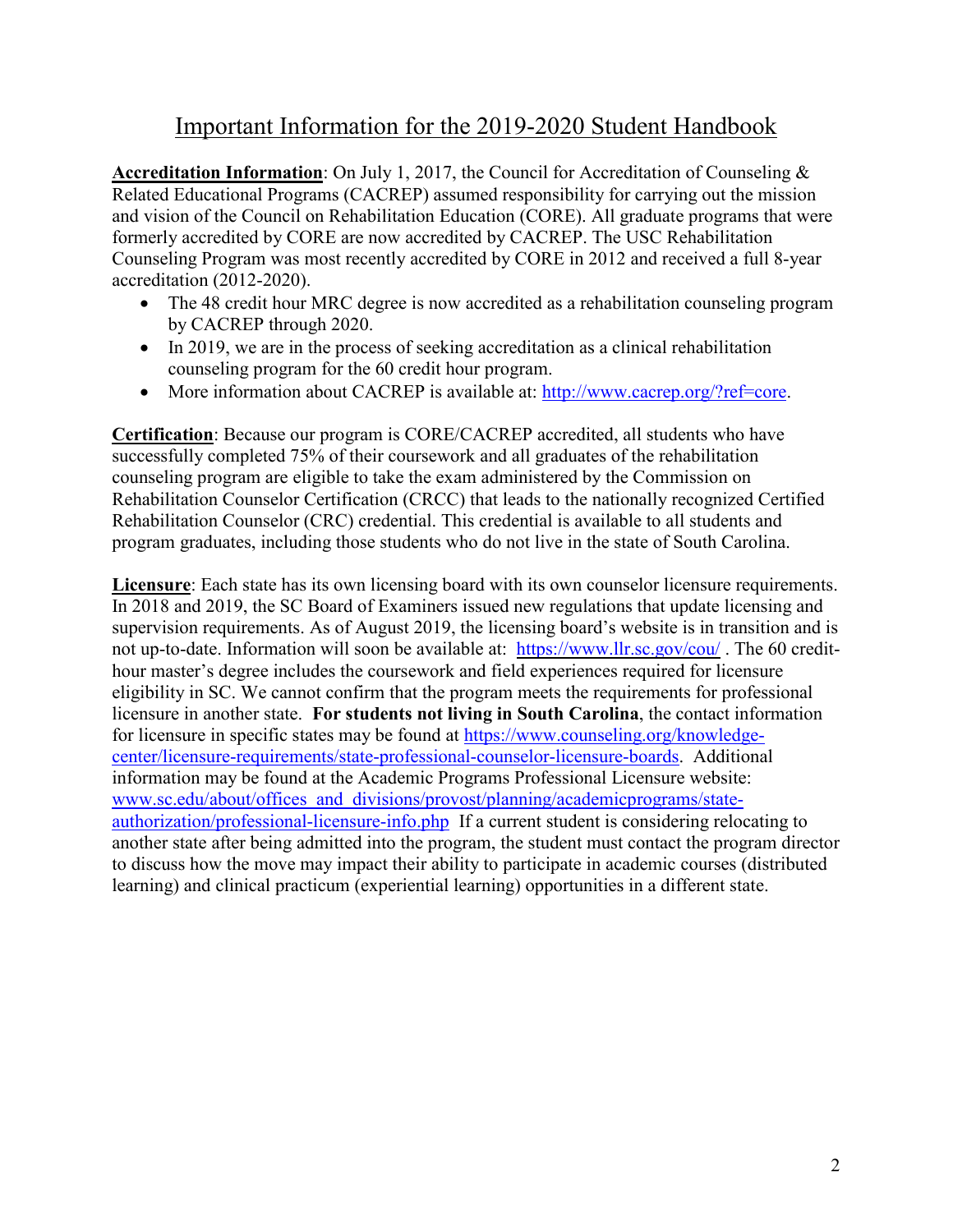## **Clinical Rehabilitation Counseling Program Student Handbook**

## **Table of Contents**

The table of contents includes embedded hyperlinks. Hover the mouse anywhere on any line of the table of contents, then Ctrl + Click to go directly to the identified section of the **Student Handbook.** 

| Master of Arts (M.A.) in Counseling and Rehabilitation Degree Description  8 |  |
|------------------------------------------------------------------------------|--|
|                                                                              |  |
|                                                                              |  |
|                                                                              |  |
|                                                                              |  |
|                                                                              |  |
|                                                                              |  |
|                                                                              |  |
|                                                                              |  |
|                                                                              |  |
|                                                                              |  |
|                                                                              |  |
|                                                                              |  |
|                                                                              |  |
|                                                                              |  |
|                                                                              |  |
|                                                                              |  |
|                                                                              |  |
|                                                                              |  |
|                                                                              |  |
|                                                                              |  |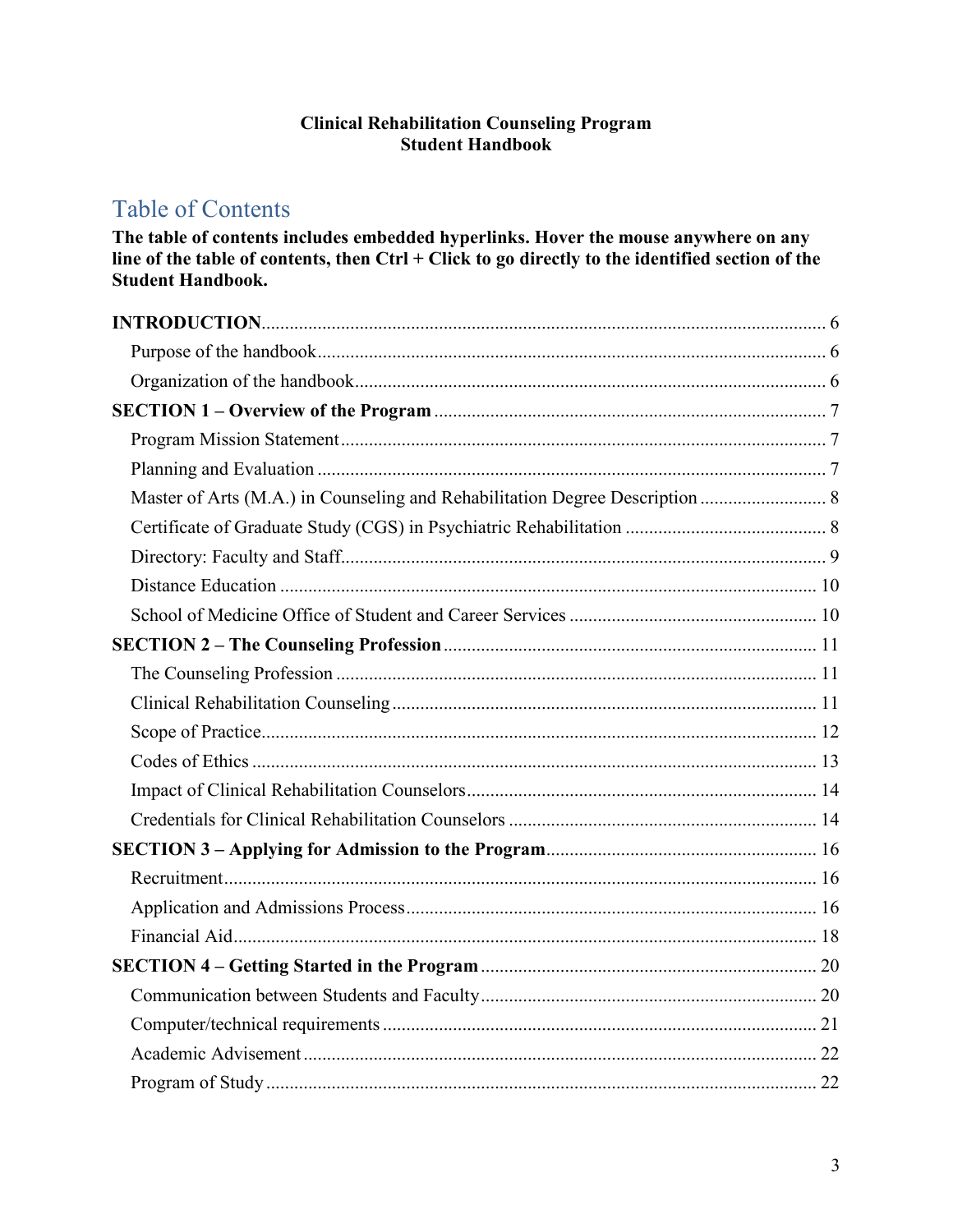| Coursework Sequencing and Annual Schedule of Rehabilitation Courses  36              |  |
|--------------------------------------------------------------------------------------|--|
|                                                                                      |  |
|                                                                                      |  |
|                                                                                      |  |
| <b>SECTION 8 - Personal and Professional Development and Progression through the</b> |  |
| Program                                                                              |  |
|                                                                                      |  |
|                                                                                      |  |
|                                                                                      |  |
|                                                                                      |  |
|                                                                                      |  |
|                                                                                      |  |
|                                                                                      |  |
|                                                                                      |  |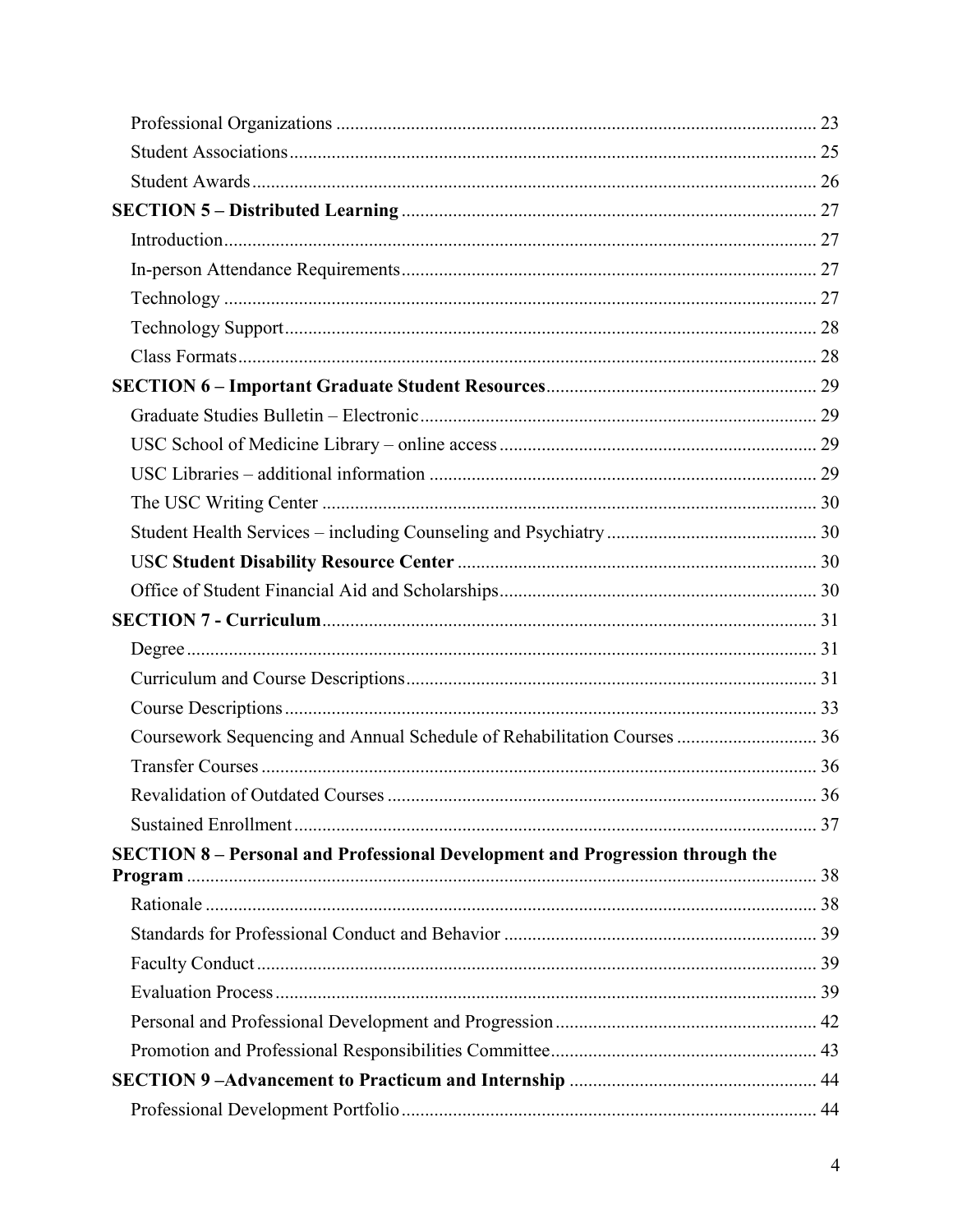| Expectations of Students, University Faculty, Site Supervisors, and Sites  48 |  |
|-------------------------------------------------------------------------------|--|
|                                                                               |  |
|                                                                               |  |
|                                                                               |  |
|                                                                               |  |
|                                                                               |  |
|                                                                               |  |
|                                                                               |  |
|                                                                               |  |
|                                                                               |  |
|                                                                               |  |
|                                                                               |  |
|                                                                               |  |
|                                                                               |  |
|                                                                               |  |
|                                                                               |  |
|                                                                               |  |
|                                                                               |  |
|                                                                               |  |
|                                                                               |  |
|                                                                               |  |
|                                                                               |  |
|                                                                               |  |
|                                                                               |  |
|                                                                               |  |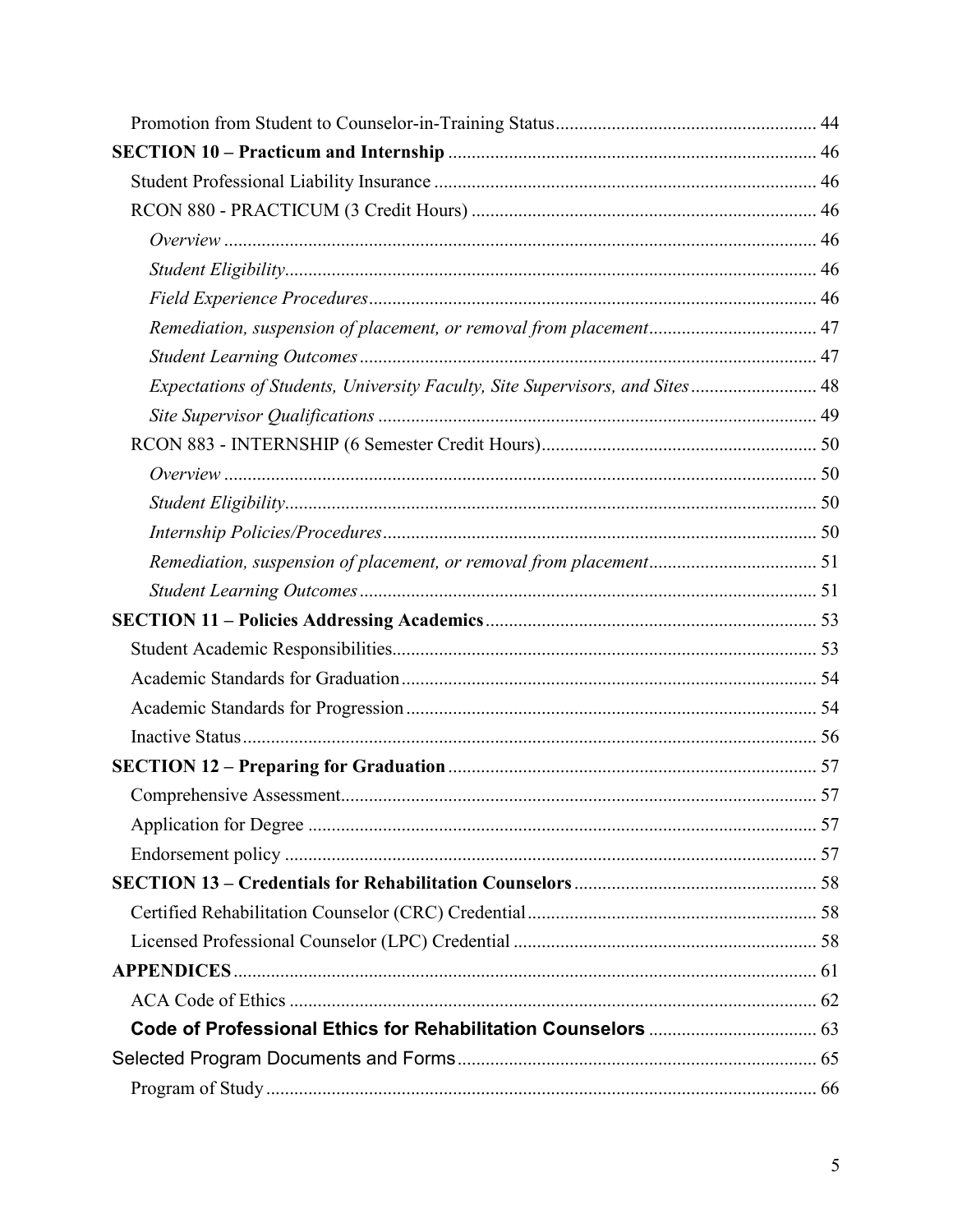## <span id="page-5-0"></span>**INTRODUCTION**

## <span id="page-5-1"></span>Purpose of the handbook

This manual contains vital information for students and faculty in the Clinical Rehabilitation Counseling Program regarding procedures, policies, requirements, and program content. This manual is not a contract. The program reserves the right to revise statements, policies, curriculum, and schedules as necessary.

Additional information affecting students is contained in other University publications, such as the Graduate Bulletin (http://bulletin.sc.edu/ ) and USC Policies and Procedures Manual, maintained by the Office of the Provost. [\(http://www.sc.edu/policies/policiesbydivision.php\)](http://www.sc.edu/policies/policiesbydivision.php).

USC Policies and [Procedures](http://www.sc.edu/policies/policiesbydivision.php) Manual, maintained by the Office of the [Provost,](http://www.sc.edu/about/offices_and_divisions/provost/index.php) introduces you to the University of South Carolina Student Handbook and Policy Guide, a much more detailed guide to University-wide policies and procedures. Each student is expected to visit – and encouraged to electronically bookmark – the USC Policies and [Procedures](http://www.sc.edu/policies/policiesbydivision.php) Manual website and explore the many links available to you.

## IT IS THE RESPONSIBILITY OF THE STUDENT TO BECOME FAMILIAR WITH ALL PERTINENT UNIVERSITY POLICIES AND PROCEDURES IN THOSE RESOURCES.

## <span id="page-5-2"></span>Organization of the handbook

The Handbook is organized in easy-to-navigate sections that begin with an overview of the Clinical Rehabilitation Counseling Program and the profession of counseling. From there, sections are arranged to coincide with the progression of the student through the program**:** from applying for admission and getting started, to preparing for graduation. In this Handbook, you will find information about distance education, important graduate student resources, curriculum, program advancement, and practicum and internship.

IT IS THE RESPONSIBILITY OF THE STUDENT to become familiar with the Handbook and its contents. Please take the time to read through the table of contents to gain an understanding of the breadth of information contained in the handbook.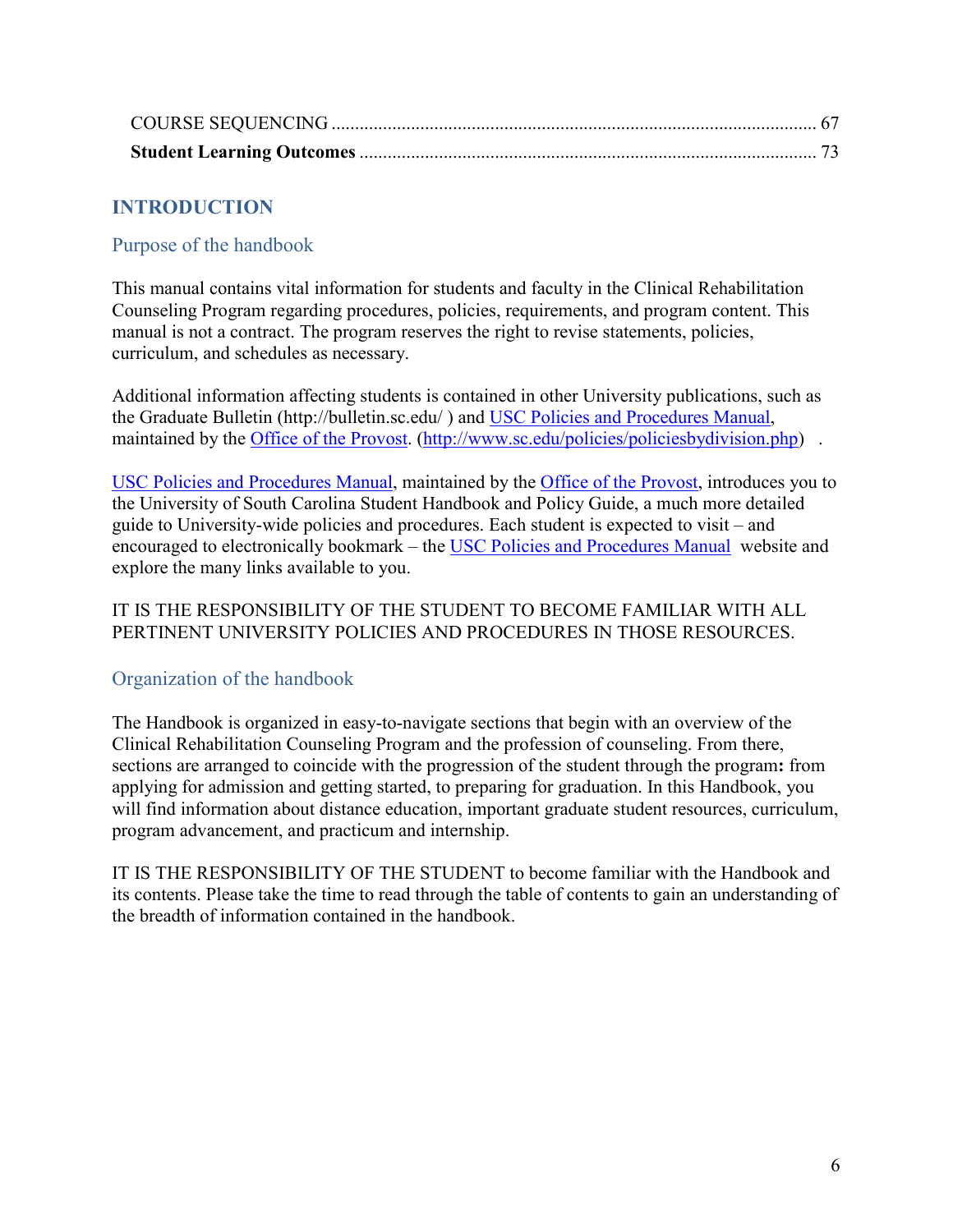## <span id="page-6-0"></span>**SECTION 1 – Overview of the Program**

## <span id="page-6-1"></span>Program Mission Statement

In keeping with the overall purpose and function of the counseling profession, and the clinical rehabilitation counseling specialization, the **mission** of the program is to enhance the quality of life of persons who have physical or mental disabilities, including addictions, or who are disadvantaged by cultural differences and educational and economic impoverishment, through educational, scholarly, and service activities and objectives. The **program objectives** include:

#### *Education*

To provide high quality professional education that includes classroom learning, field experiences, and other applied learning opportunities to equip students with the skills and knowledge necessary for successful, effective, and responsible participation in a changing state and national counseling and rehabilitation environment. Specifically,

Education/Program Objective # 1. Students will demonstrate current knowledge and competencies required for successful practice in the field of professional counseling.

Education/Program Objective # 2. Students will be able to demonstrate specialized clinical and technical knowledge in working with individuals with disabilities to achieve their personal, social, psychological, and vocational goals.

#### *Scholarship*

Through research and publication activities, to advance knowledge and understanding of the effects of disability on the lives of persons with disabilities, the effectiveness of programs and services for people with disabilities, and the role of individuals with disabilities in society, the workplace, and the world.

#### *Service Objectives*

- 1. To provide consultation and training to agencies and programs to enhance the abilities of their personnel serving disabled and disadvantaged persons in South Carolina and throughout the southeast.
- 2. To provide clinical rehabilitation services while offering students the opportunity for hands-on learning under the supervision of qualified, experienced professionals.
- 3. To support the operations and activities of the Department of Neuropsychiatry and Behavioral Science, School of Medicine, and University.

#### *Respect for Diversity*

To actively demonstrate respect for cultural and individual diversity in areas of education, scholarship, and service.

## <span id="page-6-2"></span>Planning and Evaluation

The Clinical Rehabilitation Counseling program engages in an active process of planning and evaluation. We have an extensive program evaluation plan that assures the overall quality and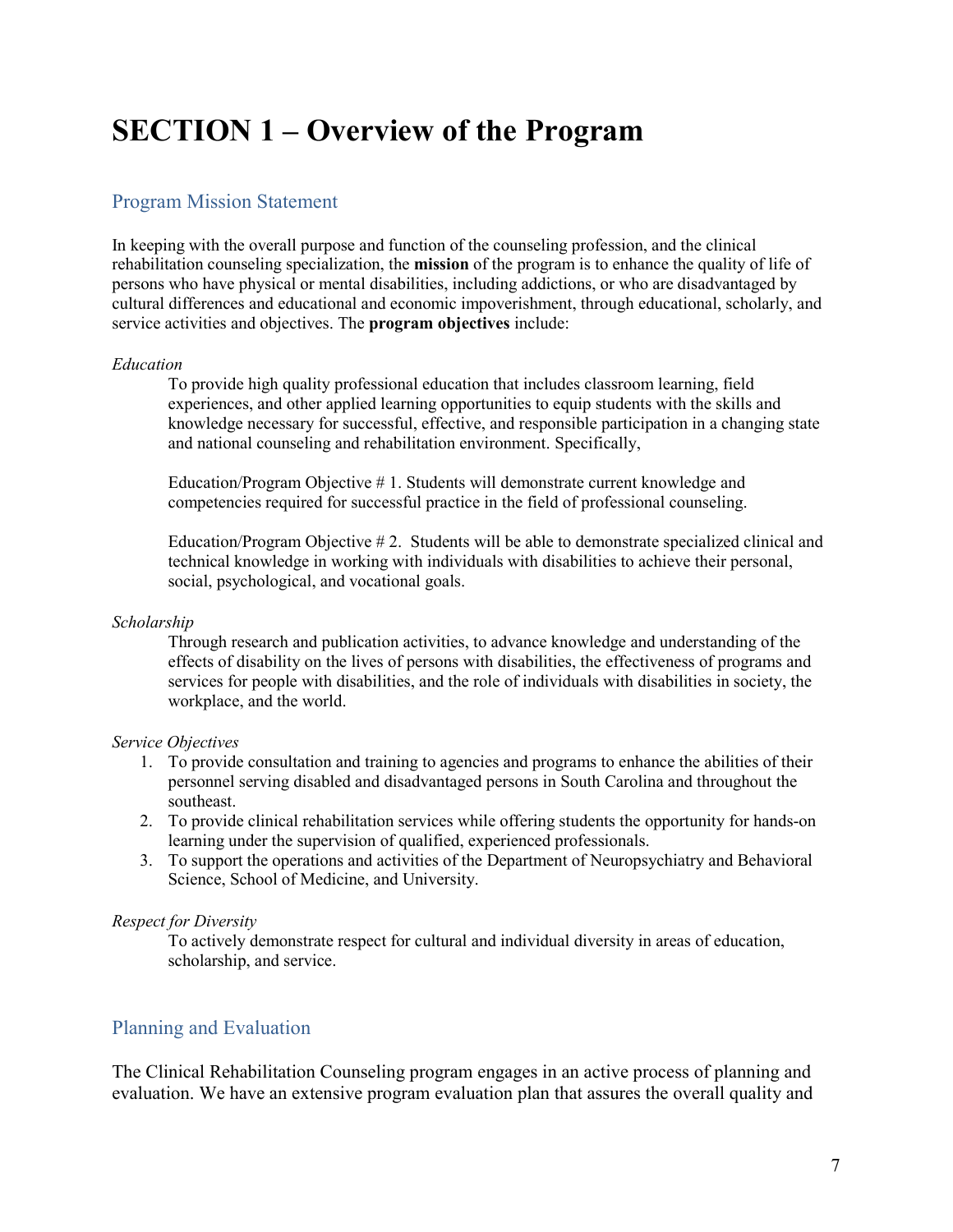effectiveness of the M.A. program in relation to our mission and objectives. In addition, we engage in an assessment of specific student educational and learning objectives for our academic programs. Beginning in 2018-2019, the program's outcomes and program evaluation will be available on the rehabilitation counseling website.

## <span id="page-7-0"></span>Master of Arts (M.A.) in Counseling and Rehabilitation Degree Description

The Program offers the Master of Arts (M.A.) in Counseling and Rehabilitation, with a specialization in clinical rehabilitation counseling. The degree is officially awarded by the Graduate School of the University of South Carolina. The M.A. is a 60 credit-hour professional degree and does not require a thesis. Twenty-four (24) credit-hours address CACREP content areas; fifteen (15) consist of additional classroom-based course work directed at additional knowledge and skill development; nine (9) credit-hours are specialization coursework; and three (3) credit hours of study are for an elective course selected on the basis of student interest and relevance to career objectives.

The remaining nine (9) hours include a clinical practicum and internship that consist of field placements and University-based supervision seminars. These activities are intended to facilitate the development and enhancement of the spectrum of counseling activities within the context of real practice settings, assuring adequate competency to fulfill professional roles upon graduation.

The program is accredited by the Council for Accreditation of Counseling & Related Educational Programs (CACREP) as a rehabilitation counseling program. Students successfully completing the degree requirements are eligible to take the national certification exam for rehabilitation counselors and one of two examinations that lead to the Licensed Professional Counselor (L.P.C.) credential in the state of South Carolina. (Please see **[Section](#page-57-0) 13** for more information about the CRC and LPC.)

## <span id="page-7-1"></span>Certificate of Graduate Study (CGS) in Psychiatric Rehabilitation

The Certificate of Graduate Study in Psychiatric Rehabilitation is an 18 credit-hour program of specialized study. It is a cross-disciplinary program that introduces students from a wide variety of backgrounds and disciplines to the characteristics of severe long-term mental illnesses, assessment, treatment, rehabilitation methods and the recovery process. More information about the Certificate can be found by visiting the Rehabilitation Counseling Program webpage and/or asking the Student Services Coordinator or any member of the faculty.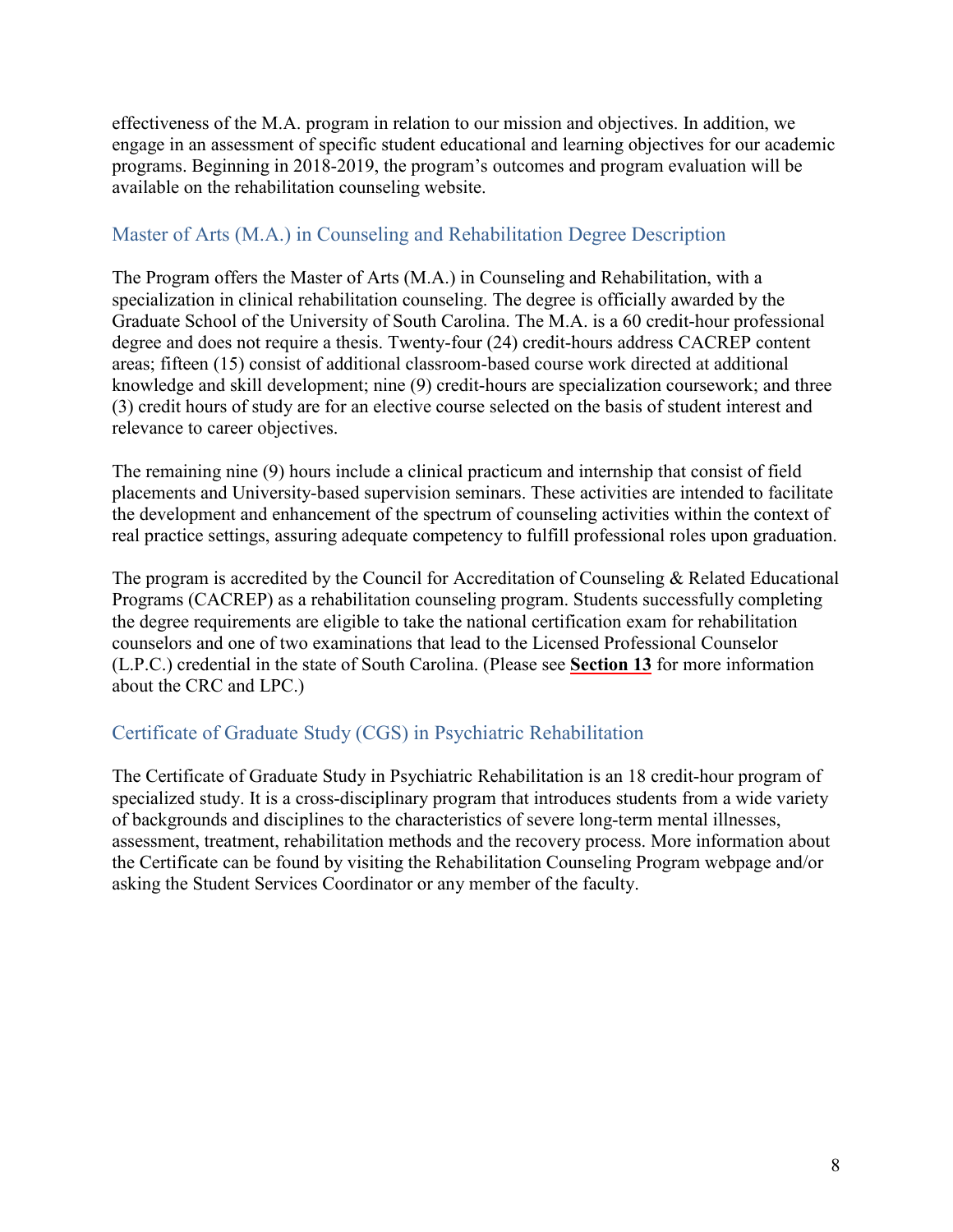## <span id="page-8-0"></span>Directory: Faculty and Staff

| Department of Neuropsychiatry Chair<br>Meera Narasimhan, M.D.<br>803-434-4266<br><b>Program Faculty</b>                                               | <b>Support Staff</b><br>Brianna M. Newton, B.S.<br><b>Student Services Program Coordinator</b><br>Office: (803) 434-4296 |
|-------------------------------------------------------------------------------------------------------------------------------------------------------|--------------------------------------------------------------------------------------------------------------------------|
| Robert David Dawson, Ph.D., CRC<br><b>Assistant Professor</b><br>Office: (803) 434-8263<br>Email: Robert.Dawson@uscmed.sc.edu                         |                                                                                                                          |
| David Leach, Ph.D., LPC, CRC<br><b>Assistant Professor</b><br>Office: (803) 434-6170<br>Email: David.Leach@uscmed.sc.edu                              |                                                                                                                          |
| Kerry Lachance, Ph.D., LPC/S, CRC<br><b>Associate Professor and Program Director</b><br>Office: (803) 434-4071<br>Email: Kerry.Lachance@uscmed.sc.edu |                                                                                                                          |
| Christine Sacco-Bene, PhD., LMHC, LPC<br><b>Associate Professor</b><br>Office: (803) 434-4098<br>Email: Christine.sacco-bene@uscmed.sc.edu            |                                                                                                                          |
| Mike Walsh, Ph.D., LPC, CRC<br><b>Assistant Professor</b><br>Email: Michael. Walsh@uscmed.sc.edu<br>Cell: (843) 304-1662                              |                                                                                                                          |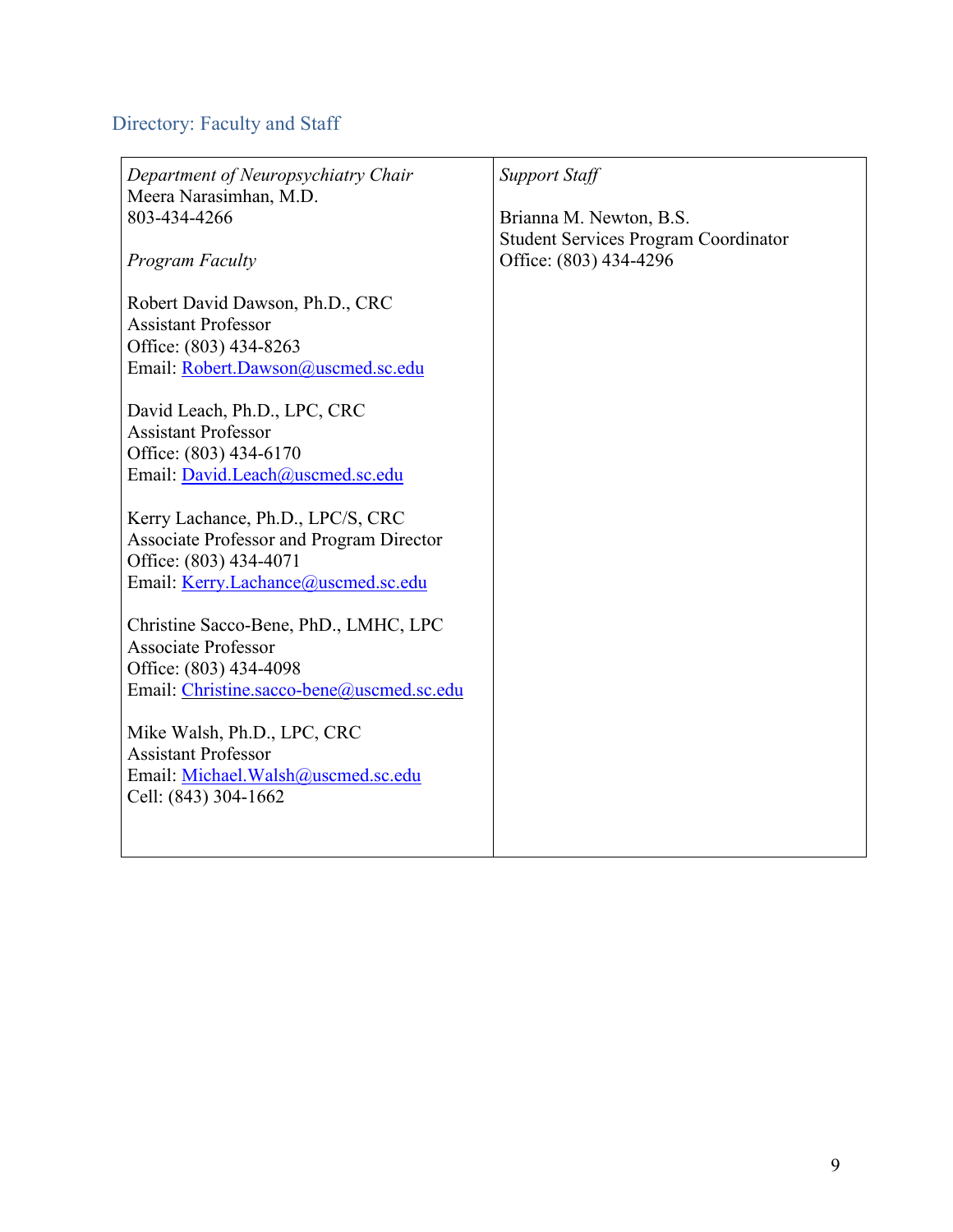## <span id="page-9-0"></span>Distance Education

Distance education is a system and process that connects learners and instructors with educational resources from a variety of geographically separate sites using a variety of different media. Students and instructors are separated from each other by either distance or time. Twoway communication exists between the learner, instructor, and other learners either through print or some form of electronic media.

Because the program is committed to strengthening the rehabilitation workforce across the primarily rural state of South Carolina, coursework for the Master of Arts (M.A.) Counseling and Rehabilitation can be completed via Distance Education. This creates exciting opportunities for students who do not live near USC-Columbia. **Students should be aware that the MA degree includes a substantial in-person component to complement distance learning**.

More detailed information about Distance Education is located in **[Section](#page-26-0) 5** of the Handbook.

## <span id="page-9-1"></span>School of Medicine Office of Student and Career Services

Most student questions can be answered by the Clinical Rehabilitation Counseling Faculty and Support Staff. Because the program is part of the USC School of Medicine, graduate students should also be aware of the School of Medicine Office of Student and Career Services. One of the main goals of the Office of Student and Career Services is to promote the development of outstanding future physicians, but the office is also available to other students in the School of Medicine. The Office is dedicated to providing student programs and services to encourage the emergence of student confidence, camaraderie, leadership, and self-discovery. The office supports students throughout their medical school education. The Office of Student Services is located in Building 3 at the School of Medicine main campus on Garners Ferry Road. Office hours are 8:00 a.m. until 5:00 p.m. Monday through Friday. The telephone number is (803) 216-3630 and the website is <http://studentservices.med.sc.edu/>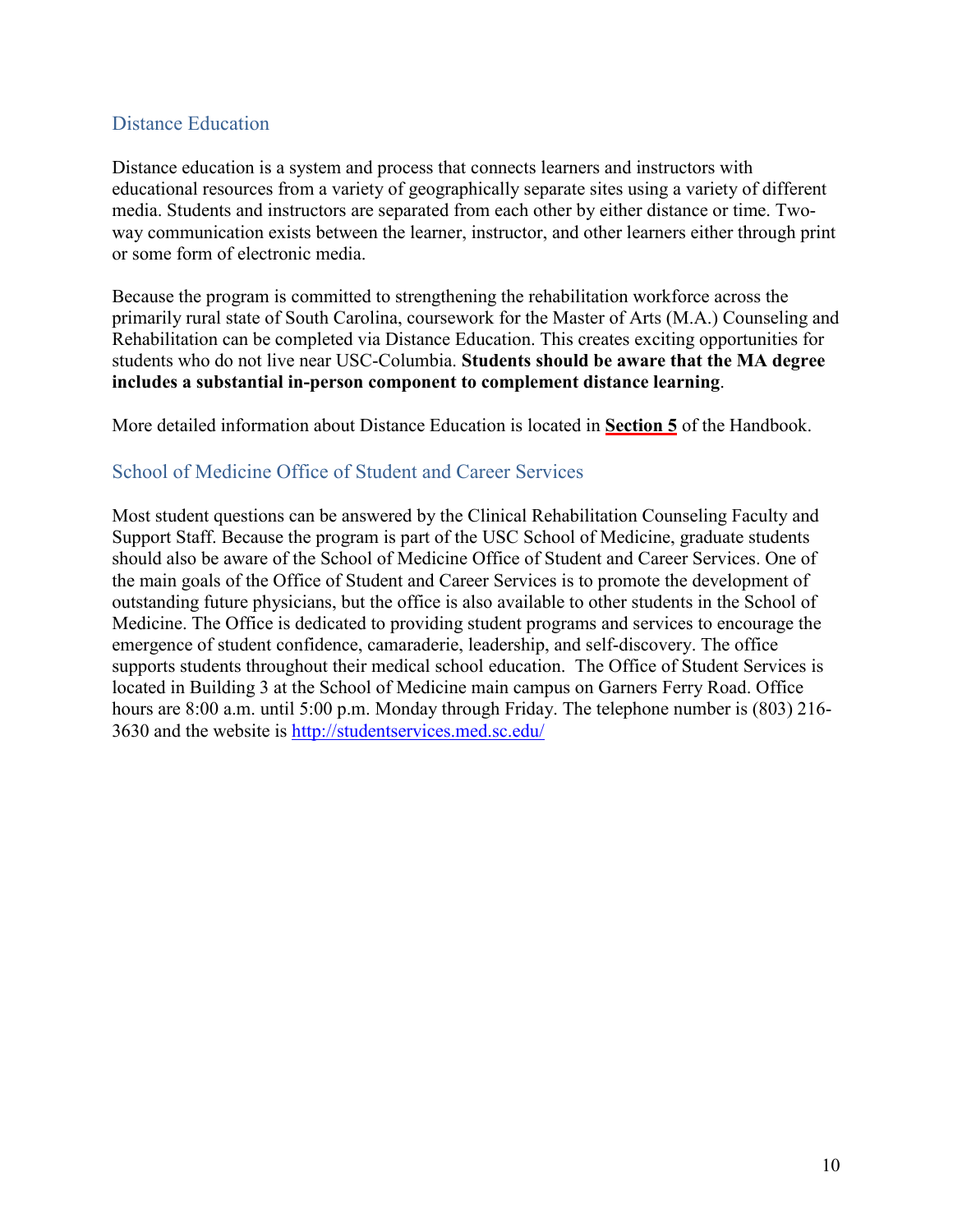## <span id="page-10-0"></span>**SECTION 2 – The Counseling Profession**

## <span id="page-10-1"></span>The Counseling Profession

Professional counseling is a diverse and dynamic field that includes several specializations. The profession was born of a desire to use the science of human behavior to interact with individuals, couples and families in ways designed to help these individuals and groups of people to achieve their goals.

Because the field is so diverse and there are many different specialties in the field, the American Counseling Association, the flagship organization for Professional Counseling, put together a delegation of leaders in the field to develop a consensus definition for counseling. Over the course of years, these leaders labored, debated and detailed the multifaceted nature of the field and eventually agreed to a basic Consensus Definition of Counseling:

Counseling is a professional relationship that empowers diverse individuals, families, and groups to accomplish mental health, wellness, education, and career goals.

Counseling specialty areas, such as Clinical Rehabilitation Counseling, go on to further define the scope of their practice with more detailed descriptions of the work within that specialty.

## <span id="page-10-2"></span>Clinical Rehabilitation Counseling

## *Description*

Clinical rehabilitation counseling is a systematic process that assists persons with physical, mental, developmental, cognitive, and addiction-based disabilities in achieving their personal, career, and independent living goals through counseling activities. Clinical rehabilitation counselors help individuals deal with personal, interpersonal, and societal problems, plan careers, and find and maintain desired employment. Clinical Rehabilitation Counselors work with individuals, family members, organizations, and advocacy groups that address the environmental and social barriers that create obstacles for people with disabilities. They also collaborate with physicians, psychologists, therapists, educators, employers and others in assisting individuals with disabilities in pursuing their vocational and independent living goals.

The clinical rehabilitation counseling process involves communication, goal setting, and facilitating personal growth or beneficial change through advocacy, psychological, vocational, social, and behavioral interventions. Because obtaining and maintaining employment can present unique individual, societal, and environmental challenges for persons with disabilities, rehabilitation counselors work closely with employers and representatives of the business community to identify job opportunities and to make the work environment more accommodating. In effect, clinical rehabilitation counselors build bridges between persons with disabilities, their families, communities, and work places. Clinical rehabilitation counselors are uniquely qualified to provide vocational guidance and adjustment counseling to individuals with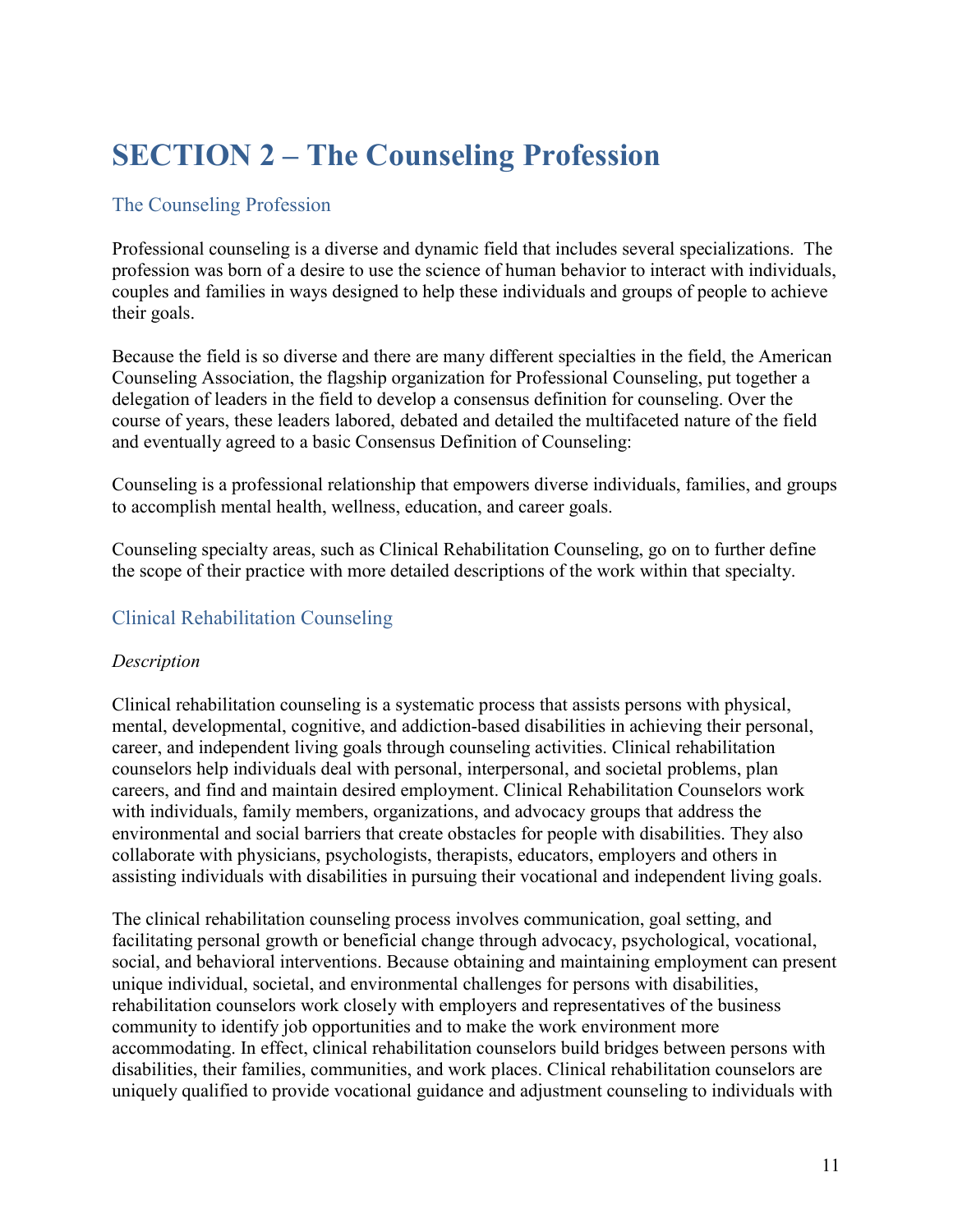disabilities and their families. Rehabilitation counselors are committed to supporting persons with disabilities in advocacy activities that empower them and allow them to achieve full citizenship.

Clinical rehabilitation counseling facilitates independence, integration, and inclusion of people with disabilities in the community by respecting the dignity and worth of all people. Rehabilitation counseling is dedicated to promoting equal justice based on a model of accommodation. This includes providing and equalizing the opportunity of individuals with disabilities to enjoy the rights and privileges that should be afforded to them.

## *Training*

Clinical rehabilitation counselors must have knowledge of the skills and techniques of professional counseling as well as the rehabilitation process. Interdisciplinary teamwork is emphasized in training, as is a holistic view of the individual and of the impact of disability. Counseling skills and competencies are learned within a systems framework that considers individuals in the context of their family and communities.

To counsel persons with disabilities, the clinical rehabilitation counseling profession draws on knowledge from several fields, including psychology, medicine, psychiatry, social work, sociology, education, law, and business. This broad knowledge base is a key to developing and implementing counseling and rehabilitation plans that enable persons with disabilities to successfully cope with their disabilities.

## <span id="page-11-0"></span>Scope of Practice

## *Professional Counseling*

The American Counseling Association (ACA) endorses the following scope of practice statement for professional counseling:

The independent practice of counseling encompasses the provision of professional counseling services to individuals, groups, families, couples and organizations through the application of accepted and established mental health counseling principles, methods, procedures and ethics.

Counseling promotes mental health wellness, which includes the achievement of social, career, and emotional development across the lifespan, as well as preventing and treating mental disorders and providing crisis intervention.

Counseling includes, but is not limited to, psychotherapy, diagnosis, evaluation; administration of assessments, tests and appraisals; referral; and the establishment of counseling plans for the treatment of individuals, couples, groups and families with emotional, mental, addiction and physical disorders.

Counseling encompasses consultation and program evaluation, program administration within and to schools and organizations, and training and supervision of interns, trainees, and prelicensed professional counselors through accepted and established principles, methods, procedures, and ethics of counselor supervision.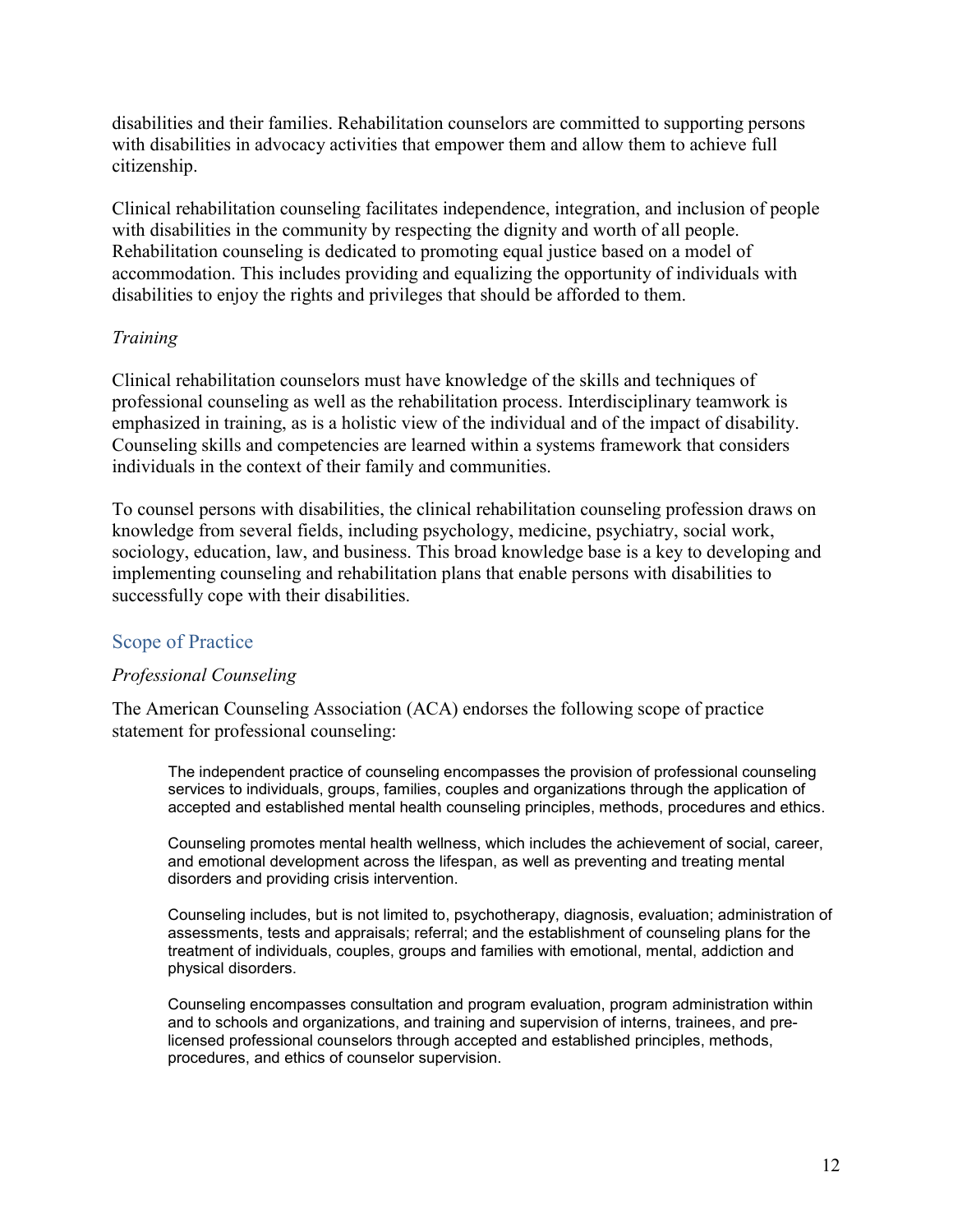The practice of counseling does not include functions or practices that are not within the professional's training or education.

(Source: [https://www.counseling.org/about-us/about-aca/press-room,](https://www.counseling.org/about-us/about-aca/press-room) scroll down)

## *Rehabilitation Counseling*

As a specialty area in Professional Counseling, the scope of practice for rehabilitation counseling, put forth by the Commission on Rehabilitation Counselor Certification (CRCC) and by the American Rehabilitation Counseling Association (ARCA), is as follows:

Rehabilitation counseling is a systematic process which assists persons with physical, mental, developmental, cognitive, and emotional disabilities to achieve their personal, career, and independent living goals in the most integrated setting possible through the application of the counseling process. The counseling process involves communication, goal setting, and beneficial growth or change through self-advocacy, psychological, vocational, social, and behavioral interventions. The specific techniques and modalities utilized within this rehabilitation counseling process may include, but are not limited to:

- Assessment and appraisal;
- Diagnosis and treatment planning;
- Career (vocational) counseling;
- Individual and group counseling treatment interventions focused on facilitating adjustments to the medical and psychosocial impact of disability;
- Case management, referral, and service coordination;
- Program evaluation and research;
- Interventions to remove environmental, employment, and attitudinal barriers;
- Consultation services among multiple parties and regulatory systems;
- Job analysis, job development, and placement services, including assistance with employment and job accommodations; and,
- Provision of consultation about and access to rehabilitation technology.

Further information about the scope of practice and Codes of Professional Ethics can be found at the following sites:

Scope of practice as established by the Commission on Rehabilitation Counselor Certification (CRCC): <https://www.crccertification.com/crc-crcc-scope-of-practice>

## <span id="page-12-0"></span>Codes of Ethics

Clinical rehabilitation counseling students will find that attention to ethical practice and ethical decision-making are integral parts of all clinical rehabilitation classes. You may directly access the Code of Ethics for the American Counseling Association (ACA) and the Commission on Rehabilitation Counselor Certification (CRCC) as follows:

- American Counseling Association Code of Ethics: <https://www.counseling.org/knowledge-center/ethics#2014code>
- Rehabilitation Counseling Code of Ethics: [https://www.crccertification.com/code-of](https://www.crccertification.com/code-of-ethics-4)[ethics-4](https://www.crccertification.com/code-of-ethics-4)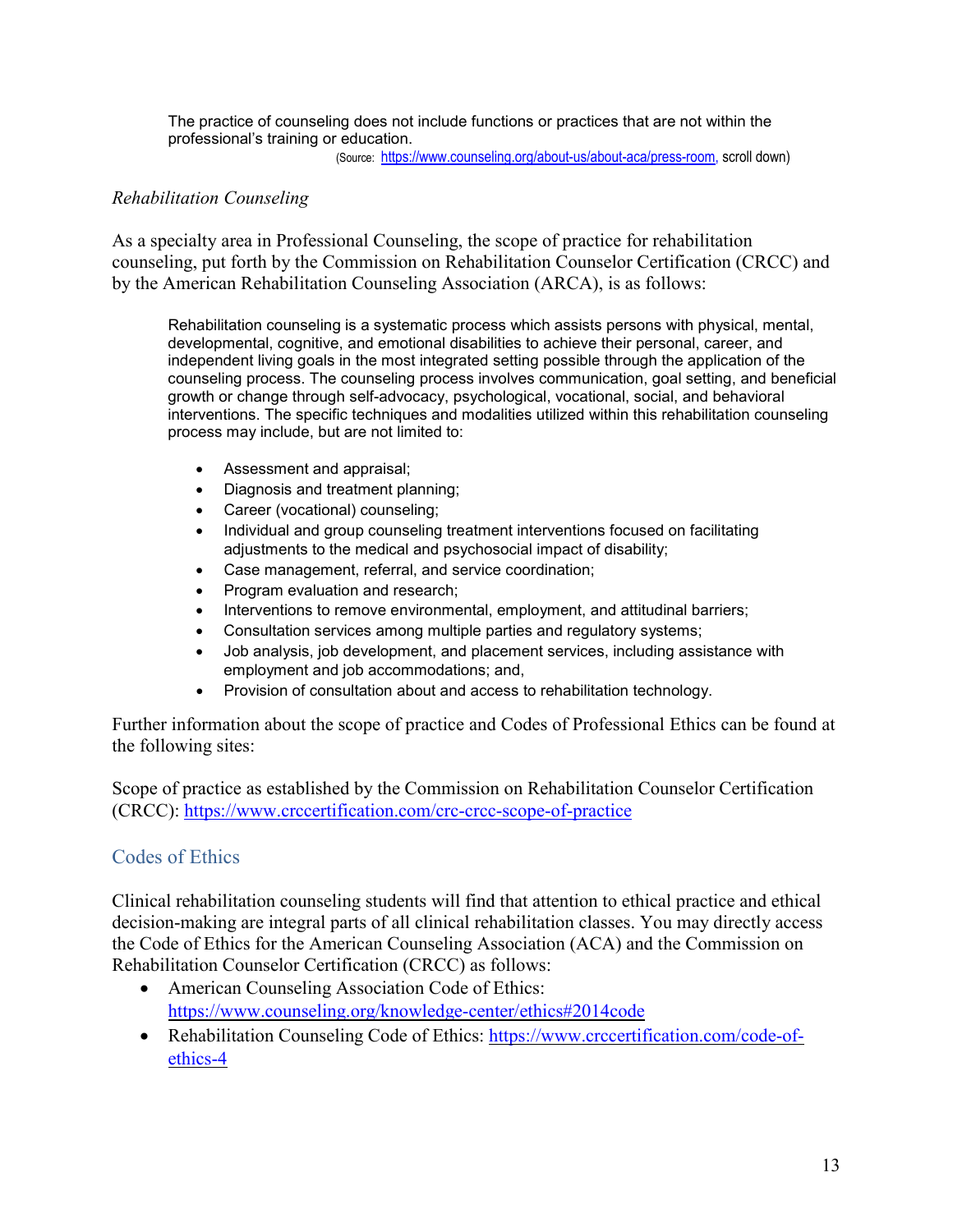## <span id="page-13-0"></span>Impact of Clinical Rehabilitation Counselors

Program graduates are specialized professionals who assist persons with physical, mental, developmental, cognitive, addictions-based and other disabilities, as well as those who experience disadvantagement. They help these individuals deal with personal, interpersonal, and societal problems; plan careers; pursue educational goals; and find and maintain employment. The counseling process involves communication, goal setting, and facilitating personal growth or beneficial change through advocacy, psychological, vocational, social, and behavioral interventions. Clinical rehabilitation counselors also work with individuals, organizations, and advocacy groups that address environmental and social barriers that create obstacles for persons with disabilities. In effect, they build bridges between persons with disabilities, their families, communities, and work places. They also collaborate with physicians, psychologists, and others in assisting persons with disabilities in pursuing their educational, vocational, and independentliving goals. Because employment is a major focus for persons with disabilities, clinical rehabilitation counselors work closely with employers and representatives of the business community to identify job opportunities and to make work environments more accommodating.

Major employers of clinical rehabilitation counselors in South Carolina include both public and private agencies, hospitals, and behavioral care settings such as the South Carolina Department of Mental Health, the South Carolina Vocational Rehabilitation Department, and the South Carolina Commission for the Blind. Other employers include a variety of addictions treatment agencies, local hospitals, and other care settings. Clinical rehabilitation counselors also serve as consultants to educational institutions, insurance companies, and industry. The profession of clinical rehabilitation counseling also has an important role in providing rehabilitation and transition services for school-aged children and adolescents, with focuses on transitioning from high school to college, or from education to employment. Also, geriatric services are provided to older persons who are experiencing changing lifestyles and health problems. Increasingly, workers injured on the job receive rehabilitation counseling services through private rehabilitation companies and employers' in-house disability management and employee assistance programs. Persons who have severe disabilities that limit opportunities for full-time competitive employment may also be assisted through independent-living service programs and supported employment arrangements developed and provided by rehabilitation counselors.

## <span id="page-13-1"></span>Credentials for Clinical Rehabilitation Counselors

The most commonly acquired credentials for rehabilitation counselors include the Certified Rehabilitation Counselor (CRC) credential and the Licensed Professional Counselor (LPC) credential. Some rehabilitation counselors also see credentialing in areas such as life care planning, vocational expert, addictions, and others. The CRC in the LPC are described here.

## *Certified Rehabilitation Counselor (CRC) Credential*

The CRC is the national credential for rehabilitation counselors. Students in our program are eligible to take the CRC exam when they have completed 75% of the coursework and expect to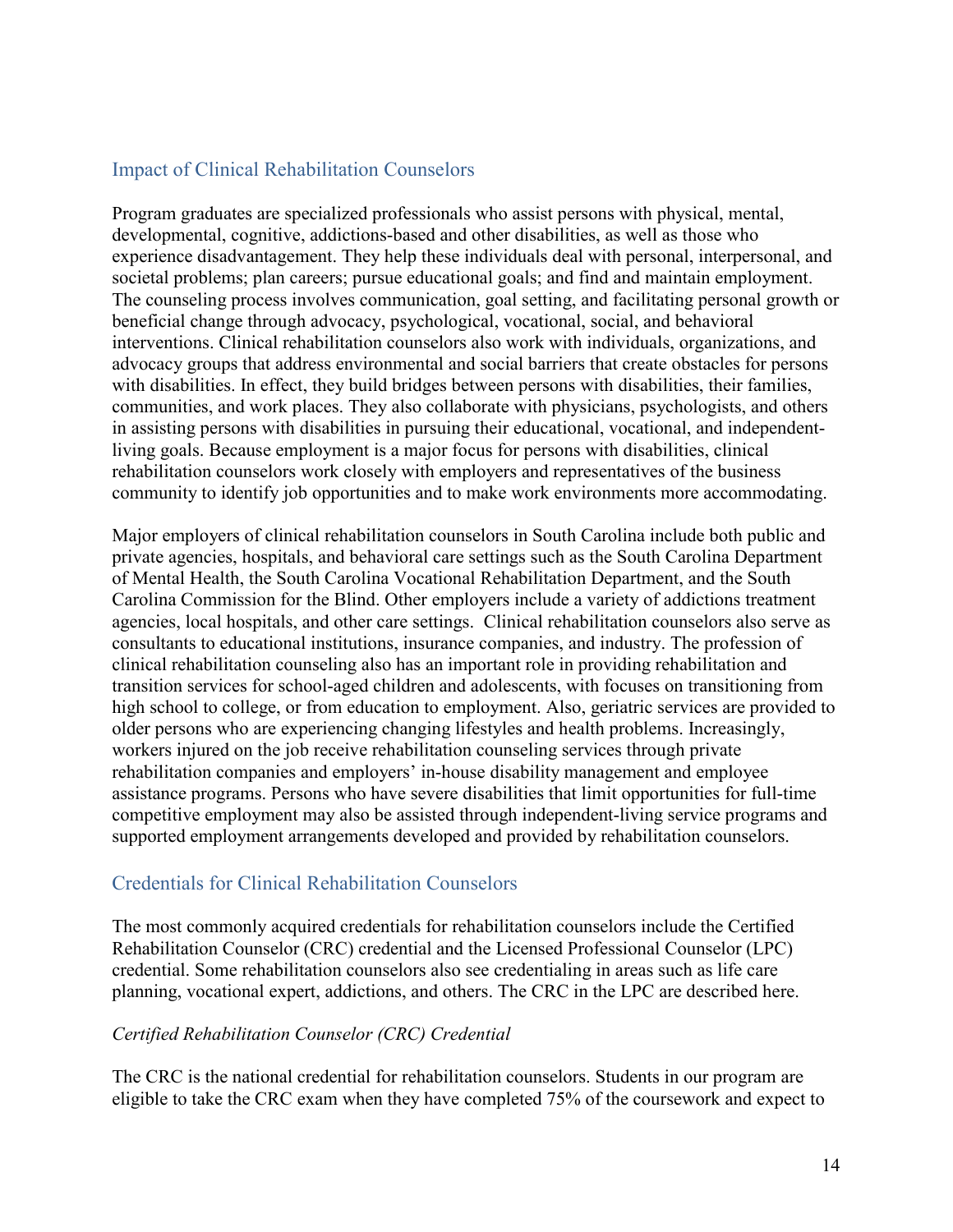graduate within 12 months. Students taking the exam at this time would apply under Category G, a special eligibility category open only to students enrolled in a Master's degree program in Rehabilitation Counseling that is fully accredited by CACREP, which on July 1, 2017 assumed responsibility for functions previously performed by the Council on Rehabilitation Education (CORE). Students may also take the exam after graduation. See **Section 13** of the Handbook for more information about applying for the CRC credential.

#### *Licensed Professional Counselor (LPC) Credential*

The 60 credit-hour MA degree includes coursework that enables students to pursue the Licensed Professional Counselor (LPC) credential in South Carolina. Licensed Professional Counselors provide counseling or psychotherapeutic services to children, adolescents, and adults individually, in groups, or organizations. Professional counselors also assist individuals in understanding and exploring possible solutions to interpersonal problems and conflicts, in identifying goals, making decisions, and planning a course of action reflective of the individual's interests, abilities, mental and emotional needs, and personal and social concerns. They may also select, administer, score, and interpret instruments designed to assess an individual's aptitude, abilities, achievements, interests, and personal characteristics, and use non-standardized methods and techniques for understanding human behavior in relationship to coping with, adapting to, and changing life situations. See **[Section](#page-57-0) 13** of the Handbook for a list of courses that are required for eligibility to take the examination and more information about applying for the LPC credential in the state of South Carolina.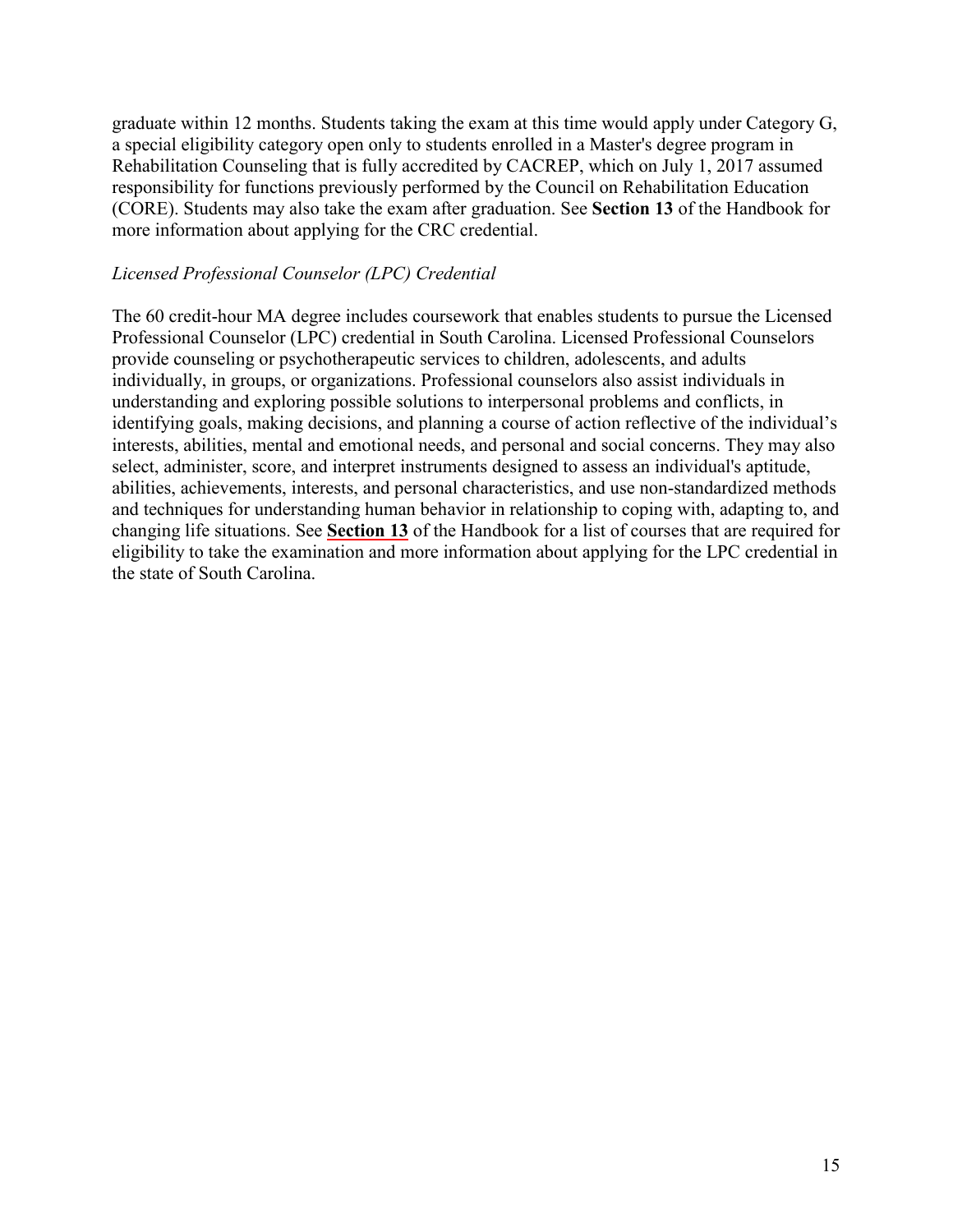## <span id="page-15-0"></span>**SECTION 3 – Applying for Admission to the Program**

## <span id="page-15-1"></span>Recruitment

Consistent with the program's mission and objectives, the Clinical Rehabilitation Counseling Program seeks to recruit, admit, and retain a diverse student body, the members of which are committed to providing the highest quality services to persons with disabilities and contributing to the profession of rehabilitation counseling. Recruitment activities are carried out by the program director and faculty on both state-wide and national levels, and with the assistance of the Advisory Council and through maintenance of an up-to-date program website.

## <span id="page-15-2"></span>Application and Admissions Process

Applications for the Master's in Counseling and Rehabilitation degree program are accepted throughout the year and eligible students may begin their study in Fall and Spring semesters. Prospective students interested in applying to the program should apply through the Graduate School.

Assistance throughout the application process is provided, as needed, by the program. Information about financial aid, resources for students with disabilities, and international student services are examples of guidance than an applicant may receive upon request. We also assist in facilitating communications with the Graduate School and other USC offices.

## *The Graduate School*

Graduate students are admitted through a cooperative effort between the Graduate School and the University's colleges, schools, and departments. Admission requirements for the Master's in Counseling and Rehabilitation degree program are consistent with the general standards of other programs in the Graduate School. Application is made to The Graduate School online [\(http://gradschool.sc.edu/apply.htm](http://gradschool.sc.edu/apply.htm) ) and admission is granted by The Graduate School on the recommendation of colleges, schools, and departments. All required materials must be received by the Graduate School Office before interviews are scheduled for eligible applicants.

## *Application Requirements*

Applicants must possess a baccalaureate or higher degree from a college or university accredited by a regional accrediting agency. Applicants must also submit a complete application packet including official transcripts of college academic work, letters of recommendation, and official score(s) on the Graduate Record Examination (GRE) or the Miller Analogies Test (MAT).

As part of the Graduate School application, applicants must submit a personal statement of intent. The letter should address the reason(s) for pursuing a career in rehabilitation counseling, relevant experience, career goals, and plans for completing the program requirements, if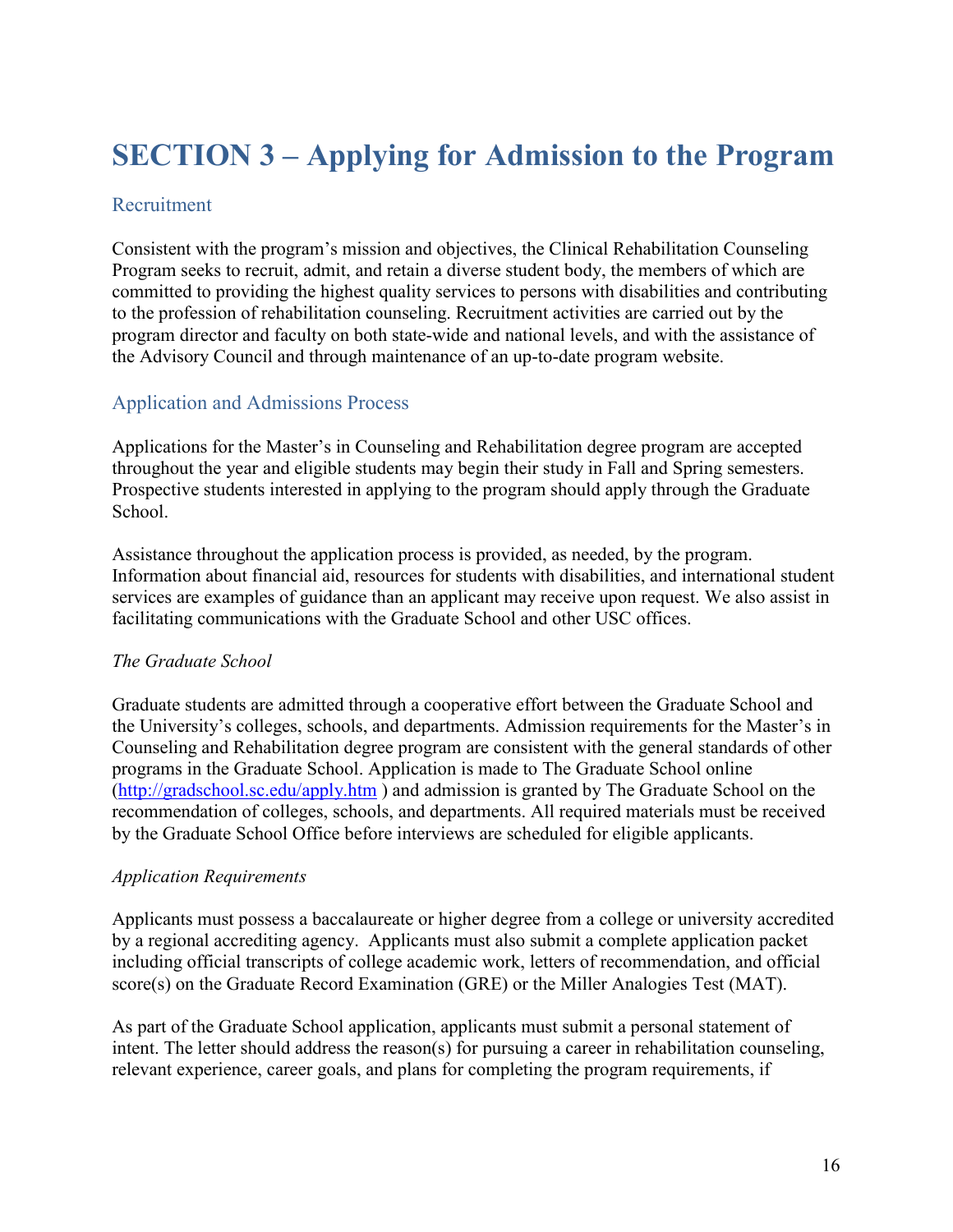accepted. Relevant experience refers to both volunteer and paid work experience involving the provision of services to persons with disabilities or other forms of disadvantage.

## *Admissions Criteria*

Several criteria are used in determining qualification for admission. Factors include undergraduate grade point average (GPA) and GRE or MAT scores, relevant experience, letters of recommendation, and personal attributes ascertained through an interview.

The desired GPA for program applicants is 3.0 or above and combined GRE scores of 300 (on the new scale). An applicant whose native language is not English is required to submit a satisfactory score on the TOEFL or the IELTS Intl. Academic Course Type 2 exam. The minimum acceptable score on the TOEFL is 80 Internet-based, or 570 paper-based.

Applicants are ranked according to academic potential and experience. Only those with indications of a strong academic and career potential are invited for interviews. Faculty further rate interviewees according to personal potential as a rehabilitation counselor, as demonstrated by interpersonal skills, philosophy, compatibility of personal career goals to professional counseling, evidence of desire to help, and interest in enhancing the lives of people with disabilities.

Those with the highest combined scores and ratings are admitted. Because the number of students who can be accommodated is limited, admission is on a competitive basis. Therefore, invitation to the interview session is not an indication of acceptance. Applicants are notified of the admission review outcome in writing 2-4 weeks following completion of the interviews.

Applicants not offered admission may apply for reconsideration. Applicants who are being reconsidered must compete with current applicants.

## *Non-Degree Admissions*

The program will consider the following applicants for non-degree admission:

- Qualified employees of supporting agencies, e.g., Vocational Rehabilitation and Department of Mental Health, who are upgrading their skills under agency sponsorship or recommendation.
- Persons who are licensed and/or certified counselors or related professionals pursuing continuing education credits to maintain their credentials.
- Master's program applicants whose academic qualifications fall below the expected level, but possess the outstanding qualifications that indicate potential to make a unique contribution to the field. Eligibility will be determined only after the application review process has been completed. Students in this category may take course work approved by the faculty. If the student obtains a "B" grade or higher in all courses, he or she will be recommended for degree program admission. Only 6 credit hours taken on a non-degree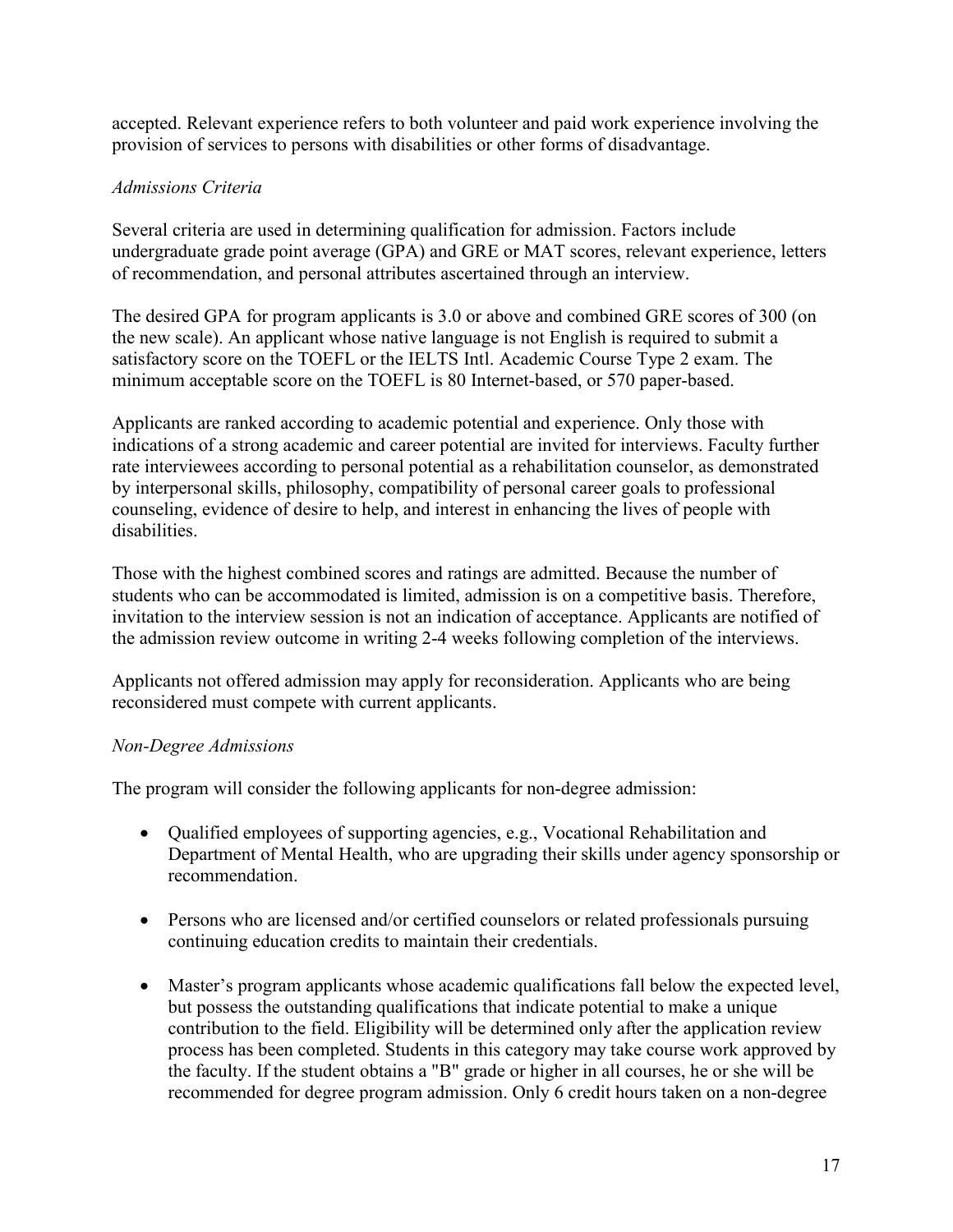basis can be applied to a USC graduate program. A separate application is available for non-degree applicants.

• Other students that desire to take a course with permission of the course instructor.

#### *Consideration*

Applications are considered on a first-come, first-served basis.

#### *Notification from the Graduate School*

Upon recommendation of the department, The Graduate School will review your credentials and make a formal recommendation. Official notice of an admission decision can only come from The Graduate School.

## <span id="page-17-0"></span>Financial Aid

A number of fellowships and scholarships are available to qualifying students at the University of South Carolina. Other sources of financial aid include graduate assistantships, work-study programs, and loans. Additional information can be obtained from the Financial Aid Office and the Student Employment offices on the Columbia campus.

Program faculty can provide guidance for students in need of financial aid. Notices of available assistantships are posted in the Program office and faculty can direct students to other departments and programs that seek out rehabilitation counseling students to fill assistantships that involve counseling and disability-related duties.

## *RSA Scholarships*

The Rehabilitation Counseling Program offers scholarship programs for students pursuing the master's degree when funding is available. Since 1999, the Program has been awarded several long-term training grants by the Rehabilitation Services Administration (RSA). These grants made scholarships available to students interested in working in public vocational rehabilitation and job placement venues. The Program will continue to seek out RSA funding and other grants.

When available, scholarships are available for both full and part-time students. This financial aid component covers tuition (but usually **not** fees or books) and, upon availability of sufficient funds, provides an additional annual stipend for full-time students to assist with other expenses. The stipend amount is adjusted for part-time students, proportionate to the number of courses in which they are enrolled each semester.

Scholarship recipients are required to fulfill a post-graduation employment obligation or pay back the received support. The employment obligation entails working in a government or other not-for-profit program serving individuals with severe disabilities two years for each academic year support was received. A detailed RSA Scholars' Manual is available to all students. The RSA Scholars' Manual provides additional information about the terms of the scholarship and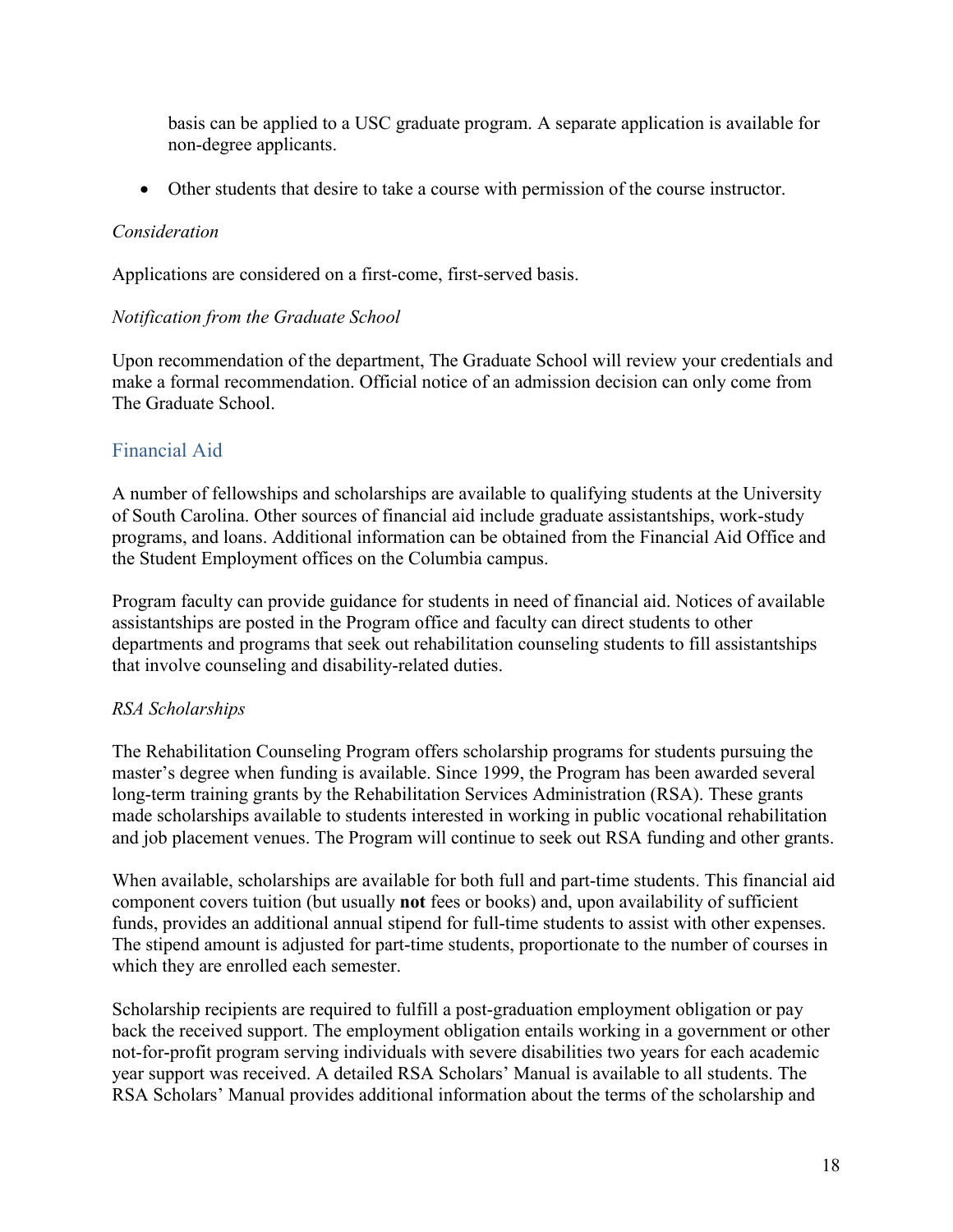the employment obligation. Before a scholar receives funds he or she must read the Manual and agree to the RSA guidelines.

#### *Student Loans*

All students, including those receiving RSA scholarships, should be mindful of the cost of graduate school education. University and Health Profession fees, which can be substantial if you are unprepared, are generally NOT covered by the RSA scholarships. Other non-tuition expenses (textbooks, practicum student liability insurance, etc.) are not covered by RSA scholarships. Also, RSA funding can sometimes be delayed. The Program *strongly recommends* that students apply for loans and financial aid as a back-up to RSA scholarships.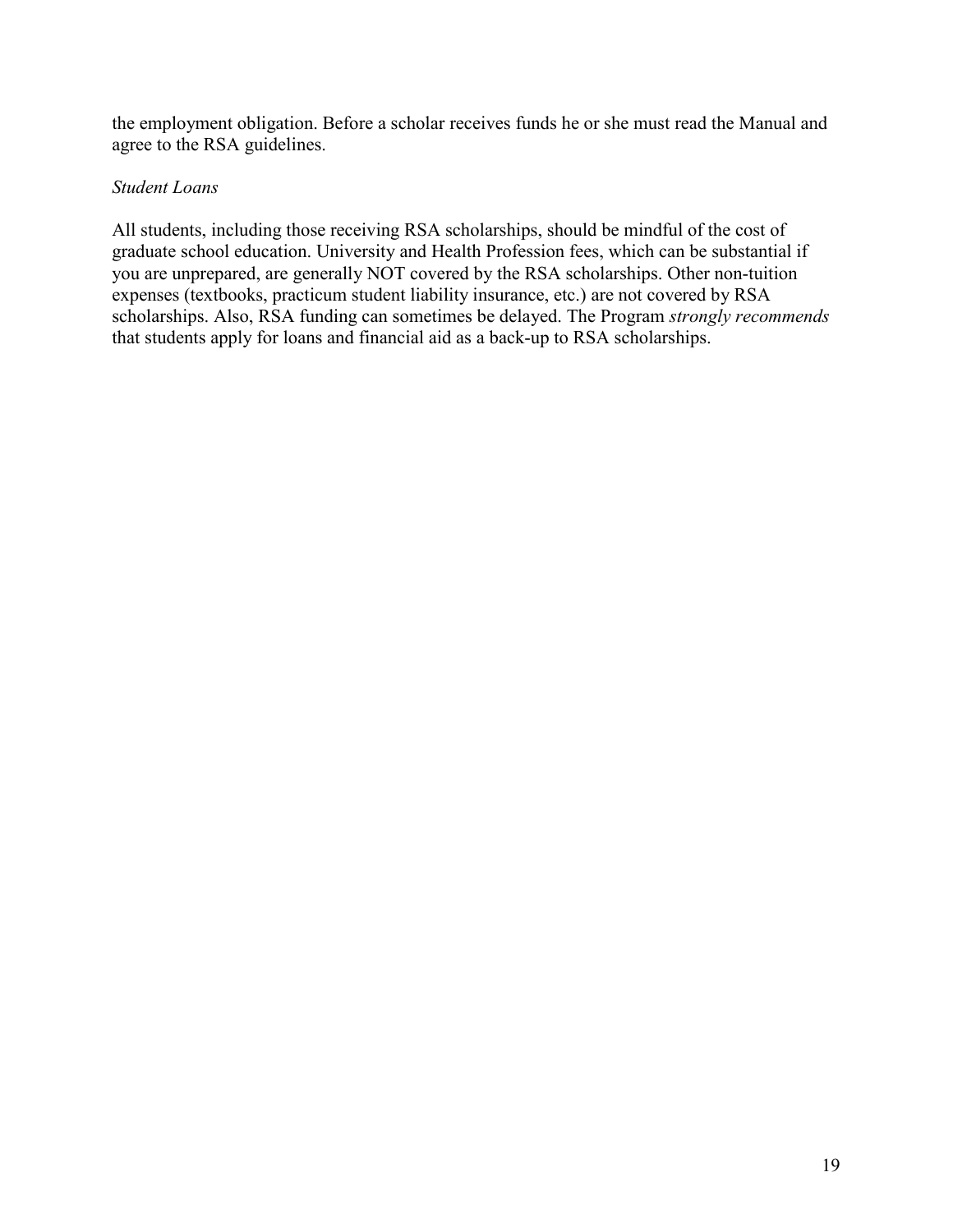## <span id="page-19-0"></span>**SECTION 4 – Getting Started in the Program**

## <span id="page-19-1"></span>Communication between Students and Faculty

The Clinical Rehabilitation Counseling program values ongoing and clear communication between students and faculty. We utilize several mechanisms to ensure that such communication occurs.

## *Phone, Email, and In-person Appointments*

Faculty members and staff are available to you by telephone, email, and in-person through scheduled appointments. It is our policy to respond to student telephone calls and emails **within two working days** (Monday-Friday). Should you have difficulty reaching faculty or staff, you are encouraged to inform the program director.

## *Listserv Information*

The USC Rehab LISTSERV is designed to provide a way for students, graduates of the Rehabilitation Counseling Program, practicing rehabilitation counselors, and friends of the program and profession, to keep up-to-date on the latest developments in the field, events of the program and the profession, and new job opportunities.

The Student Services Coordinator coordinates the LISTSERV announcements. **To receive program announcements, be sure that** the Student Services Coordinator **always has your most current email address!** Also, if you would like to post an announcement, simply address your email message to the Student Services Coordinator. The Student Services Coordinator will then select those messages which seem to be of interest to everyone on the list and are germane to the purpose of the LIST.

## *Annual Program Meeting*

Each August, on the Monday immediately preceding the beginning of Fall classes, the Clinical Rehabilitation Counseling Program holds a day-long New Student Orientation & Continuing Student Meeting. This meeting is mandatory and serves as an important mechanism for communication between students, faculty, and staff. Program updates, advisement, and other sessions are held at this time. Students are informed of this meeting at the time of their interview and are reminded through listserv messages. It is each student's responsibility to arrange to attend this meeting.

## *The Student Handbook*

The Student Handbook is an important mechanism of communication. It is updated annually and available on the program website for new and continuing students and for prospective students. We strive to ensure the Handbook is consistent with Graduate School policies and procedures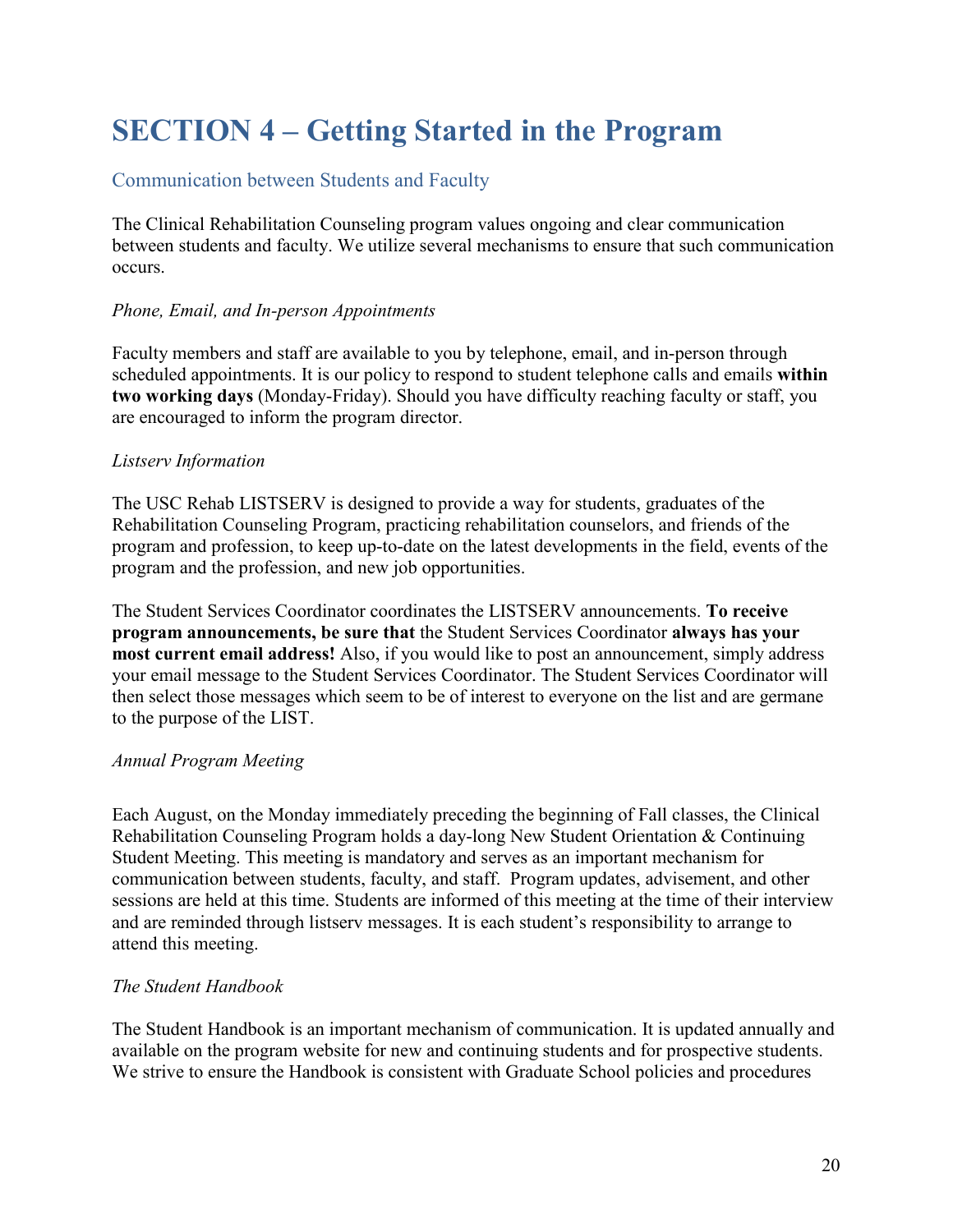and provides up-to-date information about rehabilitation counseling organizations, certification, licensure, and other areas of importance to students.

The Student Handbook is also an important communication tool for matters related to curriculum, technology, policies and procedures related to advancement in the program. The Student Handbook directs you to relevant sections of the Graduate School bulletin and other important offices in the University (e.g., Financial Aid, Student Disability Services, Registrar, etc.).

#### *Course Evaluations*

Students also have the opportunity to provide anonymous feedback to faculty by completing course evaluations at the end of each semester. We value your feedback and encourage you to take the time to complete these evaluations. (Note: Later on, after graduation, students have the opportunity to provide additional feedback about the entire program experience by completing the Survey of Program Graduates.)

## <span id="page-20-0"></span>Computer/technical requirements

All students admitted to the master's degree program are required to have their own personal computer, printer, and Internet service provider before they begin classes. Students who attend class remotely must also have a WebCam and working microphone. Reliable high-speed Internet access (through cable or a phone company) is essential. Use of a smart phone, tablet, or similar handheld device as a sole means of accessing the Internet is insufficient, especially if you are a Distance Education student.

The program does not endorse any specific equipment or software or minimum processing speeds, hard drive space, or other specifications. However, it is safe to say that your computer should be "relatively new" and be able to run several programs simultaneously (e.g. be on the Internet and have Word documents open) and allow you to view videos clips. New and improved hardware and software are rapidly becoming available, which is why no specific recommendations can be made.

With regard to computer literacy, students must be comfortable using major programs, such as Microsoft Word, PowerPoint, and Excel. As a USC student, a good, working knowledge of Self-Service Carolina (my.sc.edu) and Blackboard are required. Additionally, students should be proficient using e-mail (including attachments), Internet search engines, and saving documents on portable storage devices (such as "flash" or "thumb" drives). Being able to install/uninstall and download software is necessary to participate in the distance education activities.

The counseling-related classes require that you have access to **password-protected** digital recording equipment. If you can borrow from someone, there is no need to invest in equipment. Early in the program, most ordinary digital cameras are sufficient (if they have a video-audio recording function). In later classes, a recording camera (such as you would use in making home movies or recording sporting events) will be more useful. Also, the program has built-in recording equipment in its counseling rooms. Students are welcome to use this equipment.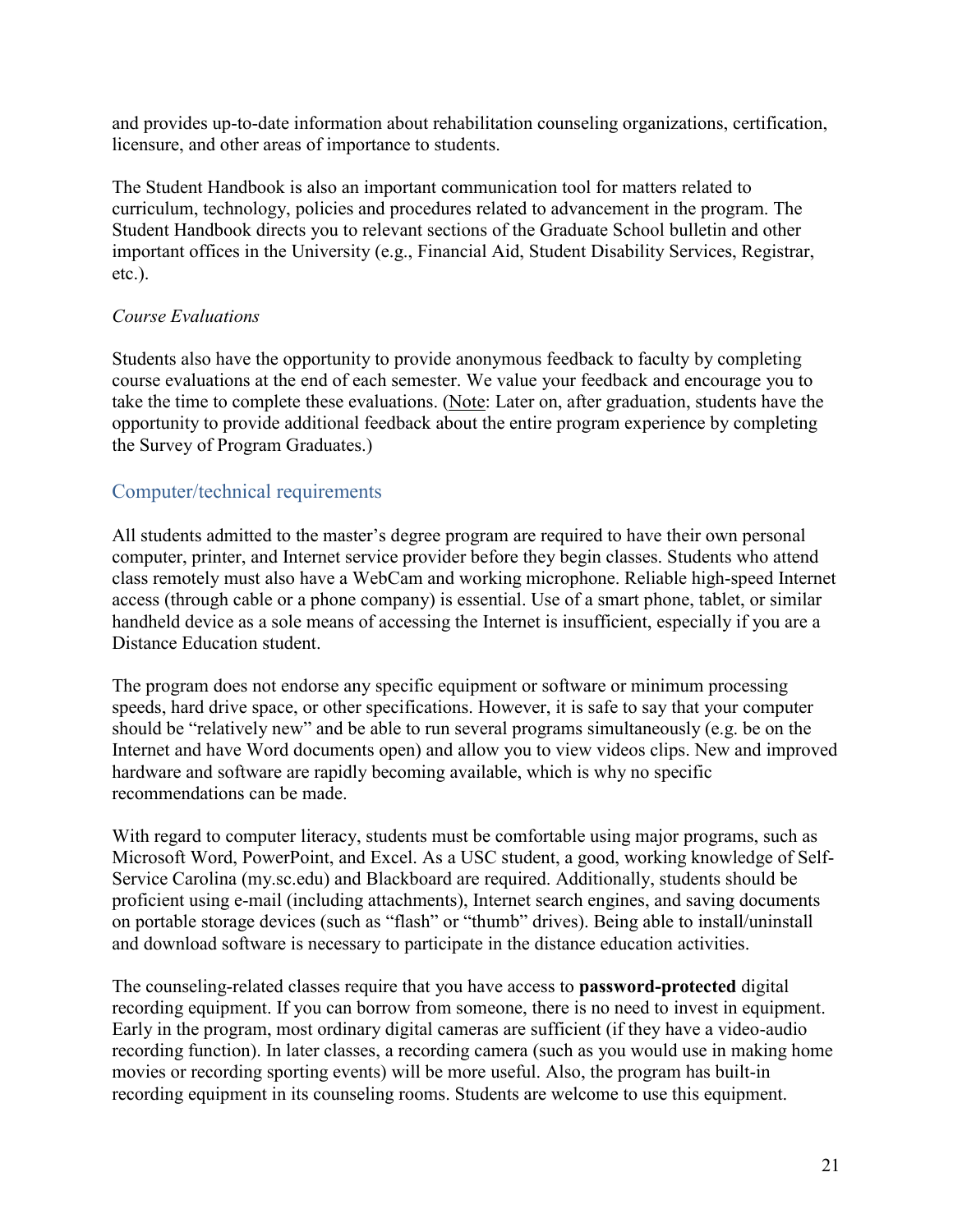Graduate assistants are available to provide assistance in scheduling the rooms and using the equipment.

## <span id="page-21-0"></span>Academic Advisement

Each student is assigned a program faculty member who serves as his or her advisor following admission. All matters pertaining to an individual student's progress and program of study are pursued through official advisement with the assigned advisor. Matters pertaining to *individual courses* must be pursued with the instructor of the course. Matters pertaining to registration, tuition, and university procedures must be pursued in accordance with USC policies and procedures. Students should meet at least one time each semester with their advisor to discuss progress, plan schedules, review the program of study, review professional development requirements, and to review required courses covered later in this Handbook. It is the graduate student's responsibility to set up these appointments with their advisor. Additional meetings can be scheduled, as needed.

## <span id="page-21-1"></span>Program of Study

Every degree-seeking student must, in cooperation with their advisor, develop a written Program of Study (POS) that describes the courses the student will take and the projected timetable for taking the courses. After signing the POS, the student and advisor submit the POS to the program director for review and approval. The POS is then submitted to the Graduate School Office for approval by the Graduate Dean.

For students seeking the master's degree, a Program of Study (POS) should be filed in the second semester of study. A POS worksheet is included in the Appendices of the Handbook. Additional copies are available from the Rehabilitation Counseling Program office.

IT IS THE STUDENT'S RESPONSIBILITY to contact their advisor and set up an appointment time to develop the Program of Study.

## *Making Adjustments in Approved Programs of Study*

A need to revise an approved Program of Study may arise due to:

- A change in the student's focus or career objectives.
- Scheduling problems with one or more listed courses.
- A deletion of a listed course or addition of a pertinent new course.

A change in a student's program requires the agreement of all those who approved the original program. The Program of Study Adjustment Form (Form-POSA) should be completed. The request should specify the change being proposed (addition, deletion, substitution) and the course(s) involved. The reason for the request should be clearly stated. The modified program must still satisfy all degree requirements. The form must be signed by the student and the approval of the advisor, the program director, and the Graduate Dean are necessary for the change to be enacted.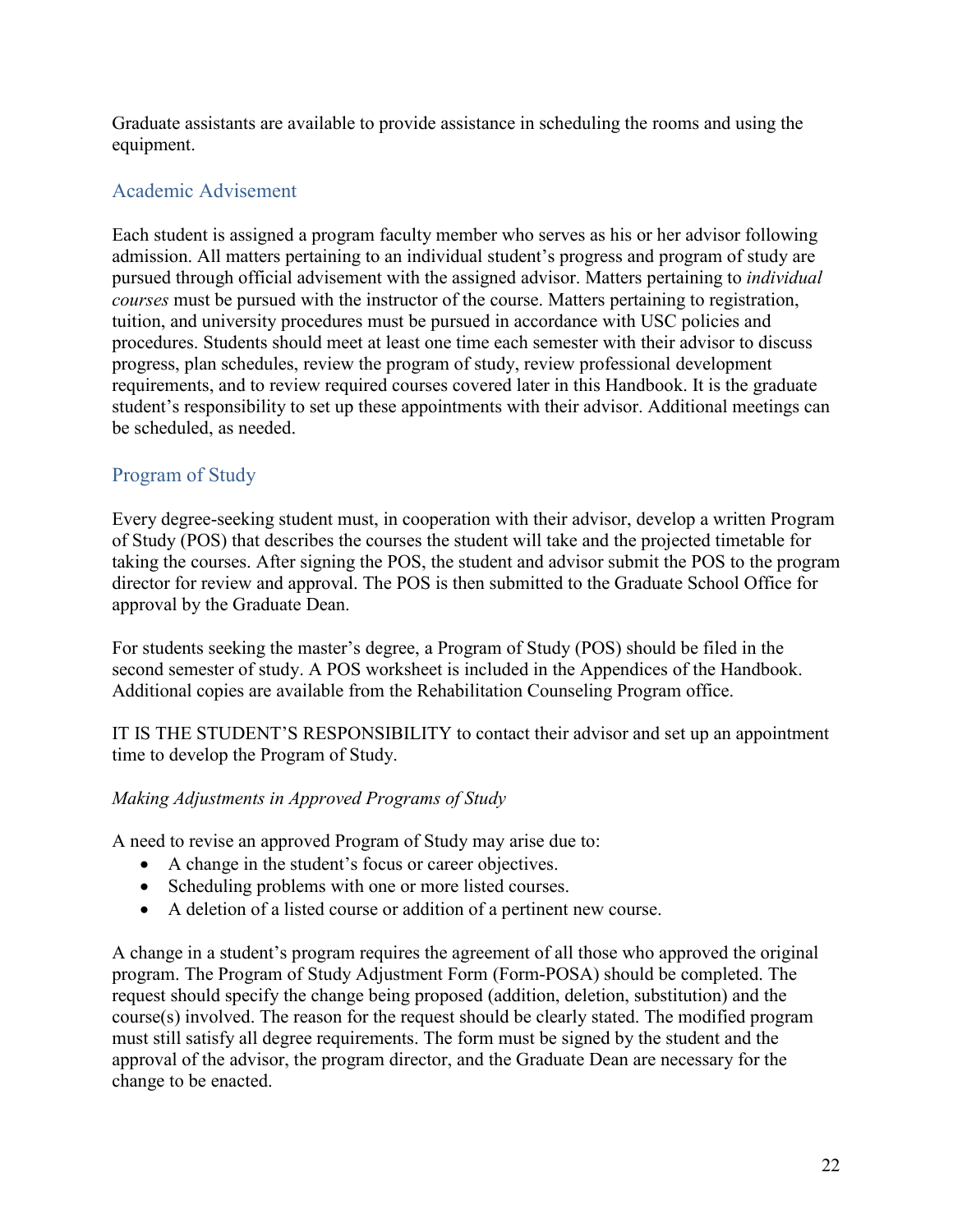Changes in the Program of Study should be made as soon as the need is realized, *not at the time of clearance for degree.*

## <span id="page-22-0"></span>Professional Organizations

Professional development is an ongoing process. The student's graduate studies are only the beginning of a career-long learning experience. Professional development activities include participating in in-service training programs, attending professional conferences, and reading professional publications.

To lay a foundation for professional development, **the Program now requires that students join at least one of the main professional organizations for rehabilitation counselors.** Options include the American Counseling Association (ACA) and its rehabilitation counseling division (ARCA) or the National Rehabilitation Counseling Association (NRCA). Another option is the National Rehabilitation Association (NRA) and its division Rehabilitation Counselors and Educators Association (RCEA). Student memberships are available at nominal rates. In addition to providing newsletters, journals and other benefits, membership makes students eligible for organizational sponsored professional liability insurance, which is required before engaging in practicum and internship clinical activities. Membership applications are available online.

A description of several clinical rehabilitation counseling organizations is included below:

#### *American Counseling Association (ACA)* <http://www.counseling.org/>

As the flagship organization for professional counselors, the American Counseling Association (ACA) is the world's largest non-profit organization for professional counselors. Student membership is available to those enrolled in a graduate counseling program. Dedicated to growth and enhancement of the counseling profession, the ACA offers many benefits and services, including the following:

- Continuing education opportunities (workshops, home study program, annual convention);
- Quality publications like the *Journal of Counseling & Development;* the monthly magazine, *Counseling Today*; and the electronic newsletter *ACAeNews*;
- Resources that bridge the gap between theory and practice (books, journals, videotapes, audiotapes, and software programs), all at special discounted prices;
- From Capitol Hill to agencies to state legislatures, ACA advocates for public policy and legislative issues that affect both counselors and clients;
- Nineteen (19) divisions representing specialized areas in counseling, four (4) regions within the U.S., and 56 state and international branches providing an opportunity to become professionally involved at the state and local level;
- Support through interactions with professionals who share similar activities and concerns.

*American Rehabilitation Counseling Association (ARCA)* <http://www.arcaweb.org/>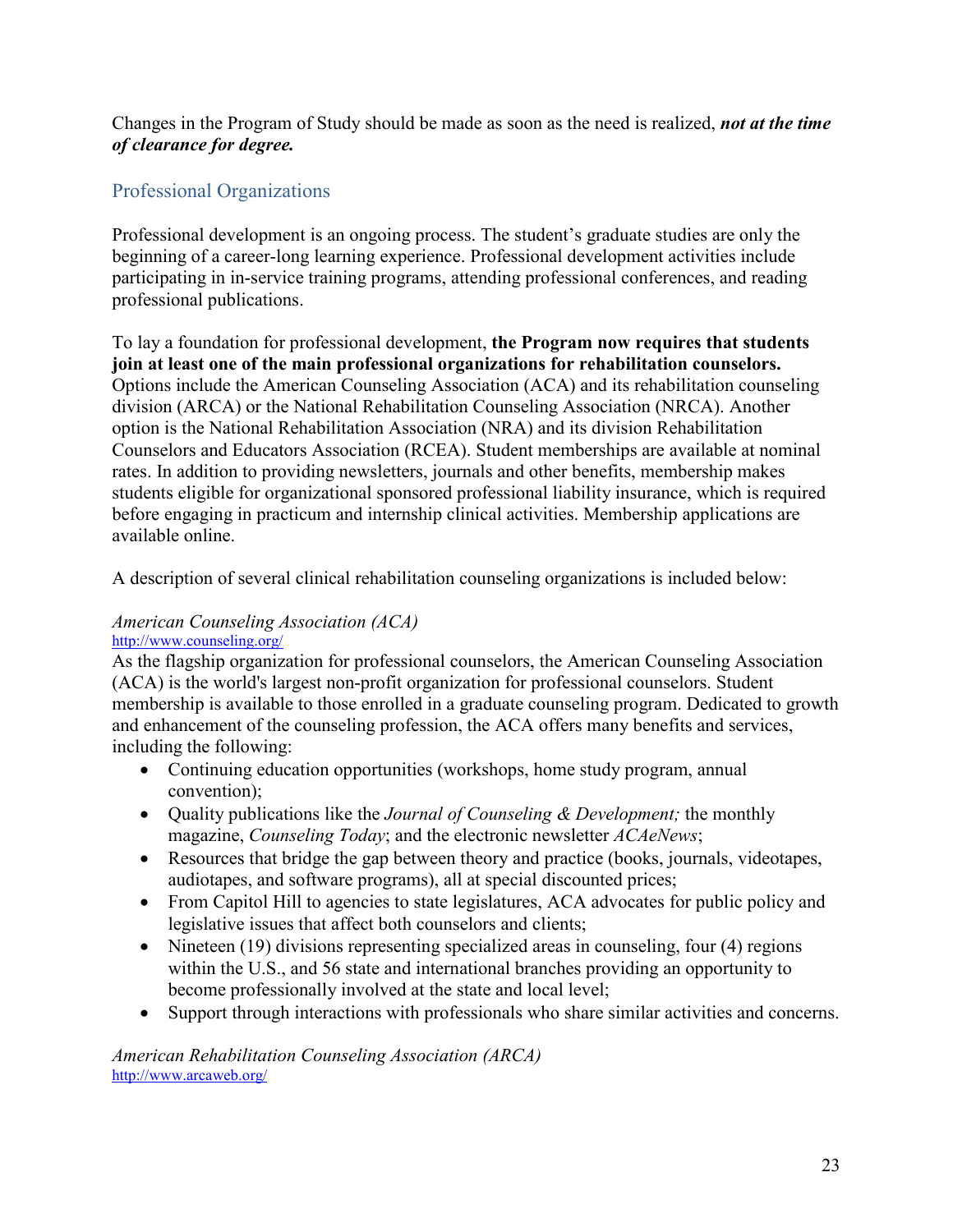The American Rehabilitation Counseling Association (ARCA) is a division of the American Counseling Association (ACA). You can join ARCA without joining the ACA. The association promotes the advancement of the rehabilitation counseling profession through its publications, conferences, and other development activities. It also serves as an advocate for persons with disabilities. The major publication of the ARCA is the *Rehabilitation Counseling Bulletin.*

#### *National Rehabilitation Counseling Association (NRCA)* <http://nrca-net.org/>

The National Rehabilitation Counseling Association (NRCA) is a former division of the NRA and is now an independent professional association for rehabilitation counselors. Rehabilitation counselors work in a variety of counseling and rehabilitative settings and assume a variety of different job titles. NRCA strives to accommodate the professional interests and needs of all rehabilitation counselors regardless of their work setting or job title. NRCA also dedicates itself to the pursuit of self-fulfillment of all persons with disabilities. NRCA provides opportunities for students to participate in professional activities and to interface with experienced practitioners in the field of rehabilitation counseling. NRCA provides its members with professional opportunities on the local, regional, and national levels through their Annual Professional Development Symposia, legislative information advocacy, and by having a Certification Maintenance Plan (CRC, CIRS, NCC). NRCA publishes the Journal of Applied Rehabilitation Counseling.

#### *National Rehabilitation Association (NRA)* [https://www.nationalrehab.org](https://www.nationalrehab.org/)

Founded in 1925, the National Rehabilitation Association (NRA) is dedicated to improving the quality of life for persons with disabilities in the United States. Membership is comprised of rehabilitation professionals, including administrators, counselors, job placement specialists, support staff, vocational evaluators, instructors, and independent living providers, business and industry representatives. Also represented are psychiatrists and other physicians, nurses, physical and occupational therapists, social workers, psychologists, speech pathologists, specialists serving blind and deaf persons, hospital administrators, workshop and rehabilitation facility personnel, nursing home personnel, persons with disabilities, family members of persons with disabilities, and other interested citizens. NRA is the oldest, largest, and strongest advocate for persons with disabilities. It is proud to be called the "Voice of Rehabilitation." The *Journal of Rehabilitation* is the organization's major publication.

## *Rehabilitation Counselors & Educators Association (RCEA)*

#### <http://www.rehabcea.org/>

Founded in 2006, The Rehabilitation Counselors & Educators Association (RCEA) is a division of the NRA. RCEA's website describes the organization as a "rapidly-growing professional organization of rehab specialists who are dedicated to advancing the profession and strengthening the work of rehabilitation counselors and educators in all that they do."

*Psychiatric Rehabilitation Association (formerly USPRA)* [www.uspra.org](http://www.uspra.org/)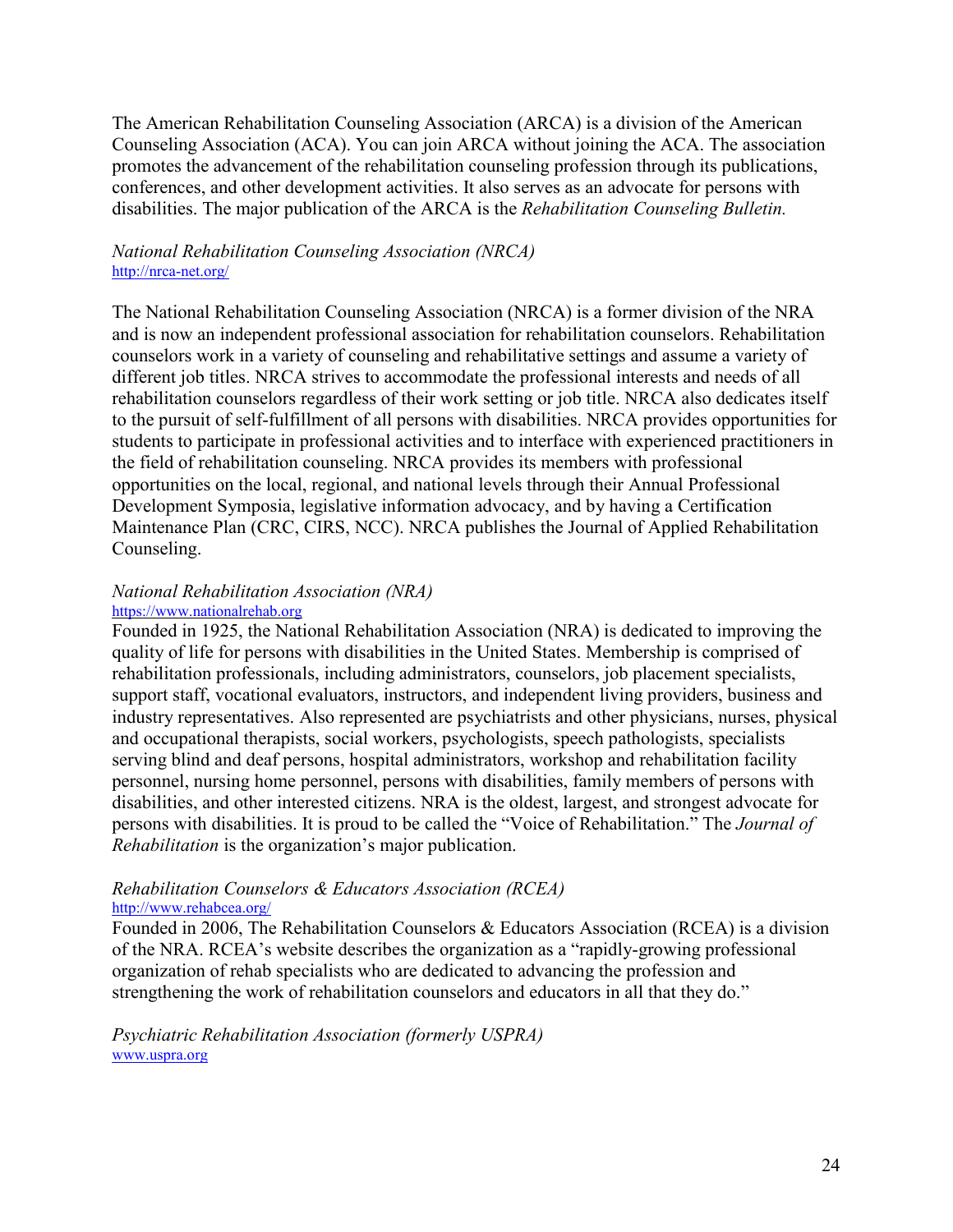The Psychiatric Rehabilitation Association works to help advance the role, scope, and quality of services designed to facilitate the community readjustment of people with psychiatric disabilities. PRA continually seeks to improve the quality of psychiatric rehabilitation and recovery-oriented services and to strengthen the role of community-based psychiatric rehabilitation within the mental health service delivery systems. PRA is an association that brings together agencies, practitioners, families, and persons with psychiatric disabilities.

## *International Association of Rehabilitation Professionals (IARP)* <https://rehabpro.org/>

IARP is the premier association for professionals involved in private rehabilitation. Originally founded in 1981, IARP has more than 2,500 members representing diverse areas of private rehabilitation.

## <span id="page-24-0"></span>Student Associations

## *USC Rehabilitation Counseling Student Association (RCSA)*

The Program faculty sponsors a Rehabilitation Counseling Student Association. The association's purpose is to support the academic, professional, and personal growth of its student members. The student members promote networking, training, and consumer advocacy for individuals with physical and psychiatric disabilities. They also participate in community projects. The association facilitates the development of collegiality with faculty, in addition to serving as a peer support group.

## *Medical Graduate Student Association (MGSA)*

The faculty of the School of Medicine sponsors the Medical Graduate Student Association (MGSA). The association's purpose is to provide service projects for the community, provide academic and social events for its members, and to promote unity among members. Membership in MGSA is limited to persons officially connected with the University as faculty, staff, or fulltime graduate students. Students taking six (6) credit hours or more and who pay the University fee are considered full-time students.

## *Chi Sigma Iota*

Chi Sigma Iota (CSI) is the international honor society for counselors-in-training, counselor educators, and professional counselors. Its mission is to promote scholarship, research, professionalism, leadership, excellence in counseling, and to recognize high attainment in the pursuit of academic and clinical excellence in the field of counseling. Membership in CSI is open to both students and graduates of counselor education programs. To be eligible for membership, students must complete at least one semester of full-time graduate level coursework in a counseling program, earn a grade point average of at least 3.5 or better on a 4.0 system, and be recommended by the University of South Carolina chapter of CSI, which is Upsilon Sigma Chi.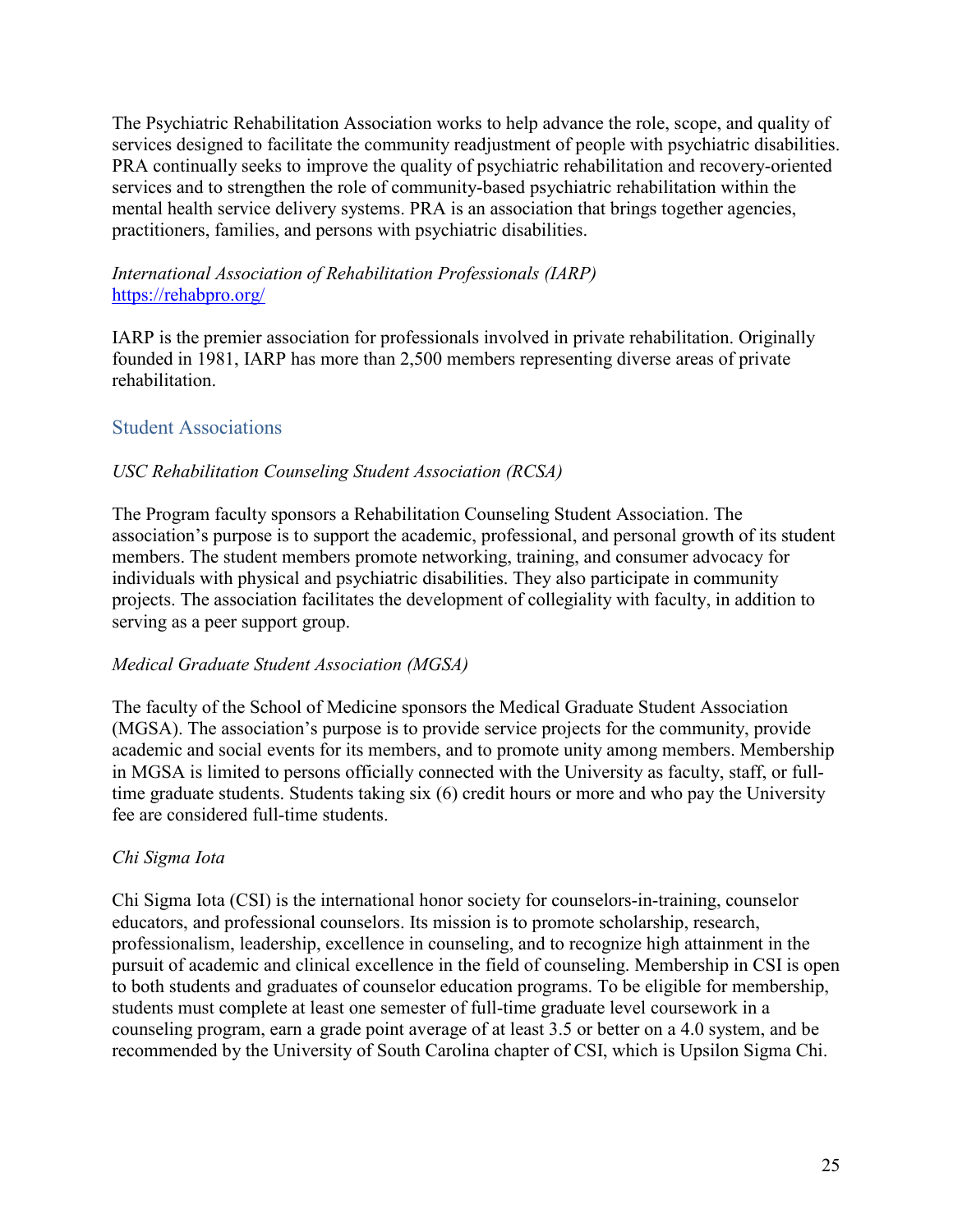For more information, go to the USC Chapter website: [https://www.csi](https://www.csi-net.org/group/upsilon_sigma_chi)[net.org/group/upsilon\\_sigma\\_chi](https://www.csi-net.org/group/upsilon_sigma_chi)

## <span id="page-25-0"></span>Student Awards

Each year, the **Distinguished Rehabilitation Counseling Student Award** is presented to an outstanding graduate by the Program faculty. The award is given to the graduate who has excelled in their academic work and has demonstrated strong leadership qualities through involvement in activities supporting the rehabilitation counseling profession, the Rehabilitation Counseling Program, and community agencies.

Also, the **Award for Clinical Excellence** is presented by the Rehabilitation Counseling Program Faculty to a student who has demonstrated exceptional interest and skill development in clinical work performed in their field experiences or in the assessment laboratory.

All August, December, and May graduates are considered by the faculty during the Spring semester review process. The awards are presented at the School of Medicine's Spring hooding ceremony or other appropriate University awards ceremony.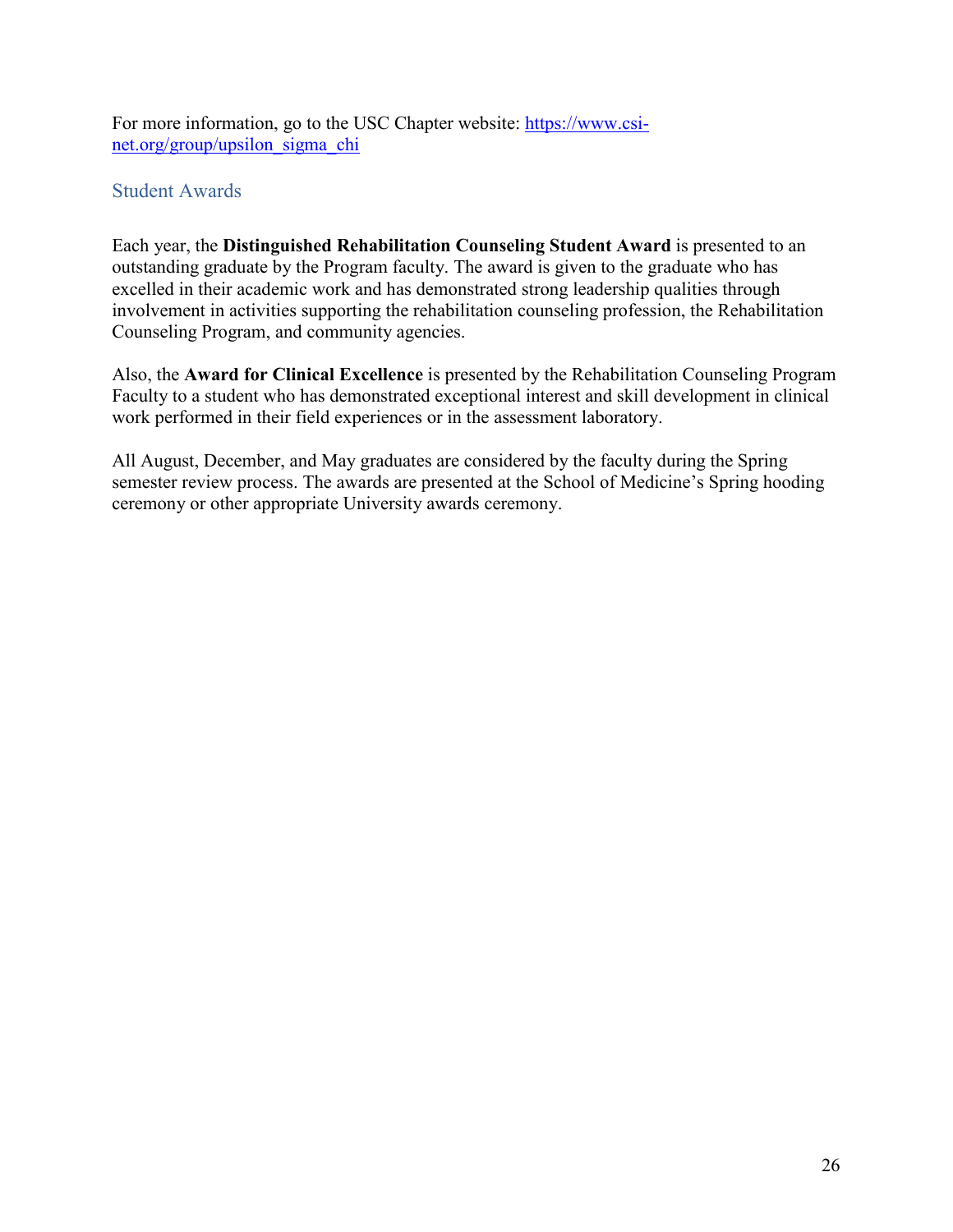## <span id="page-26-0"></span>**SECTION 5 – Distributed Learning**

## <span id="page-26-1"></span>Introduction

Distributed learning is a system and process that connects learners and instructors with educational resources from a variety of geographically separate sites using a variety of different media. Students and instructors are separated from each other by either distance or time. Twoway communication exists between the learner, instructor, and other learners either through print or some form of electronic media.

Because the program is committed to strengthening the rehabilitation workforce across the primarily rural state of South Carolina, coursework for the Master's degree can be completed via Distributed Learning. This creates exciting opportunities for students who do not live near USC-Columbia. Students should be aware that the master's degree program *includes a substantial inperson component to complement distributed learning*.

With few exceptions, the courses in the distributed learning component of the program are "real time" courses. Students meet at a weekly designated class time and participate in real-time class with the instructor and with in-person students. Students are required to having working webcams and microphones to participate in the classes.

## <span id="page-26-2"></span>In-person Attendance Requirements

All students are required to attend the Annual Student Meeting held each August on the Monday immediately before classes begin as well as Learning Community Development weekends in Fall and Spring semesters. These in-person meetings are held at the Columbia campus. Also, certain courses require additional in-person time during the semester. Your instructor will inform you of required dates of in-person attendance at the beginning of each semester.

In-person attendance requirements are essential and integral to the program and to students' development as rehabilitation counseling professionals. In many cases, they cannot be "madeup" or substituted. Missing one or more of the in-person attendance requirements may result in the delay of the student's progress in the program until the next time the missed requirement is offered.

## <span id="page-26-3"></span>Technology

As mentioned in the previous section addressing computer and technical requirements, all students must have their own personal computer, printer, and Internet service provider before they begin classes. Students who attend class from remote locations are also required to have a WebCam and a working microphone. A high-speed Internet access (through cable or a phone company) is preferred instead of dial-up service. **Smartphones and most tablets are inadequate for success in this program. While these devices work well for consuming information, they do not allow for production of graduate level interaction and coursework.**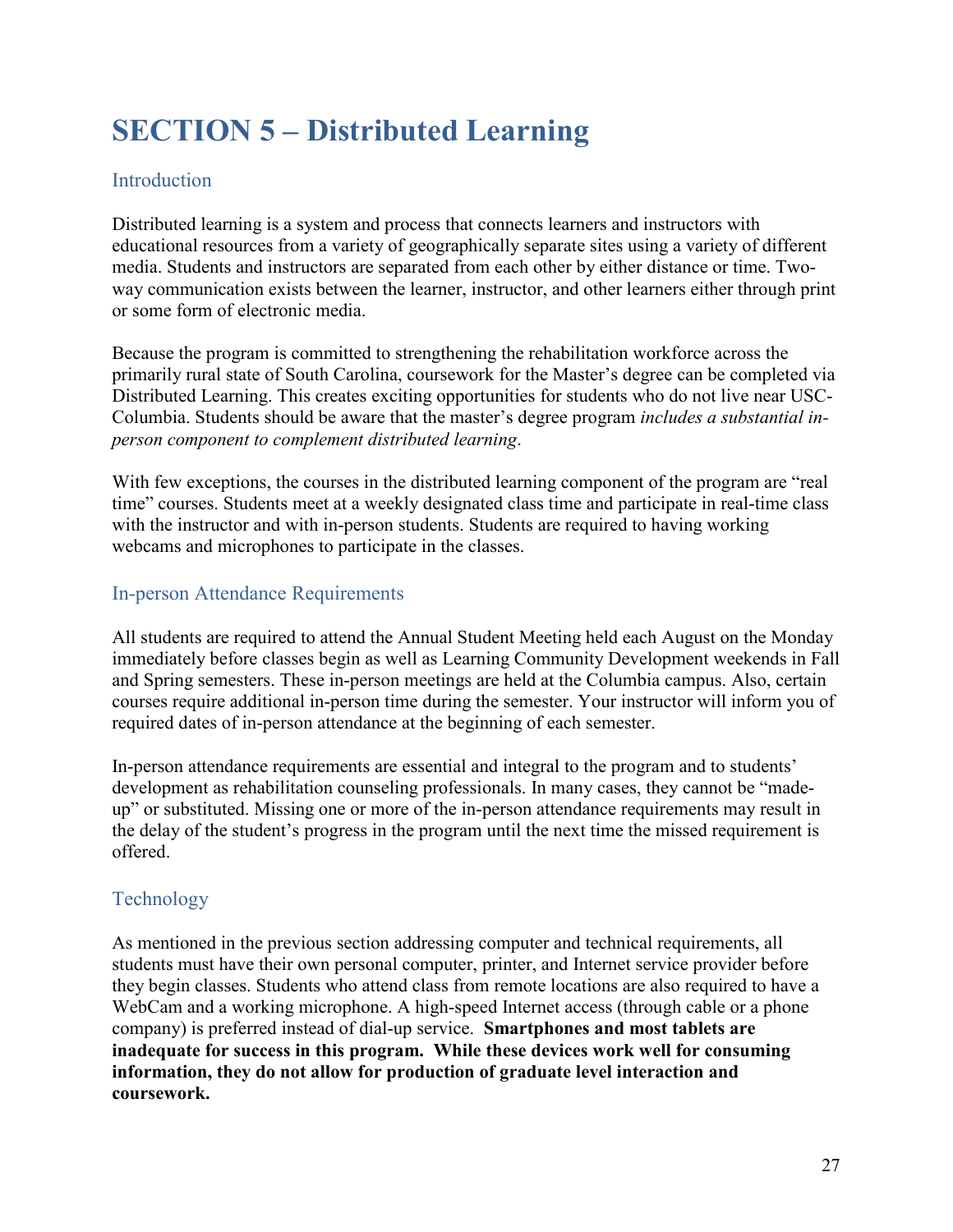The program does not endorse any specific equipment or software or minimum processing speeds, hard drive space, or other specifications. However, it is safe to say that your computer should be "relatively new" and be able to run several programs simultaneously (e.g. be on the Internet and have Word documents open) and allow you to view videos clips. New and improved hardware and software are rapidly becoming available, which is why no specific recommendations can be made.

## <span id="page-27-0"></span>Technology Support

Students should be aware of and utilize the many resources available through **Student Technology Resources** at USC. Resources include special computer purchase offers, technical assistance with your personal computer, free antivirus software, tips about your student email account, and more. Please visit and bookmark

[http://www.sc.edu/about/offices\\_and\\_divisions/division\\_of\\_information\\_technology/resources/software\\_ha](http://www.sc.edu/about/offices_and_divisions/division_of_information_technology/resources/software_hardware/) [rdware/](http://www.sc.edu/about/offices_and_divisions/division_of_information_technology/resources/software_hardware/)

## <span id="page-27-1"></span>Class Formats

Distributed Learning class formats vary and are continually evolving. Some classes use a combination of real-time webinars and Blackboard postings and a few classes are conducted asynchronously (i.e., no formal class meeting time; students work on a weekly unit-by-unit basis and interact with other students through Blackboard postings). Occasionally, an instructor may have pre-recorded lectures for you to view as an adjunct to your weekly work.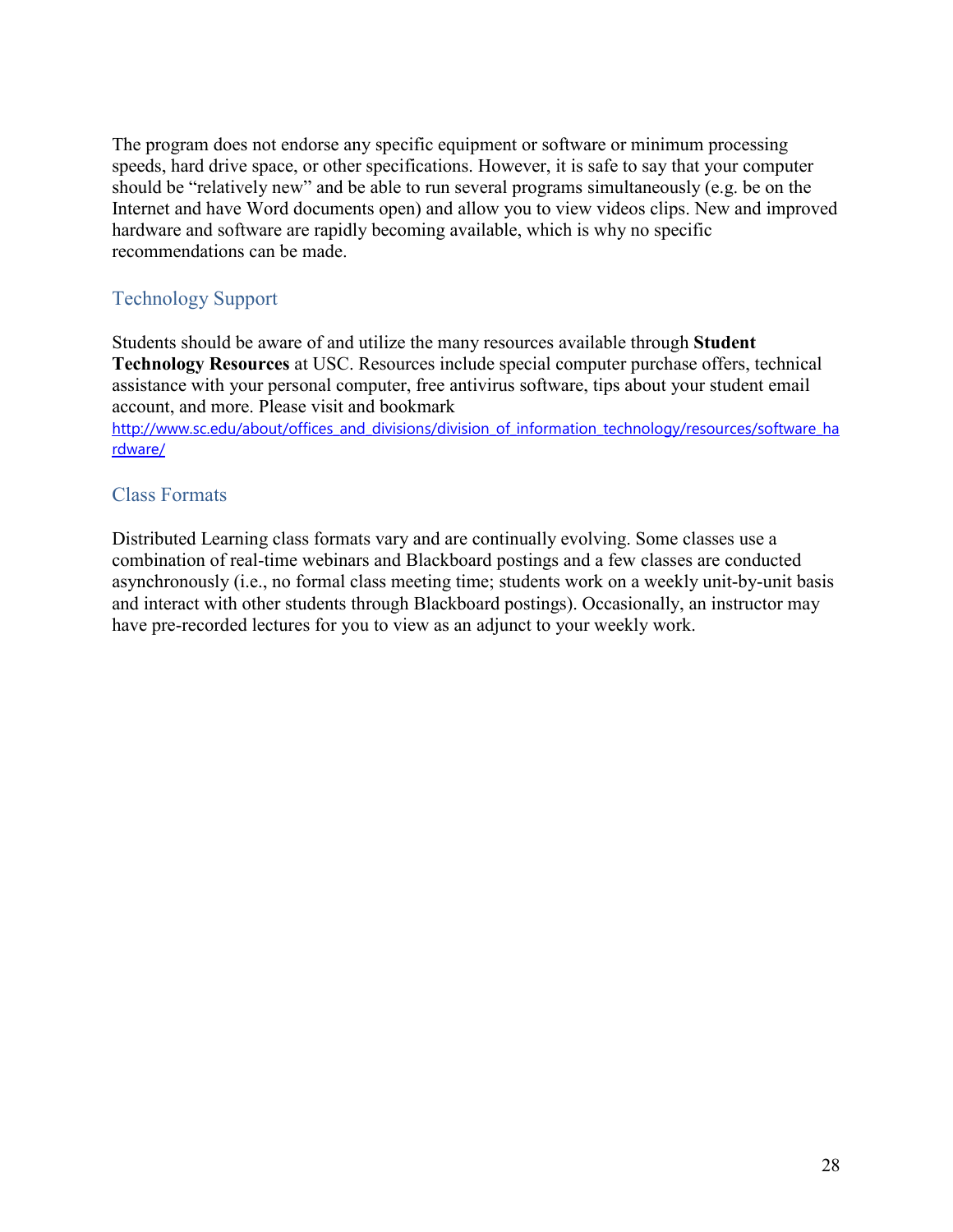## <span id="page-28-0"></span>**SECTION 6 – Important Graduate Student Resources**

## <span id="page-28-1"></span>Graduate Studies Bulletin – Electronic

The Graduate Studies Bulletin is the official document of record concerning graduate academic programs and regulations. The Bulletin is available online and all students are responsible for familiarizing themselves with the Bulletin. The link to the main page for the Graduate Studies Bulletin is <http://bulletin.sc.edu/>.

## <span id="page-28-2"></span>USC School of Medicine Library – online access

The USC School of Medicine (SOM) Library ([http://uscm.med.sc.edu/\)](http://uscm.med.sc.edu/) is available to all SOM students, including students in the clinical rehabilitation counseling program. Current students will receive up-to-date information about how to get a USC SOM ID and account from the Student Services Coordinator or faculty.

Here are some links that will get you started:

1. [http://uscmed.sc.libguides.com/rehabilitation\\_counseling](http://uscmed.sc.libguides.com/rehabilitation_counseling) The Rehabilitation Counseling "LibGuide" was created by librarians for students and faculty at the USC School of Medicine. The guide leads you to journals, databases, books, evidence-based medicine resource specific to rehabilitation counseling and psychiatric rehabilitation.

2. <http://uscm.med.sc.edu/tutorials.asp>This website includes tutorials that introduce you to the basics of SOM library research.

## <span id="page-28-3"></span>USC Libraries – additional information

Many graduate students in the clinical rehabilitation counseling program live outside the Columbia area and cannot easily visit the School of Medicine Library or the Thomas Cooper Library. A resource all students should be aware of is that the USC library system, including the Thomas Cooper library, can be accessed remotely by USC students and faculty members. You will write a number of research papers during your graduate studies, virtually all of which require you to locate professional journal articles from the fields of counseling, rehabilitation, disability studies, psychiatry, addictions, and more. Knowing how to access the USC library system remotely means that you will be able to search current professional journals and locate full-text articles (many in PDF format). While it takes some practice to learn to search the library from your computer, it is well worth the time. Here are some links that will get you started:

- 1. **<http://www.sc.edu/library/>** Under the heading "Research Tools," select either "Articles, Databases & Indexes" or "Online Journal Collection."
- 2. **<http://www.sc.edu/library/pubserv/tutorial/>** This website is a research tutorial that introduces you to the basics of library research.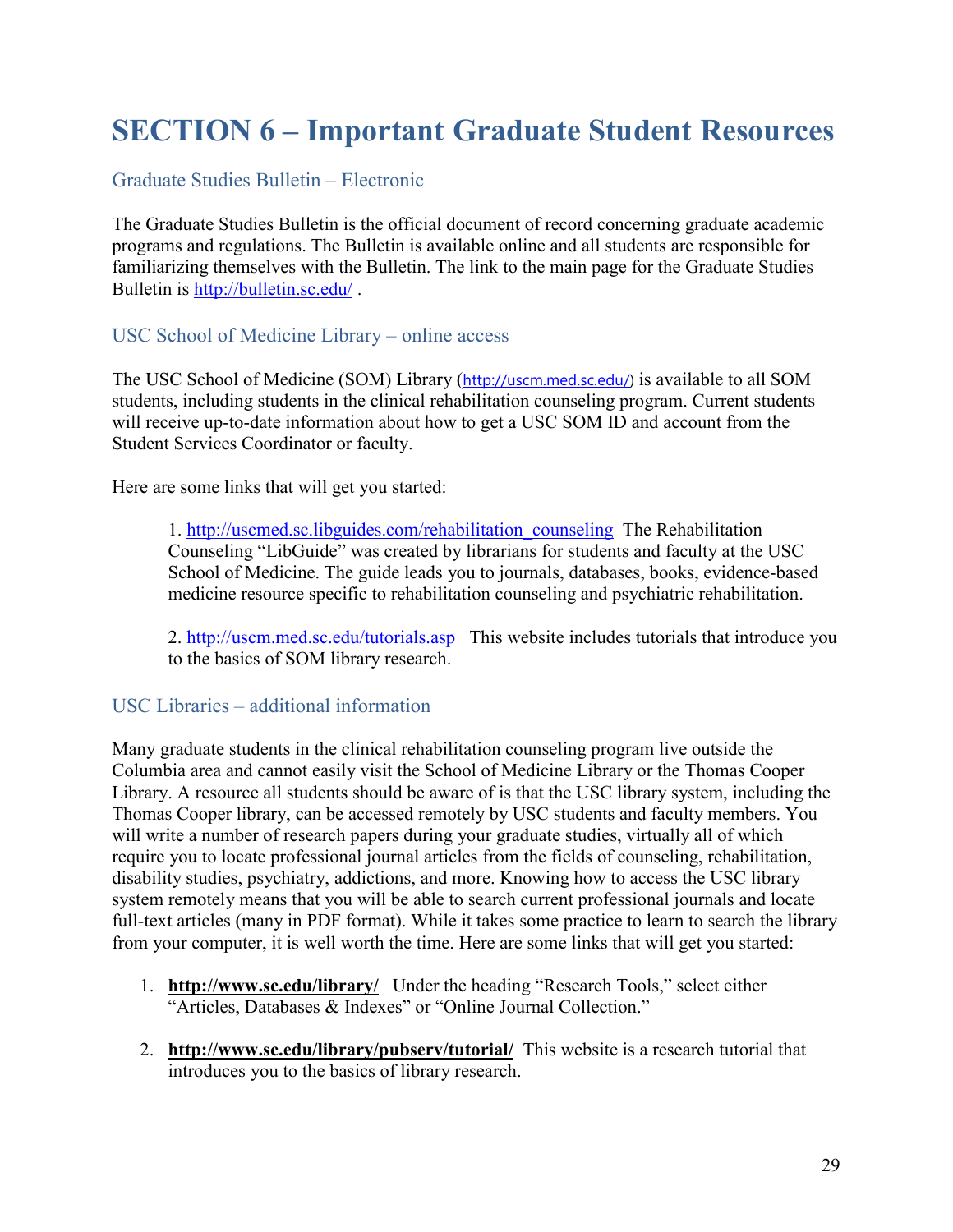## <span id="page-29-0"></span>The USC Writing Center

The USC Writing Center is a valuable resource to students and faculty who may need assistance on a particular writing project. You will write many papers in graduate school; all will require proper grammar, spelling, and organization. Several will require special formatting (e.g., APAstyle formatting). Many resources are available at the USC Writing Center's website, including an online tutorial that shows you how to search the USC libraries from your own computer. The staff of the USC Writing Center are also available to meet with you in-person and help you with specific projects or other writing needs.

The USC Writing Center's homepage can be found at

<http://artsandsciences.sc.edu/write/students> . Please take the time to familiarize yourself with this important resource. (Note: Web addresses change periodically, but from the USC Home Page, you can always search for **USC Writing Center**.)

## <span id="page-29-1"></span>Student Health Services – including Counseling and Psychiatry

Student Health Services, located on the main campus, offers counseling, support groups, and other resources to USC students and faculty. Services are confidential and usually provided at no cost. For more information about student health services, please visit <http://www.sa.sc.edu/shs/cp/> .

## <span id="page-29-2"></span>US**C Student Disability Resource Center**

The USC Student Disability Resource Center (SDRC) is located on the main USC campus. Any student with a documented disability should contact the SDRC to make arrangements for accommodations. Prospective, new, and continuing students may also learn more about SDRC by visiting <http://www.sa.sc.edu/sds/> or [http://sc.edu/about/offices\\_and\\_divisions/student\\_disability\\_resource\\_center/](http://sc.edu/about/offices_and_divisions/student_disability_resource_center/)

## <span id="page-29-3"></span>Office of Student Financial Aid and Scholarships

The Office of Student Financial Aid and Scholarships (SFAS) is located on the main USC campus. The SFAS website, <http://www.sc.edu/financialaid/>, includes Financial Aid Checklists for Graduate Students and helpful information about loans, scholarships, and student employment.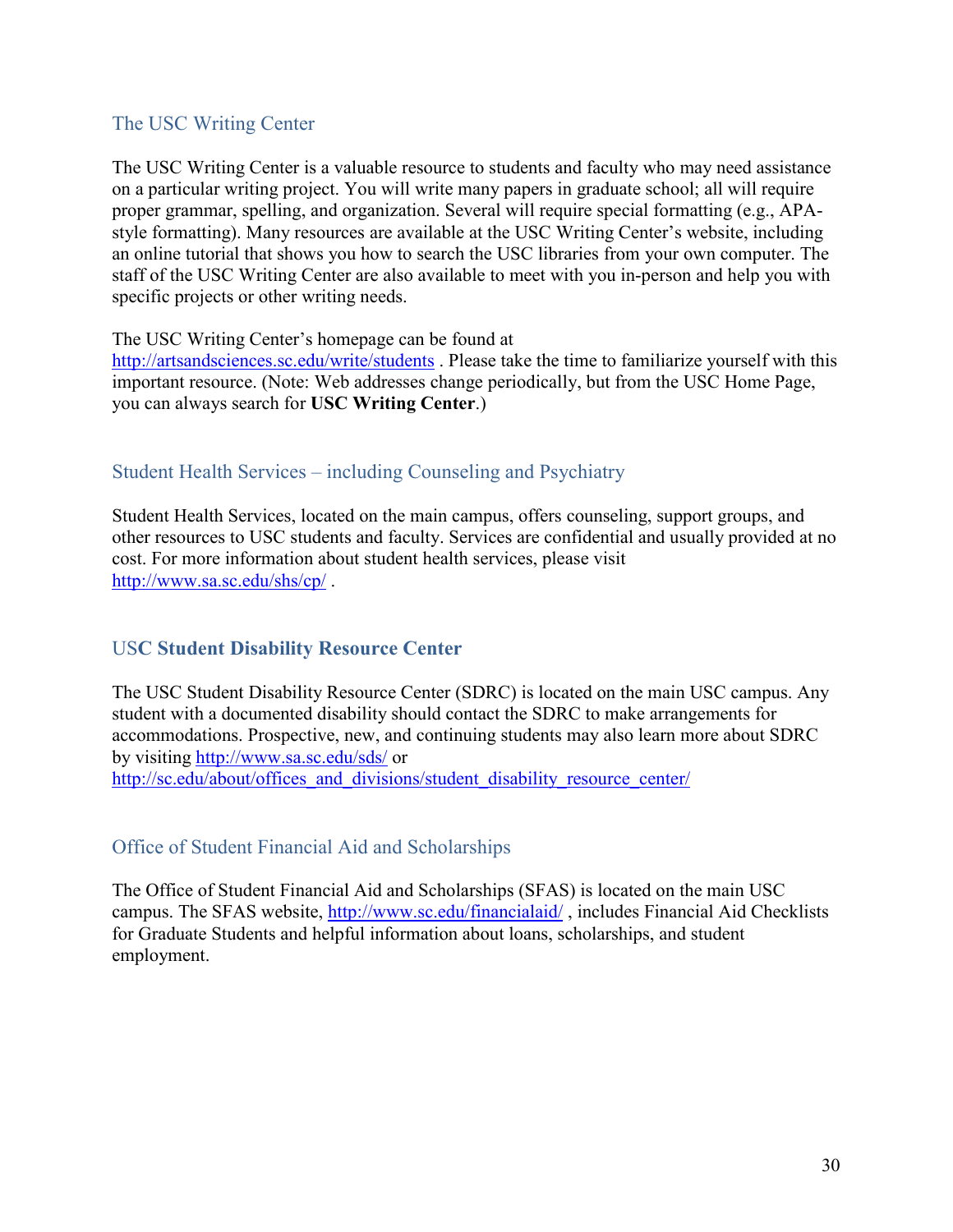## <span id="page-30-0"></span>**SECTION 7 - Curriculum**

#### <span id="page-30-1"></span>Degree

Master of Arts (M.A.) in Counseling and Rehabilitation, with a specialization in Clinical Rehabilitation Counseling

#### <span id="page-30-2"></span>Curriculum and Course Descriptions

An overview of the curriculum appears in the table below. Course descriptions begin on the following page.

| <b>CURRICULUM</b><br>The 60 credit-hour curriculum includes thirteen (13) required courses, three (3) clinical<br>rehabilitation specialization courses, a practicum, an internship, and one (1) elective. |                                                                                                         |  |
|------------------------------------------------------------------------------------------------------------------------------------------------------------------------------------------------------------|---------------------------------------------------------------------------------------------------------|--|
| <b>Required Courses (39 Hours)</b>                                                                                                                                                                         |                                                                                                         |  |
| <b>EDCE 510</b>                                                                                                                                                                                            | Introduction to Counseling                                                                              |  |
| <b>RCON 605</b>                                                                                                                                                                                            | Multiculturalism in Helping Professions                                                                 |  |
| <b>EDPY 705</b>                                                                                                                                                                                            | Human Growth & Development                                                                              |  |
| <b>RCON 725</b>                                                                                                                                                                                            | Career Theories and the World of Work                                                                   |  |
| <b>RCON 601</b>                                                                                                                                                                                            | Helping relationships: Fundamentals of Counseling Practice                                              |  |
| <b>RCON 711</b>                                                                                                                                                                                            | Theories and Techniques of Counseling                                                                   |  |
| <b>RCON 720</b>                                                                                                                                                                                            | Group Counseling                                                                                        |  |
| <b>RCON 714</b>                                                                                                                                                                                            | Assessment in Counseling and Clinical Rehabilitation                                                    |  |
| <b>RCON 702</b>                                                                                                                                                                                            | Research and Program Evaluation in Counseling                                                           |  |
| <b>RCON 704</b>                                                                                                                                                                                            | Issues and Ethics in Clinical Rehab Counseling                                                          |  |
| <b>NPSY 757</b>                                                                                                                                                                                            | Psychopathology for Counselors                                                                          |  |
| <b>NPSY 758</b>                                                                                                                                                                                            | Classification & Assessment of Mental Disorders                                                         |  |
| <b>NPSY 760</b>                                                                                                                                                                                            | Addictions Counseling and Rehabilitation                                                                |  |
| <b>Specialization Courses (9 credit hours)</b>                                                                                                                                                             |                                                                                                         |  |
| RCON 700                                                                                                                                                                                                   | Foundations of Clinical Rehabilitation Counseling                                                       |  |
| RCON <sub>733</sub>                                                                                                                                                                                        | Psychosocial and Medical Aspects of Clinical Rehabilitation                                             |  |
| RCON 734                                                                                                                                                                                                   | Professional Issues in Clinical Rehabilitation (Case Management, Life Care<br>Planning, Forensic Rehab) |  |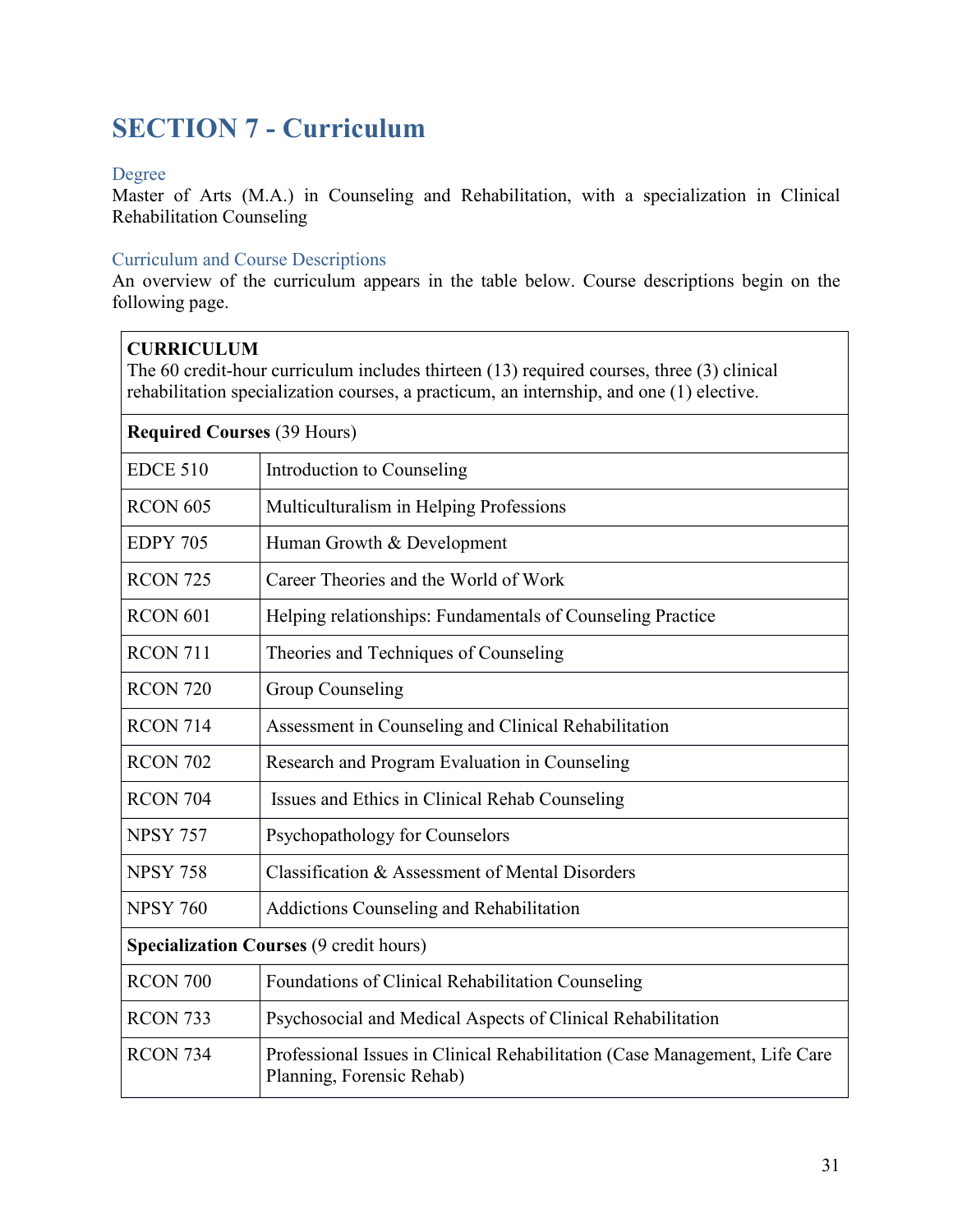| <b>Field Experiences (9 credit hours)</b> |                                                                      |
|-------------------------------------------|----------------------------------------------------------------------|
| <b>RCON 880</b>                           | Counseling Practicum (3 credits, 150 hours)                          |
| <b>RCON 883</b>                           | Clinical Rehabilitation Counseling Internship (6 credits, 600 hours) |
| <b>Electives</b> (3 credit hours)         |                                                                      |
| A partial listing of electives includes:  |                                                                      |
| <b>RHAB 540</b>                           | Assistive and Adaptive Technology                                    |
| <b>NPSY 763</b>                           | LGBT Issues in Counseling and Rehabilitation                         |
| <b>NPSY 761</b>                           | Dual Diagnosis                                                       |
| <b>RHAB 754</b>                           | Counseling and Death Education                                       |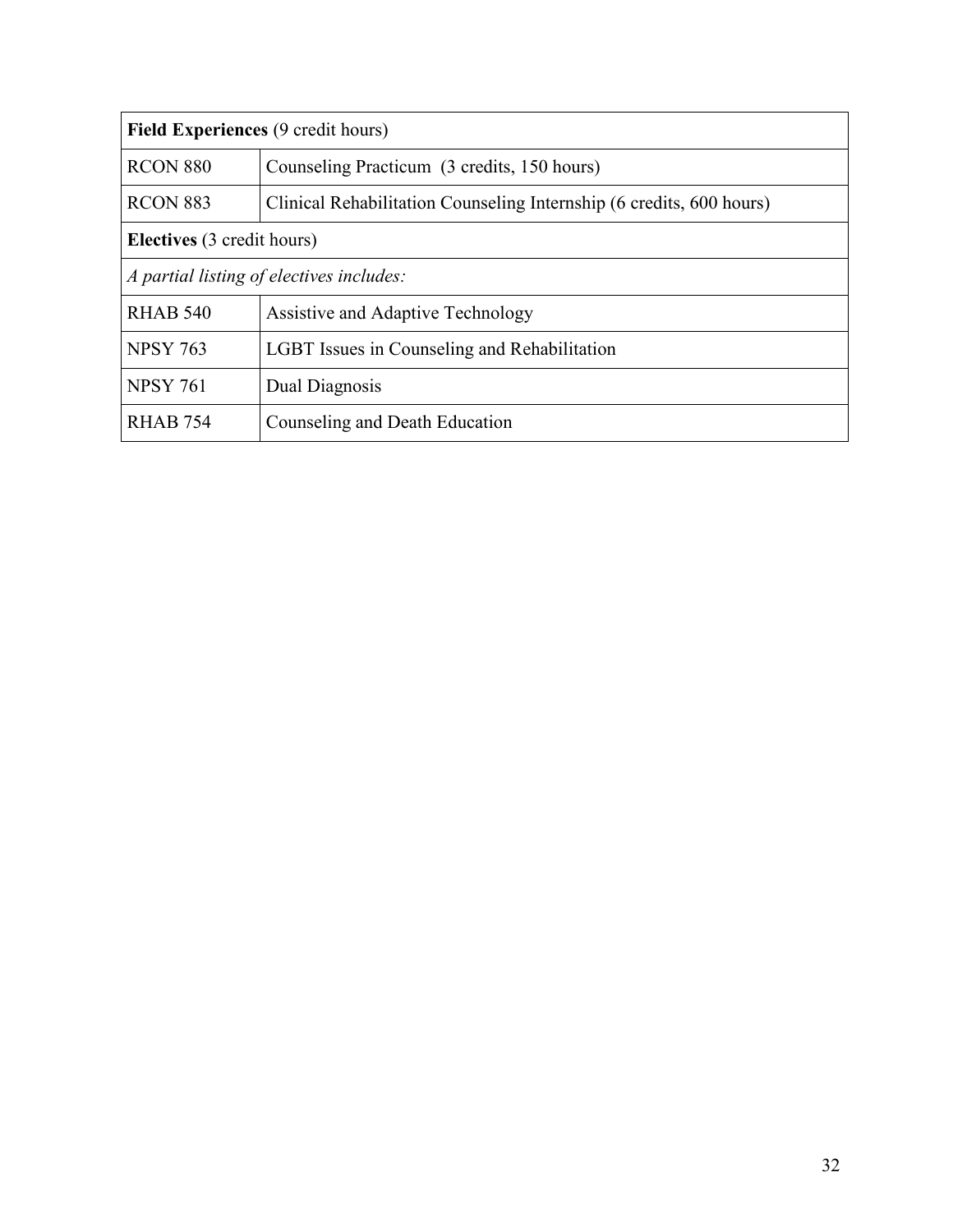## <span id="page-32-0"></span>Course Descriptions

*Required courses, 39 credit hours (listed alphabetically):*

## **EDCE 510: Introduction to Counseling**

Orientation to the profession of counseling including its historical, social, and cultural foundations.

#### **EDPY 705: Human Growth & Development**

Overview of the contributions of the biological and social sciences to an understanding of the mental, emotional, social, and physical development from infancy through adulthood. Study of behavior problems.

#### **NPSY 757: Psychopathology for Counselors**

Theoretical background for understanding causes, symptomatology, and preferred treatment approaches for disorders identified in DSM-IV, the standard reference of the American Psychiatric Association. Prepares students to diagnose and treat mental health conditions.

#### **NPSY 758: Classification & Assessment of Mental Disorders**

Classification of mental disorders using the DSM-V, standard reference of the American Psychiatric Association, and the interpretation of formalized evaluations and appraisal techniques in achieving differential diagnoses.

#### **NPSY 760: Addictions Counseling and Rehabilitation**

Theory, treatment, and psychological aspects of addictions to alcohol and other drugs.

## **RCON 601: Helping relationships: Fundamentals of Counseling Practice**

Development of communication skills necessary to foster and develop effective counseling relationships.

#### **RCON 605: Multiculturalism in Helping Professions**

Concepts and procedures relating to disability and culture, covering relevant issues affecting racially and culturally diverse individuals with disabilities, as well as promoting sensitivity and competence. Includes implications for an array of helping professions.

## **RCON 702: Research and Program Evaluation in Counseling**

Foundations underlying research and assessment methodologies and their application to counseling. Research design, program evaluation, ethical principles in research, the scholarly research process, and statistical software packages.

## **RCON 704: Ethics in Rehabilitation Counseling and Helping Relationships**

Examines contemporary ethical concerns, issues, decision-making models, and best practices in rehabilitation counseling and the helping professions. Knowledge and awareness appropriate for master's-level professionals with a particular focus on working with people with disabilities or disadvantagement. Application of knowledge across a range of helping relationships.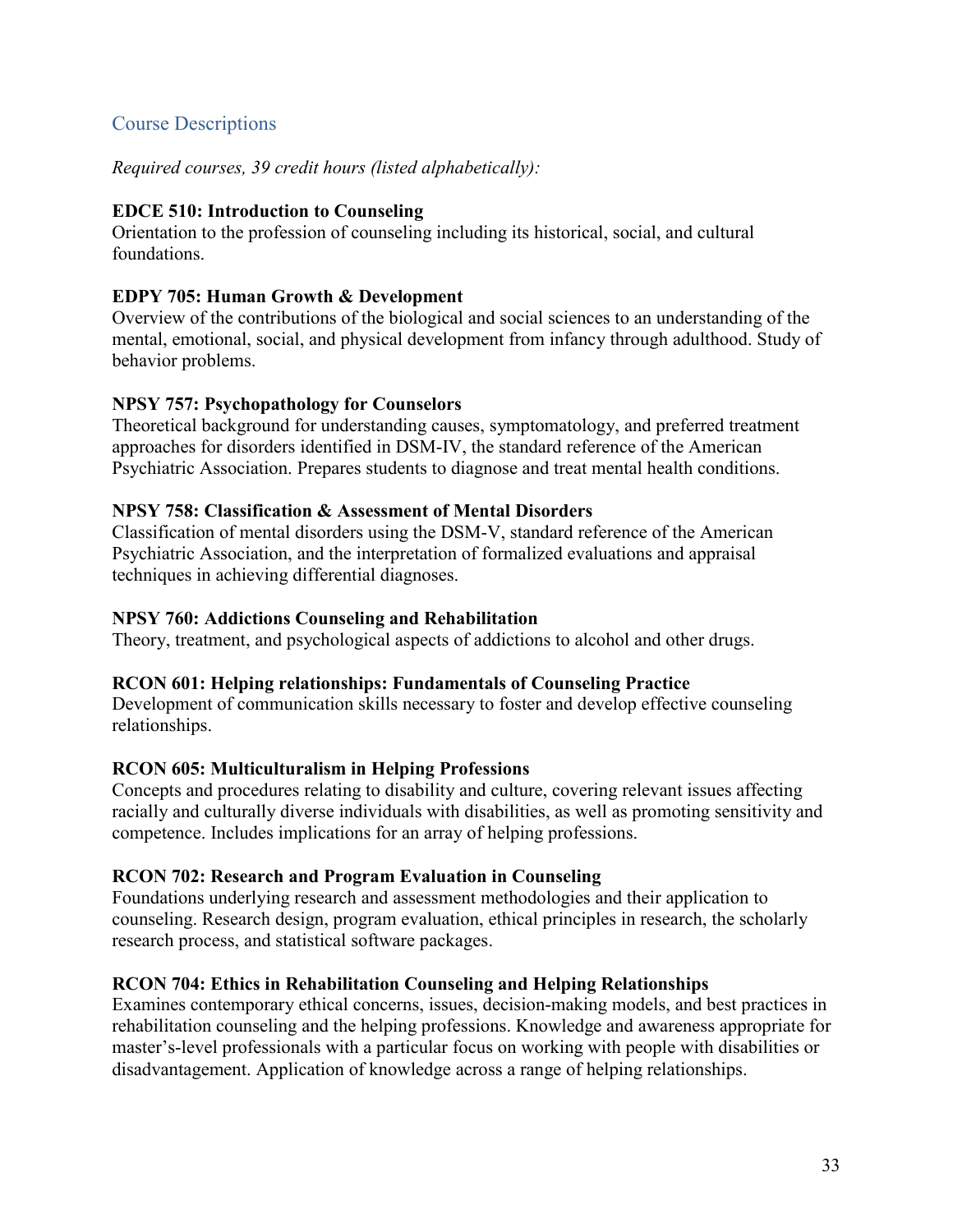## **RCON 711: Theories and Techniques of Counseling**

Individual counseling theories and techniques applied to a wide range of persons, including persons with a disability (emotional, psychosocial, mental, and physical) and disadvantaged persons.

## **RCON 714: Assessment in Counseling and Clinical Rehabilitation**

Assessment in clinical rehabilitation, including assessment instruments, methods, materials, and interpretation as applied to a variety of rehabilitation clients. Concepts, skill development, and application of clinical rehabilitation assessment.

## **RCON 720: Group Counseling**

Principles and practice of group counseling techniques applied to a wide range of persons, including persons with a disability (emotional, psychosocial, mental, and physical) or disadvantaged persons.

## **RCON 725: Career Theories and the World of Work**

Career counseling theories, processes, and techniques, with emphasis on persons with disabilities and vocational placement. Identification of values, interests, abilities, and methods for obtaining, organizing, and utilizing career information to enable career success of persons with disabilities and disadvantagement.

*Specialization courses* (9 credit hours)

## **RCON 700: Foundations of Clinical Rehabilitation Counseling**

Origin, evolution, and future of the rehabilitation counseling profession. Role and functions, scope of practice, and practice settings of rehabilitation counselors.

## **RCON 733: Psychosocial and Medical Aspects of Clinical Rehabilitation**

Medical and psychosocial aspects of chronic illness and disability, including physical, psychological, social, and educational impacts of disability. Functional limitations and impact on employment, family/social life, and daily living. Approaches to treatment, prevention, and an overview of adaptive measures to enhance functioning and overall quality of life.

## **RCON 734: Professional Issues in Clinical Rehabilitation**

Professional issues and functions within the clinical rehabilitation process. Includes a detailed exploration of the case management process, independent provider status, expert witness status, forensic rehabilitation, life care planning, and managed care systems. Addresses emerging professional issues.

*Field Experiences* (9 credit hours)

## **RCON 880: Counseling Practicum in Clinical Rehabilitation** (3 credits, 150 hours)

Supervised counseling experience in an approved institution or agency.

• Prerequisites: Consent of instructor. Official application must be submitted no later than the semester preceding enrollment.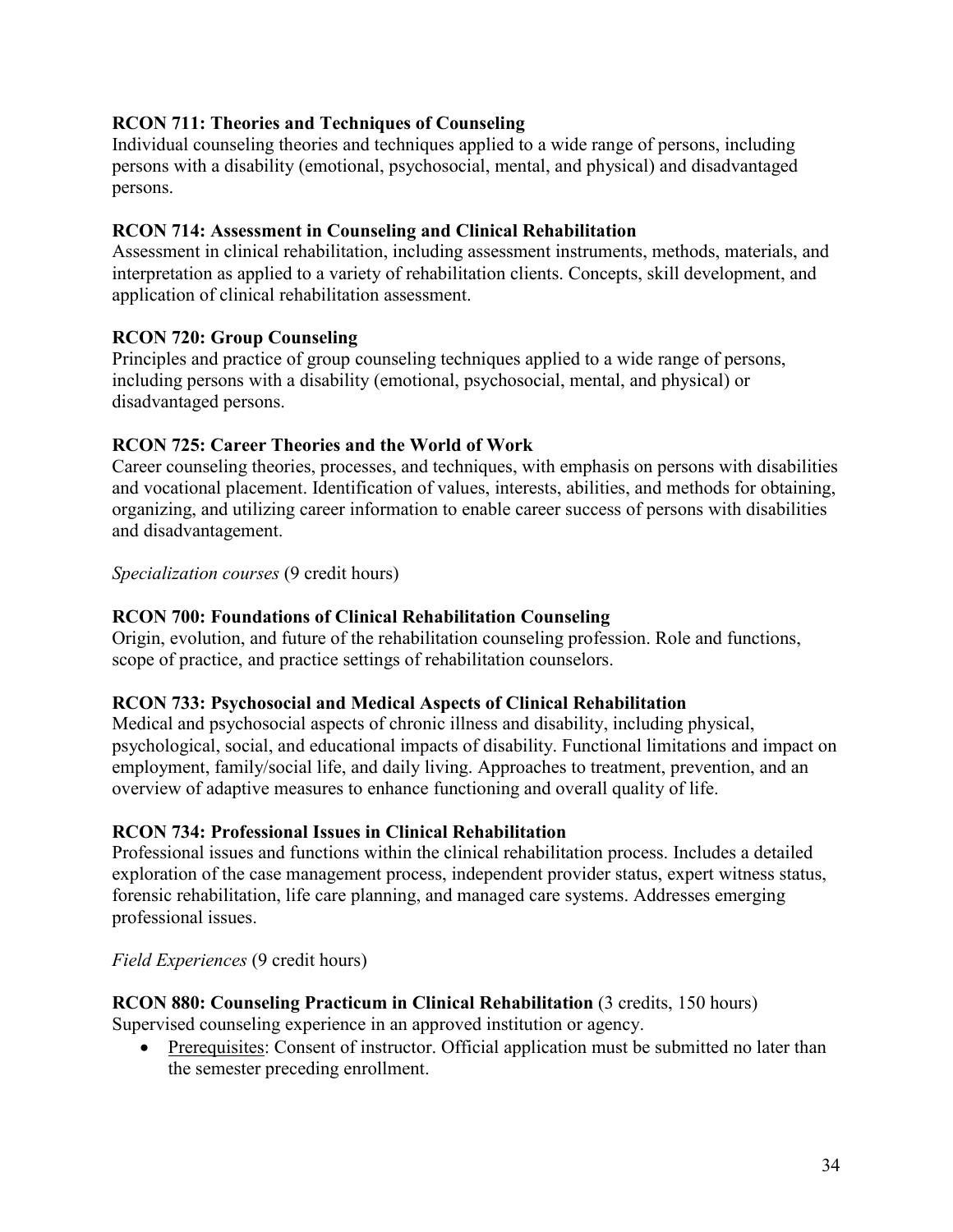## **RCON 883: Clinical Rehabilitation Counseling Internship** (6 credits, 600 hours)

Supervised counseling experience in a work setting suitable for a clinical rehabilitation counselor.

#### *Elective* (3 credit hours)

## **RHAB 540: Assistive and Adaptive Technology**

The use of Assistive technology as it relates to employment, education, communication, recreation, and mobility for individuals with disabilities. Explores types of assistive technologies, functional assessments, and resources through hands-on application, lectures, and discussions.

## **NPSY 755: Fundamentals of Psychiatric Rehabilitation**

This course highlights severe mental illnesses and methods that facilitate recovery. A foundation for understanding psychiatric disability, the cultural and bio-psycho-social nature of mental disorders, treatment and rehabilitation is provided.

## **NPSY 756: Vocational Implications of Psychiatric Disability** (Prerequisite - NPSY 755)

This course is directed at addressing employment-related needs of persons with severe long-term mental illness. The purpose is to make students knowledgeable of the unique vocational assessment needs of this population, as well as measures needed to assist them in obtaining and maintaining employment.

## **NPSY 761: Dual Diagnosis**

Current research and models for rehabilitation of individuals with a substance abuse/dependency and other mental illness is the basis of this course. This course utilizes analyses of case studies.

## **NPSY 763: LGBT Issues in Counseling and Rehabilitation**

This course examines contemporary issues related to the provision of effective counseling and rehabilitation services with the lesbian, gay, bisexual, transgendered (LGBT) population.

Note: Other elective courses may be selected, but approval of the student's advisor must be obtained.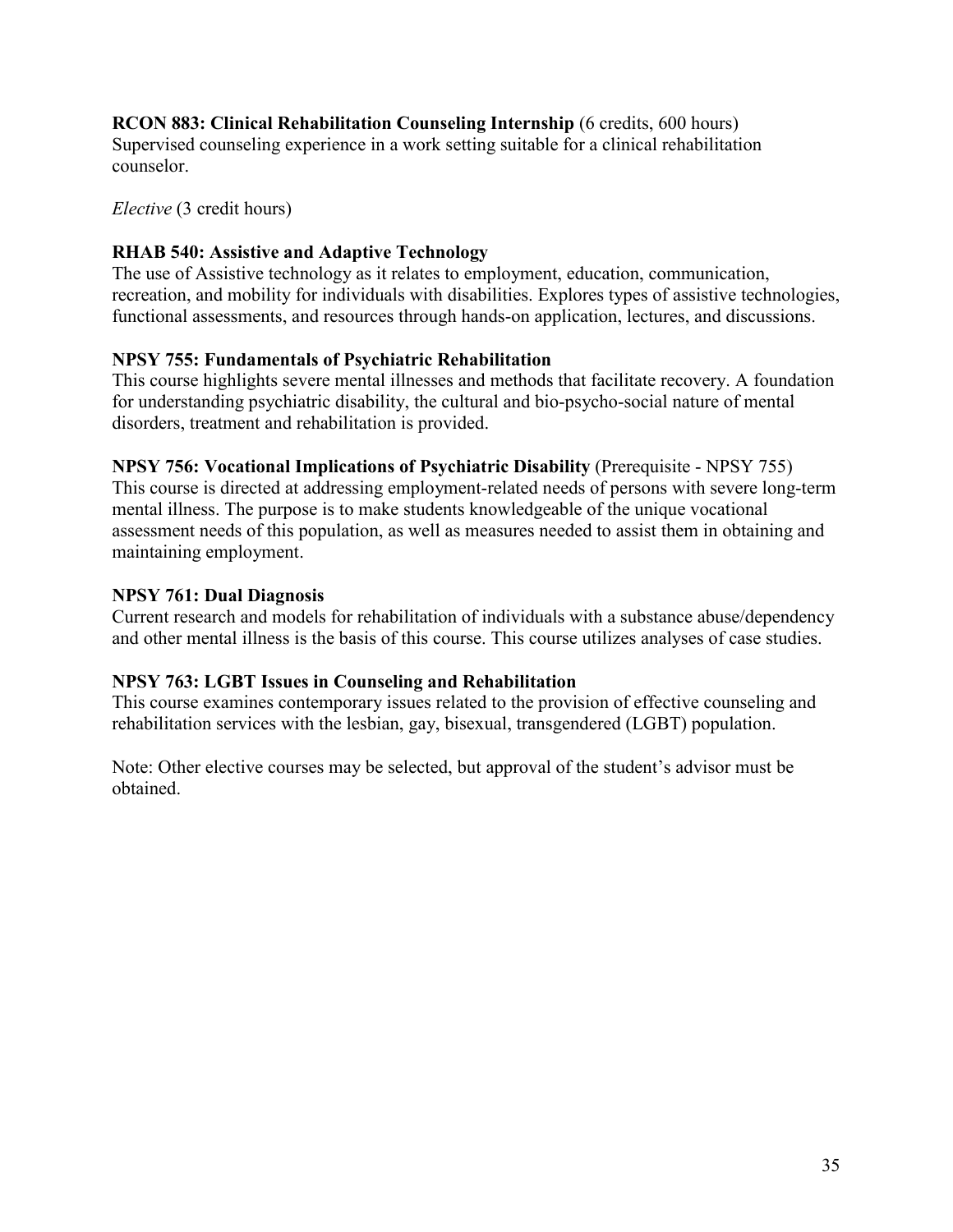## <span id="page-35-0"></span>Coursework Sequencing and Annual Schedule of Rehabilitation Courses

Course sequencing schedules are available for the following options:

- Full-time students who begin in Fall semester
- Full-time students who begin in Spring semester
- Part-time students who begin in Fall semester
- Part-time students who begin in Spring semester

While most courses are offered at least 2 times per year, a number of classes are offered ONE time per year. Students are strongly encouraged to select and follow a Coursework Sequence and to be aware of those classes that meet one time per year. Students should also meet with their advisor when circumstances result in a change of pace for planned coursework.

Full-time students can complete the program in just under three (3) years if they include summer semesters. Part-time students generally complete the program in  $3\frac{1}{2}$  to 4 years. Course sequencing options are listed in the Appendices.

## <span id="page-35-1"></span>Transfer Courses

Consistent with Graduate School policy, the program may accept up to 18 credit hours of course work from other accredited universities, if determined to conform to curriculum requirements, if the courses were not part of a completed degree program, and if the grade was B or better. Written requests to use transfer credits should be directed to the student's faculty advisor along with the course syllabus or other detailed description. Only faculty-approved courses can be used in the student's Program of Study. Note that a transferred course cannot be revalidated or considered for substitution if that course will be more than six years old at the student's graduation date. Please see also the Graduate Studies bulletin: http://bulletin.sc.edu/

## <span id="page-35-2"></span>Revalidation of Outdated Courses

Outdated USC graduate courses (i.e., courses taken more than 6 years prior to completion of master's program) may be revalidated if the department concerned accepts revalidation for the particular course. Revalidation of a course requires that the student demonstrate a contemporary knowledge of the course content by passing an examination administered by a faculty member who currently teaches the course. Outdated *transfer* courses cannot be revalidated.

Permission to take a revalidation examination is secured on a Permit for Revalidation (GS-04) form by obtaining the approval of the head of the college or department concerned and the Graduate Dean. The prevailing fee must be paid to the Treasurer's Office before the exam is administered. Please see also the Graduate Studies bulletin: http://bulletin.sc.edu/ [http://bulletin.sc.edu/content.php?catoid=9&navoid=1880#Revalidation\\_of\\_Out-of-](http://bulletin.sc.edu/content.php?catoid=9&navoid=1880%2523Revalidation_of_Out-of-Date_Courses)Date Courses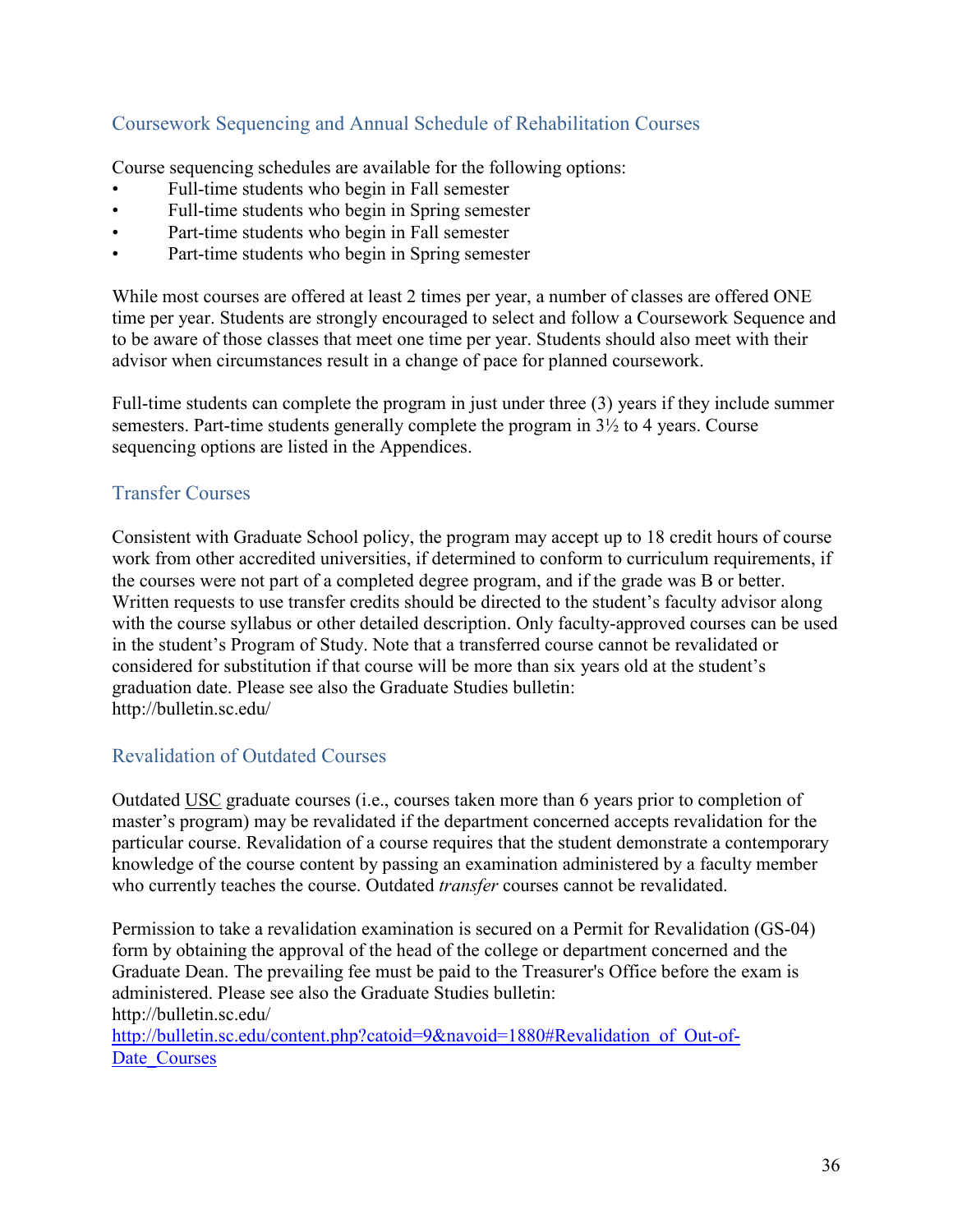If the student fails the revalidation examination, he or she is allowed one additional attempt to revalidate the course. The second examination, which is a different version of the first exam, can be taken no less than 30 days after the first examination. The student must re-apply for permission to revalidate (see previous paragraph) and pay the fee again. If the student does not pass the examination on the second attempt, he or she must enroll in and successfully complete the course again in order for the class to be considered current.

# Sustained Enrollment

After beginning coursework, a student who does not enroll in courses in a major semester (fall/spring) is dropped from the University rolls and must apply for re-admission to the program.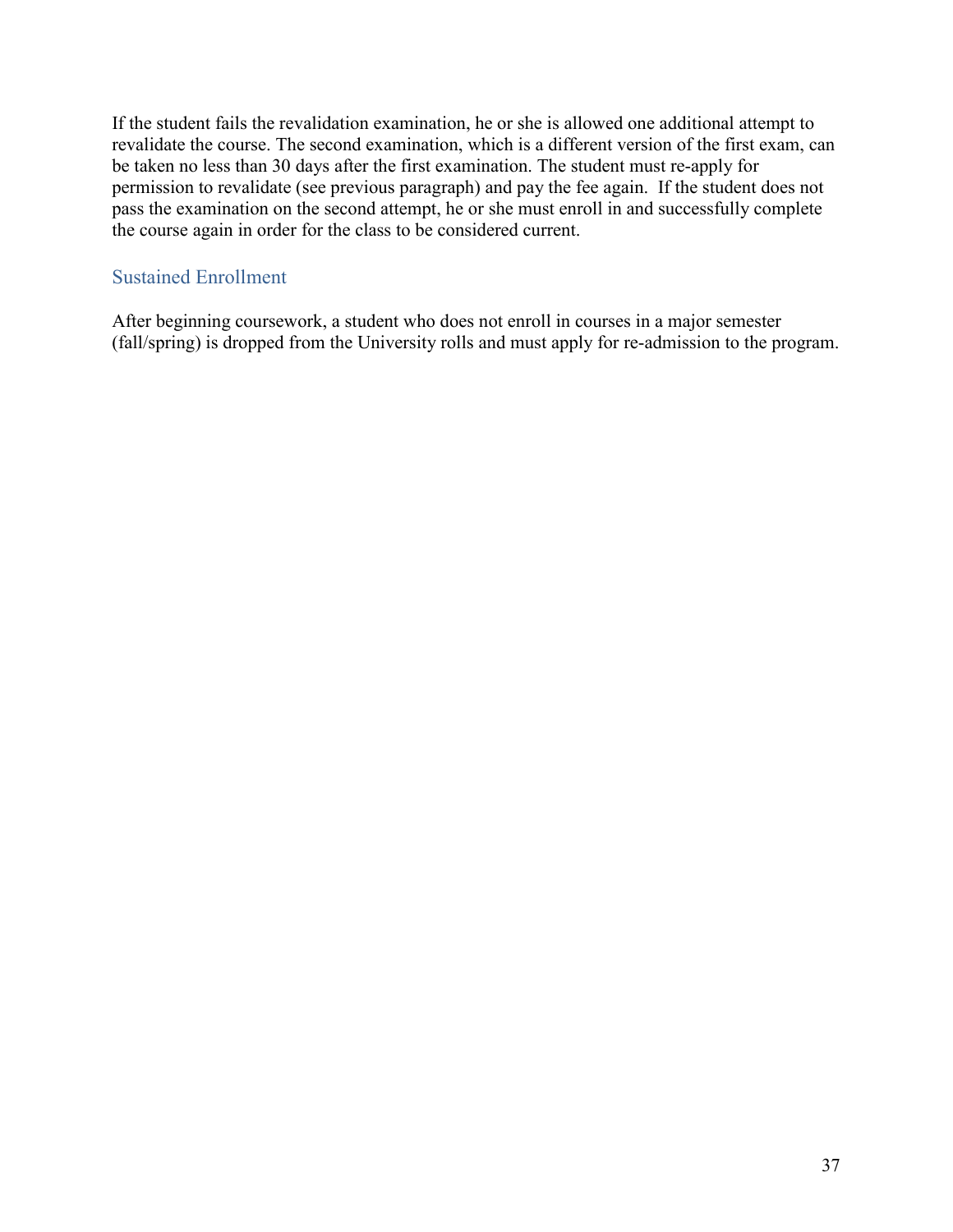# <span id="page-37-0"></span>**SECTION 8 – Personal and Professional Development and**

# **Progression through the Program**

The Code of Ethics and Standards of Practice of the American Counseling Association (2014) requires, in Section F.9.a (p. 15), that counselor educators evaluate students prior to, and throughout, the counselor training program. Counselor educators are also required to provide formative and evaluative feedback throughout a student's program of study.

The Code of Ethics also requires, in Section F.9.b., that counselor educators:

- 1. assist students and supervisees in securing remedial assistance when needed,
- 2. seek professional consultation and document their decision to dismiss or refer students for assistance, and
- 3. ensure that students have recourse in a timely manner to address decisions requiring them to seek assistance or to dismiss them and provide students with due process according to institutional policies and procedures. (p. 15)

This section addresses necessary dispositions and conduct expected of professional rehabilitation counselors, how dispositions and professional conduct is assessed, and the program's policies and procedures for students retention, remediation, and dismissal from the program. (This section applies to non-academic dispositions and conduct; please see section 11 for policies related to academic standards.)

# Rationale

Counselors must be able to establish collaborative relationships with a wide range of professionals and clients. Counselors must follow ethical standards that hold them to a high level of integrity, empathy, and concern for the welfare of others. Competent rehabilitation counselors must possess the emotional health required for sound judgment and clinical decision-making, and effective problem resolution, the prompt completion of all responsibilities associated with the assessment and counseling of clients, and the development of caring sensitive, and effective relationships with clients, their families, and significant others.

Counselors must be able to tolerate a full time workload and to function effectively under stress. They must be able to adapt to changing environments and to function in the face of ambiguities inherent in clinical practice. Counselors must be able to communicate effectively both verbally and in writing. They need to have the capacity to engage clients in order to elicit information and be able to observe clients, perceive nonverbal communications, and describe changes in affect and behavior.

Rehabilitation counselors must further be able to communicate effectively with other members of the rehabilitation community and effectively negotiate their way around typical clinical environments. They must routinely make logical diagnostic and treatment decisions, conduct assessments, analyze, integrate, and synthesize, and problem solve quickly, accurately, and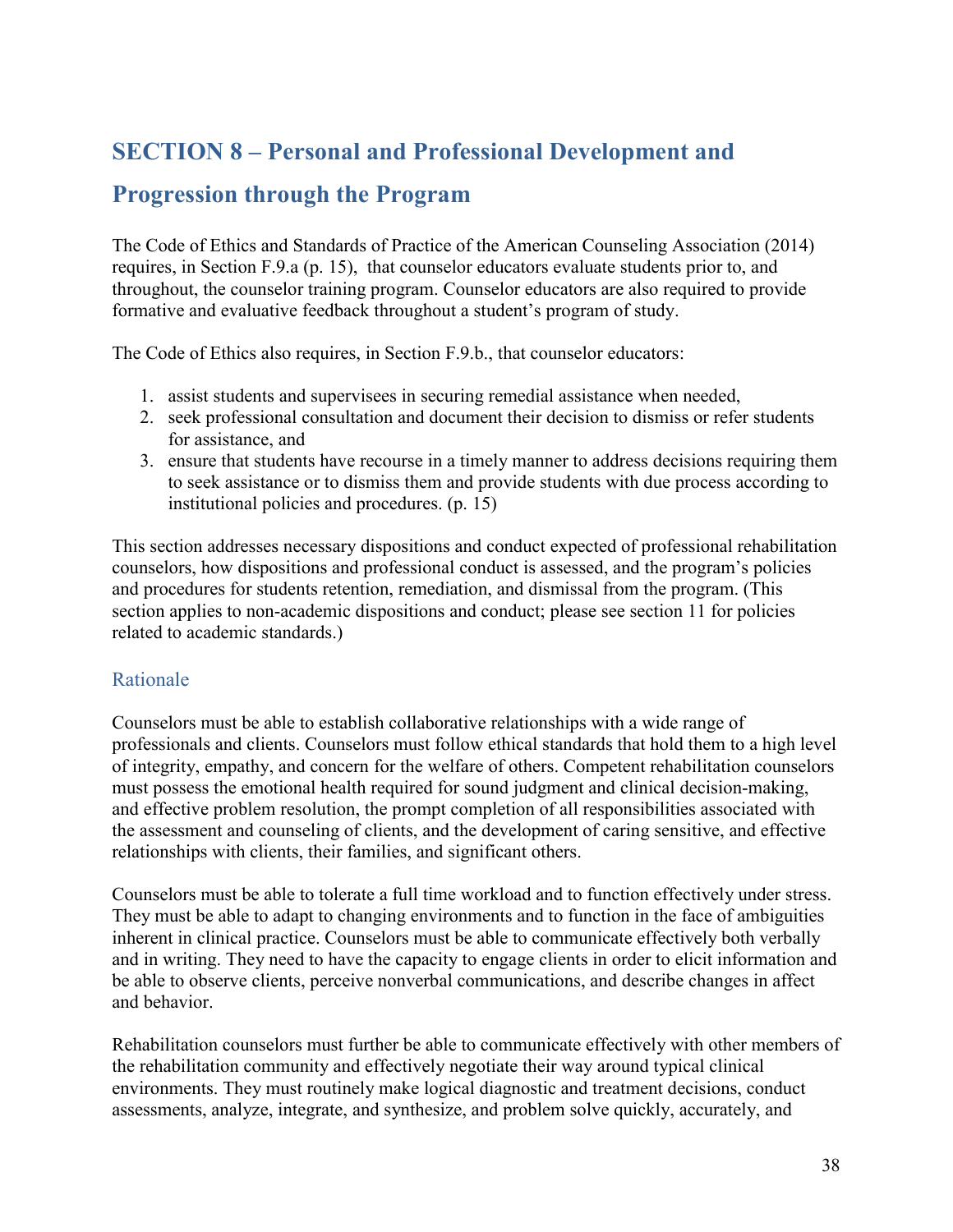consistently. They must be proactively aware of their own limitations and strengths, seeking help and support when necessary and removing themselves from situations in which their own issues may negatively impact the lives of clients.

# Standards for Professional Conduct and Behavior

In light of these responsibilities, students admitted to the master's degree program must possess sufficient intellectual capacity, physical stamina, emotional stability, interpersonal stability, and communication skills to acquire the scientific knowledge, interpersonal and technical competencies, and clinical abilities required to effectively and competently provide services to clients. They must consistently demonstrate a level of personal and professional maturity that is in keeping with the minimum reasonable expectations for students in the early phases of their professional training and/or commensurate with the overall number of years of overall work in counseling-related employment. They are expected to demonstrate a level of self-awareness and personal insight that will allow them to receive feedback, internalize criticism, and continue on a path of personal and professional development.

Students enrolled in the program should conduct themselves in a professional manner. Conduct should be in conformity with the high moral and ethical standards of the profession as well as within the legal constraints of any law-abiding community.

# Faculty Conduct

The Code of Ethics for Rehabilitation Counselors applies to faculty as well as students. All program faculty members are expected to demonstrate respect and practice integrity in their professional relationships with students similar to that which is required of students who pursue certification as rehabilitation counselors. Should a student have concerns about faculty conduct that cannot be resolved with the faculty member directly, the student should speak with the supervisor of the faculty member. According to university policy, if a student has good reason not to attempt a resolution with the faculty, mechanisms are in place for students to address their concerns confidentially with the student ombudsman in the Division of Student Affairs and Academic Support (SAAS). SAAS is located in the Osborne Building on the main campus. Their website is <http://www.sa.sc.edu/> . Students may also refer to Policy STAF 6.27: Student Grievance Policy – Non-academic which can be located from the USC Policies and Procedures Manual, maintained by the Office of the Provost

[\(http://www.sc.edu/policies/policiesbydivision.php\)](http://www.sc.edu/policies/policiesbydivision.php) .

# Evaluation Process

# *Regular faculty review*

Student progress in academic performance, dispositions, and professional growth is reviewed by all faculty members at regular faculty meetings and at the mid-point of each major semester. Faculty members may utilize a variety of tools to assess these characteristics. Faculty members also assess performance and professional development throughout the practicum and internship experiences with the feedback of site supervisors.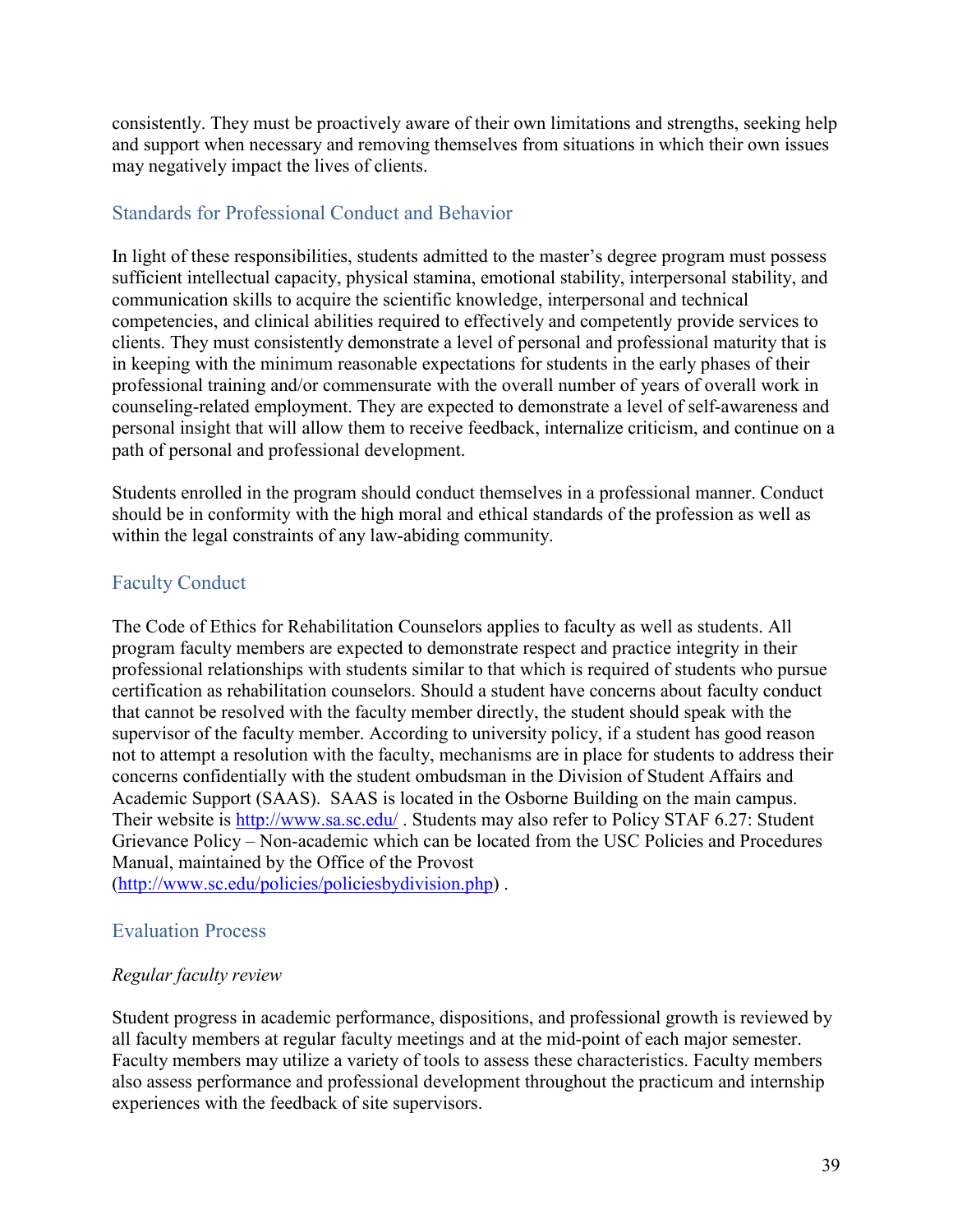#### *Guidelines for evaluative review*

Rehabilitation Counseling Program students demonstrate their level of professional maturity through their regular interactions with students, faculty, colleagues, and clients encountered throughout the program. It is expected that students will demonstrate high levels of personal and professional integrity in their interactions, show compassion for others, and demonstrate respect for themselves, colleagues, faculty, staff, and clients. Personal coping styles, problem resolution skills, communication patterns, ability to receive feedback or criticism, willingness to seek assistance and guidance when needed, attitudes towards authority, motivation and capacity for self-direction, flexibility, and propensity for creative and analytical thinking are among the many characteristics important to counseling that can be observed through formal and informal interactions.

Evaluation of the personal and professional conduct of students may include, but are not limited to, the following general and specific considerations:

- 1. Concern for the welfare of others
	- a. Demonstrate a professional attitude and demeanor in all academic and experiential activities associated with the Program.
	- b. Respectful behavior in all verbal and nonverbal interactions with other students, faculty, and staff.
	- c. Respect for, understanding of, and adherence to standards of confidentiality in all academic and clinical activities.
	- d. Willingness to defer on matters pertaining to personal convenience when the good of the group is impacted.
- 2. Concern for the rights of others
	- a. Demonstrate a considerate and cooperative spirit in interactions with faculty staff colleagues, and members of the rehabilitation community.
	- b. Respect for the process of scholarly debate in which individuals have a right to express opinions and ideas without fear of personal reprisals.
	- c. Treat faculty, staff, and other students with equality regardless of race, religion, gender, sexual identity, disability, or socioeconomic status.
	- d. Assume an equitable share of academic or program related duties.
- 3. Responsibility to duty
	- a. Necessary duties effectively and promptly, follow through their completion, and notify designated individuals of questions or concerns.
	- b. Utilize chains of command in clarifying expectations, dealing with grievances or resolving problems.
	- c. Be punctual and present at classes, meetings, conferences, and off-site academic and clinical obligations.
	- d. Notify faculty and field supervisors (or other designated alternate field supervisor) of absence or inability to attend to duties.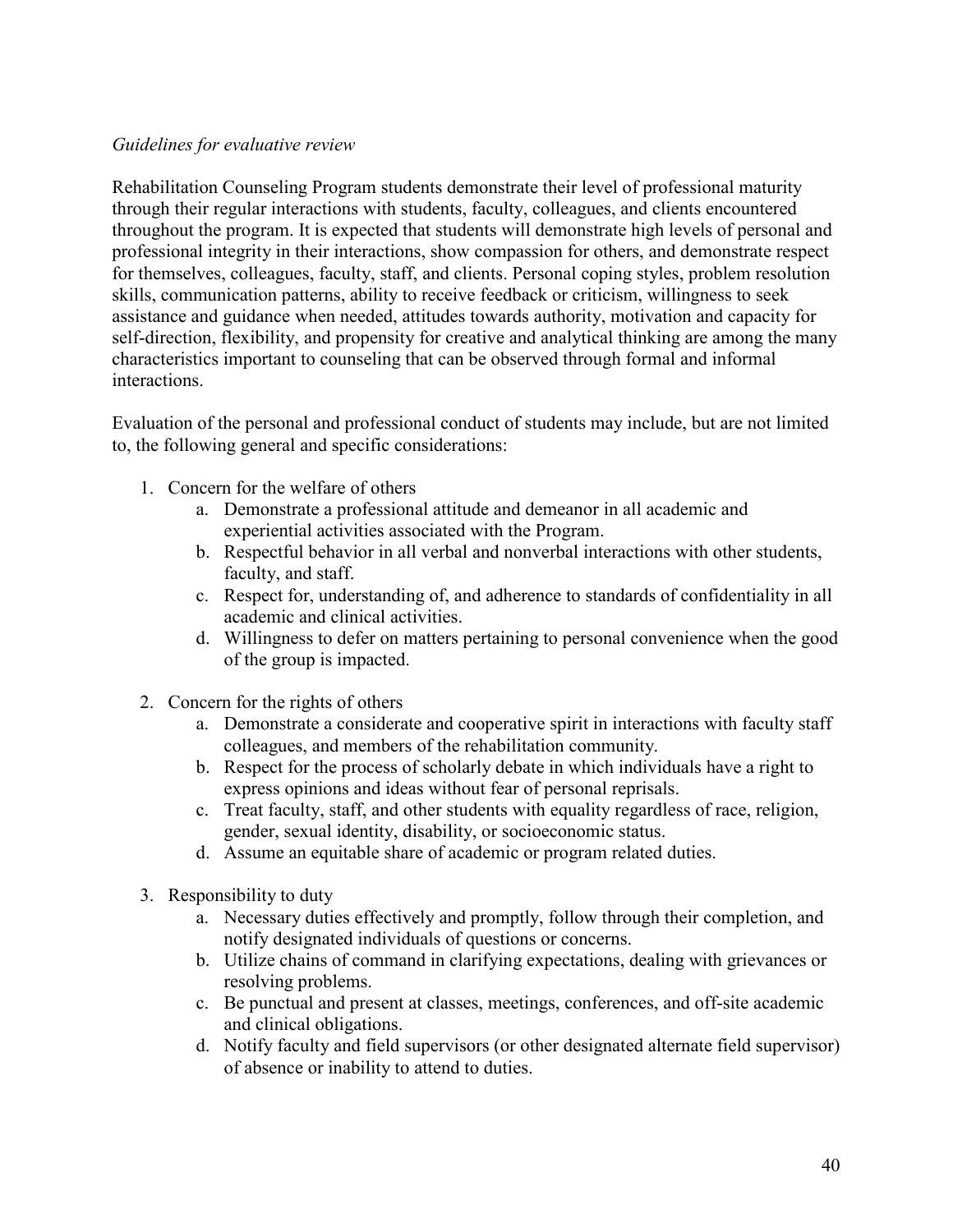- e. See assigned clients as scheduled and, under the supervision of your field and faculty supervisors, assume responsibility to their treatment.
- f. Ensure the ability to be promptly located at all times when involved in clinical activities.
- 4. Trustworthiness
	- a. Demonstrate truthfulness and intellectual honesty in communications with faculty, staff, other students, and clients.
	- b. Demonstrate an ability to accept responsibility for and establishment of priorities for meeting multiple demands and for completing necessary work.
	- c. Discern when supervision or advice is needed.
	- d. Maintain confidentiality of client information.
- 5. Professional Demeanor
	- a. Maintain agency and industry standards of personal appearance, attire, and hygiene for academic, clinical, or field placement activity.
	- b. Maintain emotional stability and equilibrium under the pressures of emergencies, fatigue, professional or academic stress, and personal problems.
	- c. Demonstrate personal responsibility in the use of alcohol and prescription drugs, taking purposeful actions to avoid impairment while being engaged in academic and clinical activities.
- 6. Demonstration of individual characteristics required for the practice of rehabilitation counseling.
	- a. Ability to make logical, diagnostic, and therapeutic judgments.
	- b. Ability to identify areas in which personal issues may intrude upon the practice of counseling.
	- c. Ability to communicate effectively with clients, supervisors, faculty members, and peers.
	- d. Ability to establish professional relationships.
	- e. Ability to be perceptive, introspective, and insightful in professional and academic relationships.
- 7. Adherence to professional ethics and practice guidelines set forth by the Commission on Rehabilitation Counselor Certification (CRCC) and/or American Counseling Association  $(ACA).$

# *Student Participation in Evaluation Process*

At designated points throughout a student's program of study, each student conducts a selfevaluation of professional dispositions and behaviors. Students then meet with a designated faculty member to discuss the student's self-evaluation and the faculty evaluation. Faculty work with students to identify areas in which professional development may be further strengthened and/or areas in which growth is needed.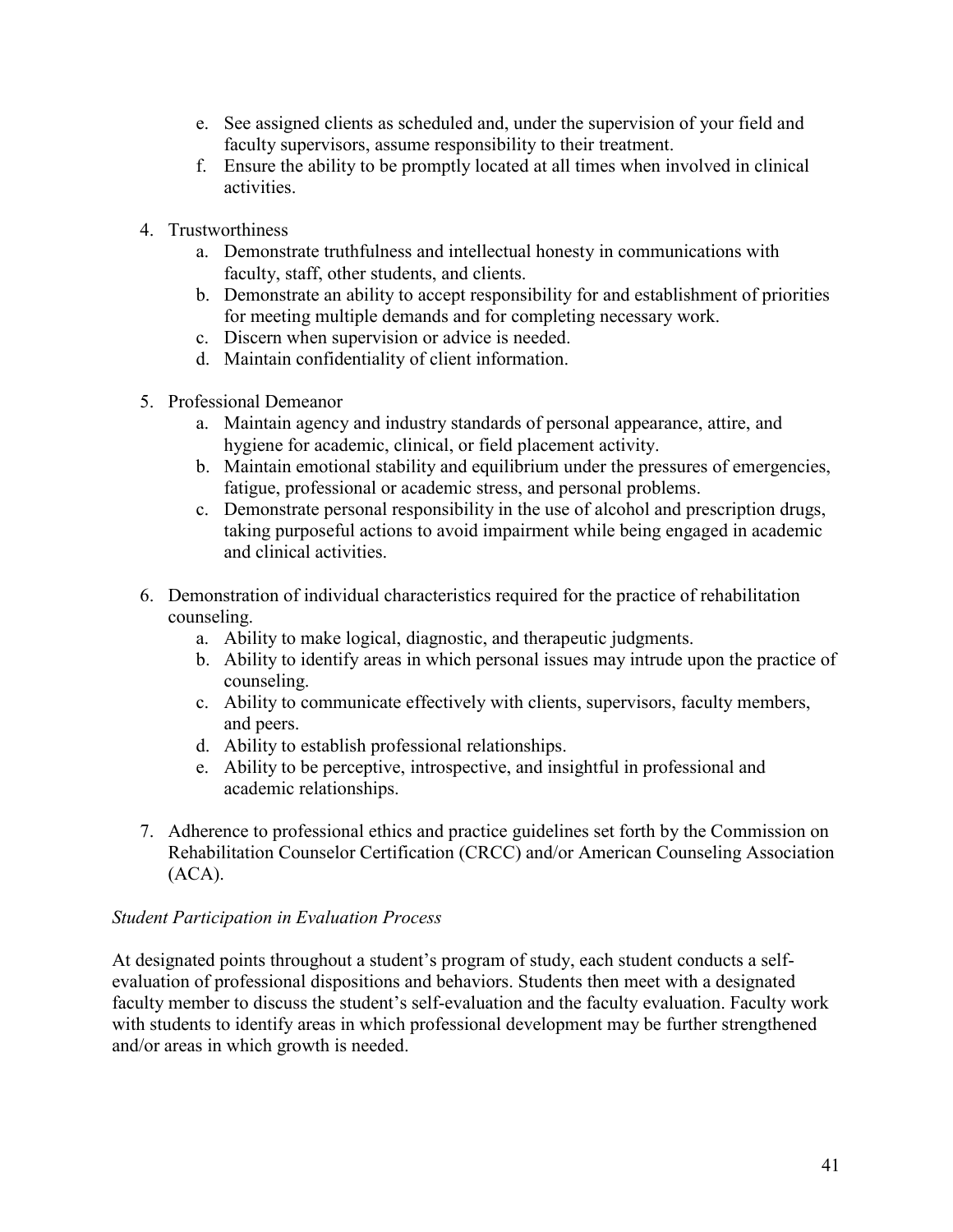# Personal and Professional Development and Progression

In addition to the academic progression standards required by the University, students must meet professional development standards as described in this section. Faculty members bring areas of concern to a student's attention at the earliest possible time and assist the student in developing a strategy to improve.

# *Remediation*

Students who display dispositional difficulties that interfere with professional development and professional practice may be referred to remediation. Completion of prescribed remedial measures to correct deficiencies will be followed by reassessment by faculty. Remediation may include, but will not be limited to additional course work, independent study, and/or personal counseling, depending on the nature of the deficiencies. Students will not be permitted to continue with regular program course work until correction of the deficiencies has been satisfactorily demonstrated.

# *Cancellation of Registration Privileges*

Non-academic reasons for cancellation of a student's registration privilege (formerly referred to as dismissal) may occur if a student:

- 1. fails to demonstrate one or more professional characteristics after receiving feedback from faculty and having the opportunity to correct the problem behavior;
- 2. fails to demonstrate the ability to practice counseling competently and safely;
- 3. demonstrates unprofessional behaviors that disrupt other students or the functioning of the program;
- 4. demonstrates unprofessional behaviors during practicum and internship; and/or
- 5. refuses to engage productively with faculty to correct deficiencies.

# *Procedures, including appeals*

Procedures for cancellation of registration privileges for matters related to professional development are as follows:

- 1. The recommendation of cancellation of registration privileges for matters related to professional development may be initiated only after due consideration by the Rehabilitation Counseling Program faculty as a whole, with the program director remaining neutral while the faculty considers the student's situation.
- 2. The faculty will make a recommendation to the program director. The recommendation will include details of the nature of the deficiencies, how and when the concerns were brought to the attention of the student, and efforts to remediate the difficulty.
- 3. If the program director concurs with faculty, the program director will inform the student, in writing, of all specifics pertaining to the nature of the pending action.
- 4. The program director will then review the specifics of the pending action with the program's Promotion and Professional Responsibility Committee. The Committee may conduct a hearing with the student if deemed necessary.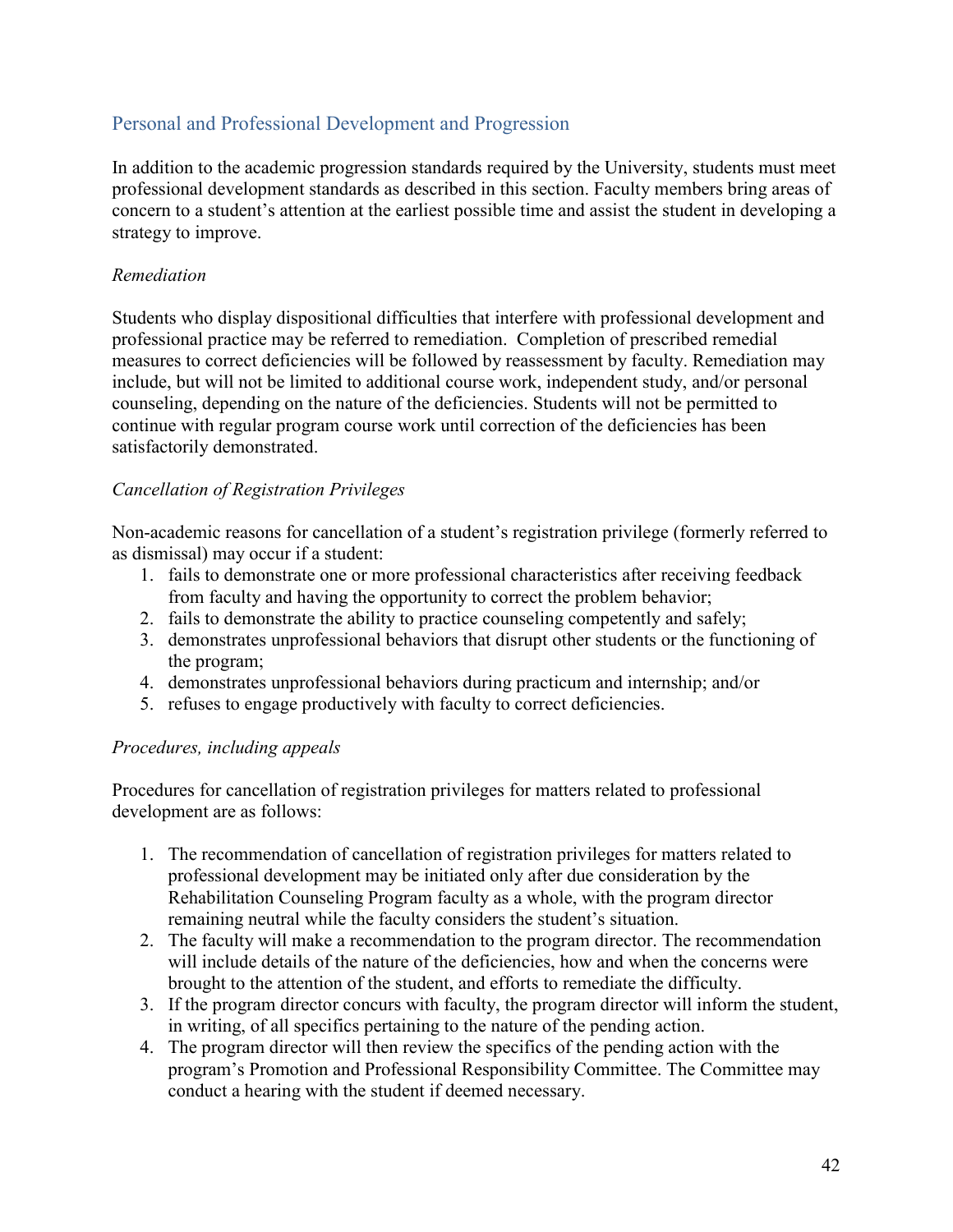- 5. The Committee will inform the student, in writing, of its decision.
- 6. Students may appeal the decision to the Dean of the USC Graduate School.
- 7. Should cancellation of registration privileges be recommended, the faculty will work with the student to explore alternate professional options that may be suitable to the student.

# Promotion and Professional Responsibilities Committee

The rehabilitation counseling program is a graduate program within the USC School of Medicine's Department of Neuropsychiatry and Behavioral Science. Therefore, the Program's Promotion and Professional Responsibility Committee will consist of the School of Medicine Associate Dean for Medical Education and Academic Affairs *or their designated representative*, the Chair from the Department of Neuropsychiatry and Behavioral Science *or their designated representative*, and the Clinical Rehabilitation Program Faculty.

The Committee will handle issues pertaining to professional conduct and/or promotion to Counselor-in Training status. The Committee will adjudicate all charges pertaining to noncompliance with the Program's standards for personal and professional conduct and behavior.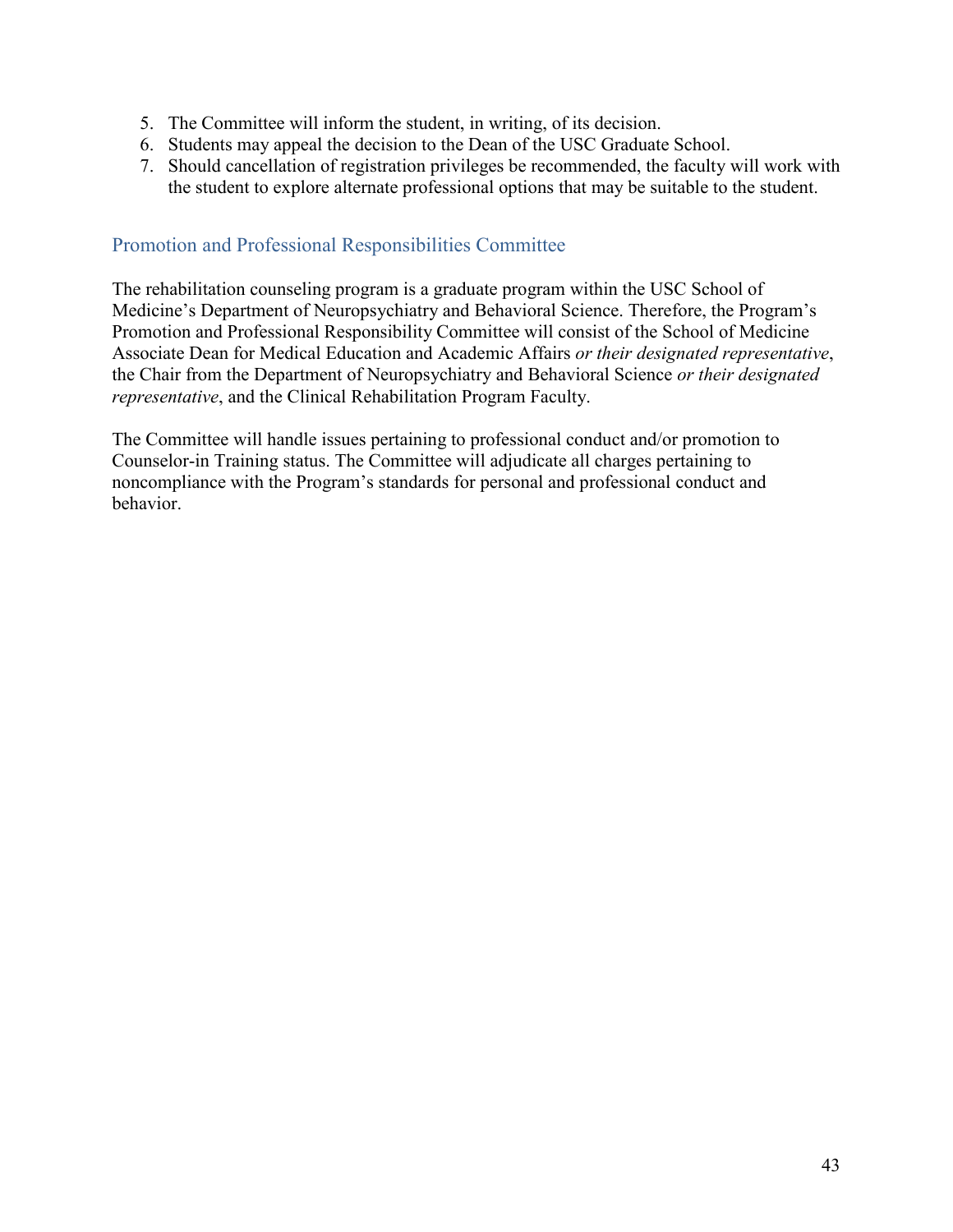# **SECTION 9 –Advancement to Practicum and Internship**

# Professional Development Portfolio

Over the course of the program, students will develop a professional portfolio with the guidance of faculty. The development of this portfolio will assist students in their personal career planning through looking at each student's unique career development, their own professional strengths and weaknesses, their career interests, and the student's developing professional interests as reflected in their past employment, academic work, and field placement experiences. **This process is mandatory**. The steps in the process lead to readiness for practicum and internship. Failure to participate as required in Portfolio development can result in delay or failure to advance to Practicum and Internship.

# Promotion from Student to Counselor-in-Training Status

#### *Faculty Review*

Faculty routinely reviews the progress of students at the end of each semester and concerns are brought to the attention of students at the earliest possible time. (The process of ongoing review is addressed in more detail in Section 8 – Personal and Professional Development and Progression through the Program.)

In addition to the routine review, upon completion of all prerequisite course work and prior to enrollment in RCON 880 (practicum) students' academic standing and professional development will undergo an in-depth review to determine if the student has made sufficient progress in the mastery of their counseling skills and other coursework to continue to the next level of training. Minimally, students should have demonstrated mastery (a grade of "B" or higher) of all required courses taken to date and displayed conduct consistent with the expectations set forth in [Section](#page-37-0) [8.](#page-37-0)

At the time of faculty review, the student's faculty advisor will present a progress report at a faculty meeting or meeting of the Promotion and Professional Responsibility Committee in special cases. Supporting documentation may include, but is not limited to, academic transcripts, disposition assessments, and letters of commendation or complaint. All faculty members will have the opportunity to exchange additional information regarding the student's performance.

#### *Faculty Decision*

After the faculty has met to evaluate a student's request to move to counselor-in-training status, the faculty may make the following recommendations:

- Proceed with Pre-Practicum Assessment (see next sub-section).
- Recommend completion of prescribed remedial measures to correct deficiencies, which will be followed by reassessment by faculty. (Please see Section 8 for procedures related to remediation.)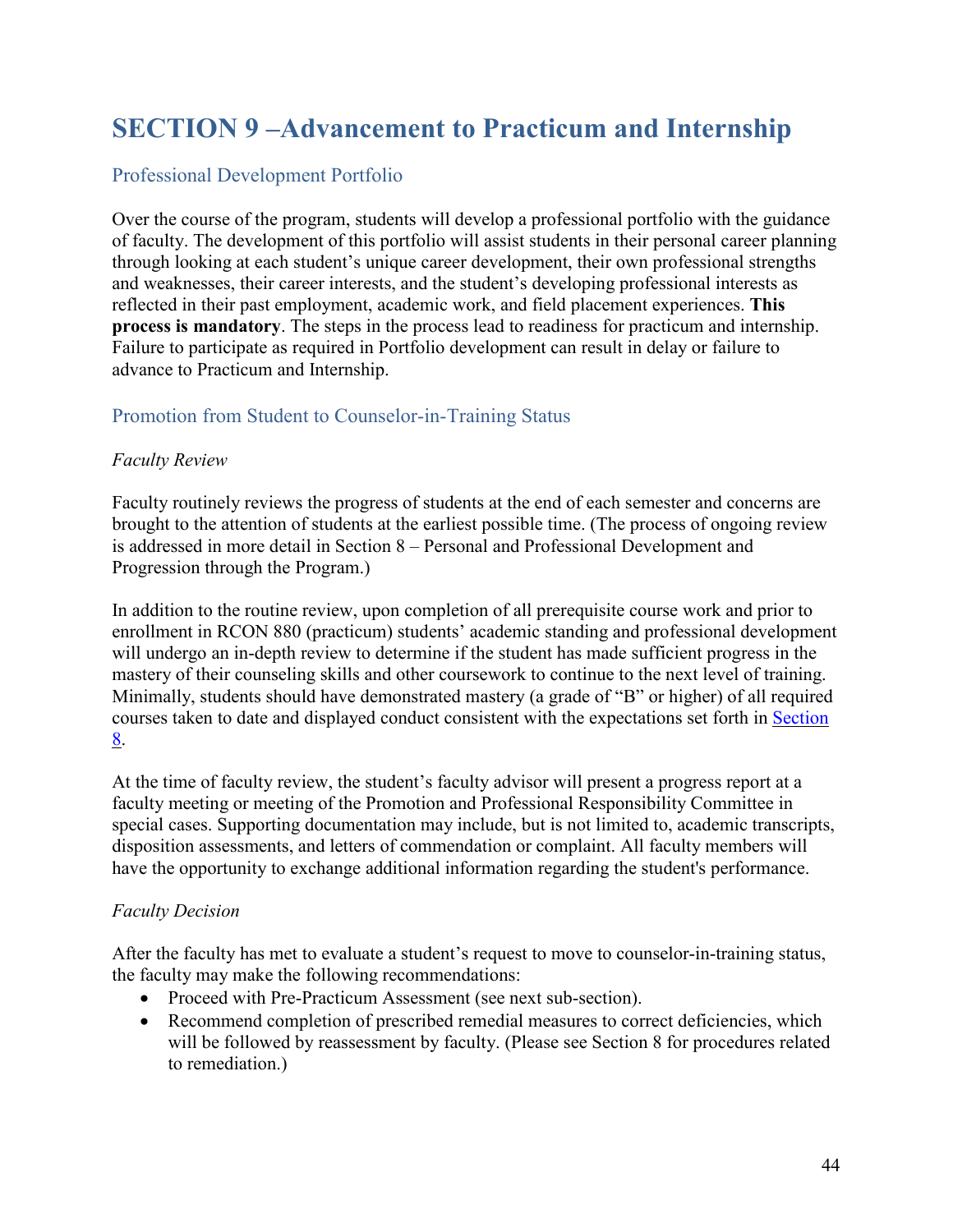• Recommendation of cancellation of registration privileges (formerly referred to as dismissal from the program). (Please see Section 8 for procedures related to cancellation of registration privileges for non-academic reasons.)

Students not recommended for advancement may request an opportunity to meet with the Promotion and Professional Responsibility Committee and present additional information for consideration. The student will be informed of the outcome in writing. The outcome at this time will be the final outcome at the level of the student's academic unit and the School of Medicine.

Further appeal of academic decisions should be made, in writing, to the Dean of the Graduate School. Information about this process can be found in the USC Policies and Regulations under the Graduate Academic Regulations (Appeal of Academic Decisions). [http://bulletin.sc.edu/content.php?catoid=78&navoid=2271#Appeal\\_of\\_Academic\\_Decisions](http://bulletin.sc.edu/content.php?catoid=78&navoid=2271#Appeal_of_Academic_Decisions)

# *Student Preparation*

By mid-point of the semester preceding the practicum and/or internship, students should prepare a Practicum Application Form and submit the form to the Practicum Coordinator. The application form is available from the practicum coordinator and is included in the Practicum Information Packet. All pre-requisite courses listed on the form should be taken prior to the Practicum semester. In some instances, an exception may be granted, for example, if a student can provide evidence of course knowledge acquired during work or other experience.

When completed applications are received, copies will be provided to the applicant's advisor and Program Director. At that time, the student and their advisor will work cooperatively in exploring possible placement sites. This process should include a discussion of the student's professional objectives, strengths, and challenges. This exploration phase should coincide with the Portfolio process.

#### *Pre-Practicum Assessment*

The Pre-Practicum Assessment will include an assessment of the student's clinical skills, knowledge of counseling theories, and overall academic preparation. As part of this process, students will submit an audio recording of a counseling session prior to the Pre-Practicum Faculty Meeting (PPFM). The audio recording is submitted to the Coordinator of Field Experiences.

# *Pre-Practicum Faculty Meeting (PPFM)*

Students will meet with the full faculty the semester before entering Practicum and/or Internship. The purpose of this meeting is to discuss the student's readiness to advance to Practicum and/or Internship. At the meeting, the student will discuss their career plans, identify a field placement that best matches the student's learning needs and interests, and verbalize any concerns that the student may have about progress. Faculty members will also provide the student with feedback and share any concerns about progress.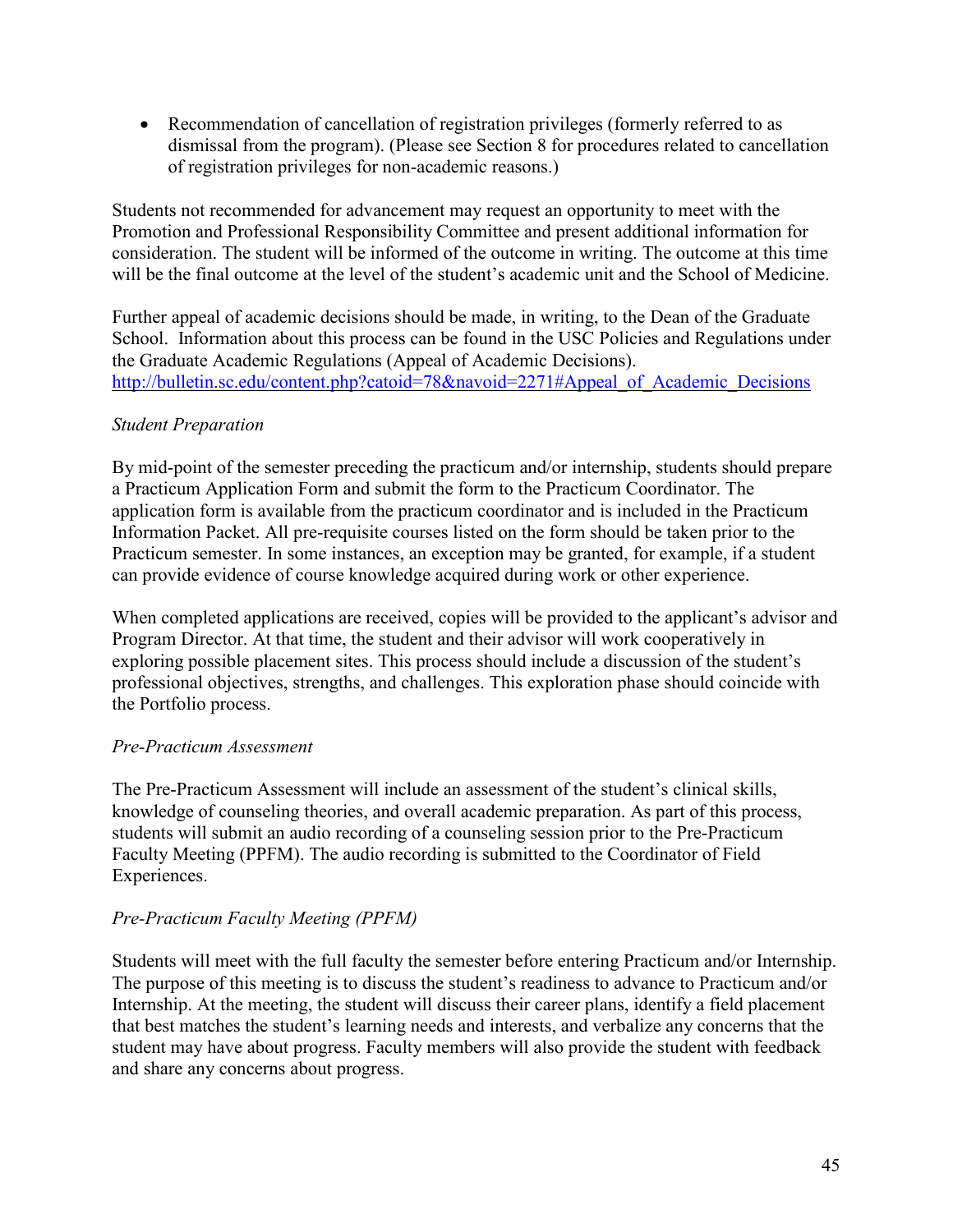# **SECTION 10 – Practicum and Internship**

Students must successfully complete a 150-hour Practicum and a 600-hour Internship as part of the Master of Arts in Counseling and Rehabilitation degree program. The Student Handbook provides basic information and policies and procedures related to the Practicum and Internship. In addition, a detailed handbook for both Practicum and Internship is available to students and site supervisors.

# Student Professional Liability Insurance

Prior to enrolling in Practicum (RCON 880) or Internship (RCON 883), students must obtain professional liability insurance. Insurance must be maintained over the course of both field experiences. Liability insurance can be purchased through professional counseling associations which offer insurance to students at nominal rates. In order to qualify for the insurance, the student must be a member of the sponsoring professional organization. Students not providing evidence of insurance will not be permitted to enroll in RCON 880 (Practicum) and/or 883 (Internship).

# RCON 880 - PRACTICUM (3 Credit Hours)

#### *Overview*

The rehabilitation counseling practicum provides students with a supervised counseling experience in a human service, rehabilitation, or educational setting in order to develop skills, knowledge, and behaviors appropriate for professional counselors.

# *Student Eligibility*

In addition to meeting the requirements outlined in the preceding section of the Handbook (Advancement to Practicum and Internship), students are eligible to participate in the practicum when they have completed all required coursework necessary for performing a variety of counseling activities including, but not limited to, intake interviewing, administration, scoring, and interpretation of select functional and vocational assessment instruments, assisting clients in establishing and implementing goals, assessing client progress, providing supportive counseling, conducting psycho-educational sessions, client follow-up activities, and serving as a disability community service information resource.

# *Field Experience Procedures*

In accordance with CACREP accreditation standards, students must participate in a minimum of 100 clock hours of Practicum activities during the semester-long experience. However, because of previous counseling licensure laws in SC, students are required to attain **150 hours** of Practicum experience. (This law changed in 2018; however, the program continues to require 150 clock hours of practicum experience.) Students are also required to maintain a detailed log of their field experience to serve as a basis for seminar discussion and to verify practicum time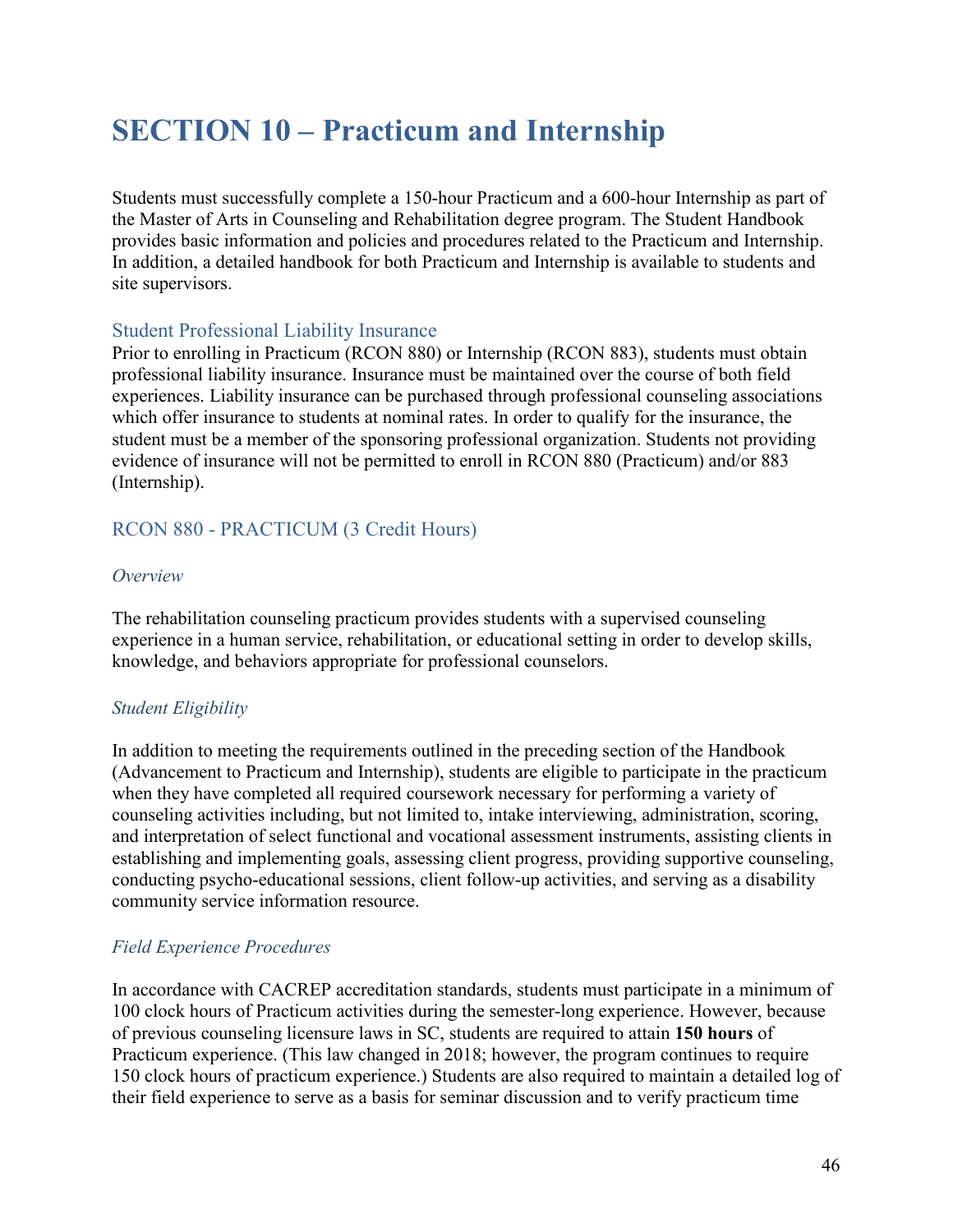accrued. The time must be documented in the student's log. Field experience time must be verified by the field site supervisor.

Field experiences are carried out under the direction of a qualified field site supervisor in collaboration with designated Program faculty. Students are familiarized with the field site facilities, mission, programs, policies, and clients. They observe service activities and interact with staff. Following orientation, students will work with select clients, providing services assigned by the supervisor. Activities may include, but are not limited to, assessment, individual counseling, group counseling, psychoeducational activities, and consultation. Students may have the opportunity to participate in staff conferences, in-service training, research, and other activities. Students are required to meet at least 1 hour per week with the field supervisor.

At mid-term and semester end, the field supervisor (who must hold at least a master's level counseling degree) and the student will each complete a student evaluation form to be returned to the faculty supervisor. Following completion of the Practicum experience, students must complete an Agency Placement Evaluation form. (Note: All forms and additional information are available in the Practicum and Internship Information Packet for Students and Site Supervisors; the Packet is available electronically and provided to each student.)

Field experiences are augmented by weekly supervision seminars conducted by faculty. Experiences are shared, problems explored, and consultation and guidance provided. Audiotapes of student-client sessions are used to facilitate learning. In class, students also complete additional training and practice on topics including ethics, case presentations, multicultural counseling, and other clinical issues.

# *Remediation, suspension of placement, or removal from placement*

A field placement can be suspended or terminated at the request of the field/site supervisor, or based on the assessment of the faculty supervisor. Ultimately, it is the responsibility of the faculty supervisor to determine if students are making satisfactory progress in the development of their clinical skills and personal and professional development.

Students not making satisfactory progress in the development of practicum/internship counseling skills and/or professional development will be notified at the earliest possible time by the faculty supervisor. Interventions will be individualized to the student's situation and may include remedial plans, temporary suspension of the field placement, or removal from the placement.

Suspension of and/or removal from the field placement may also occur when students fail to display personal and professional conduct as described in the Student Handbook, the Carolina Creed, the ACA Code of Ethics, and/or the CRCC Code of Ethics. The nature and severity of the conduct will determine a subsequent course of action.

#### *Student Learning Outcomes*

During Practicum, the student will: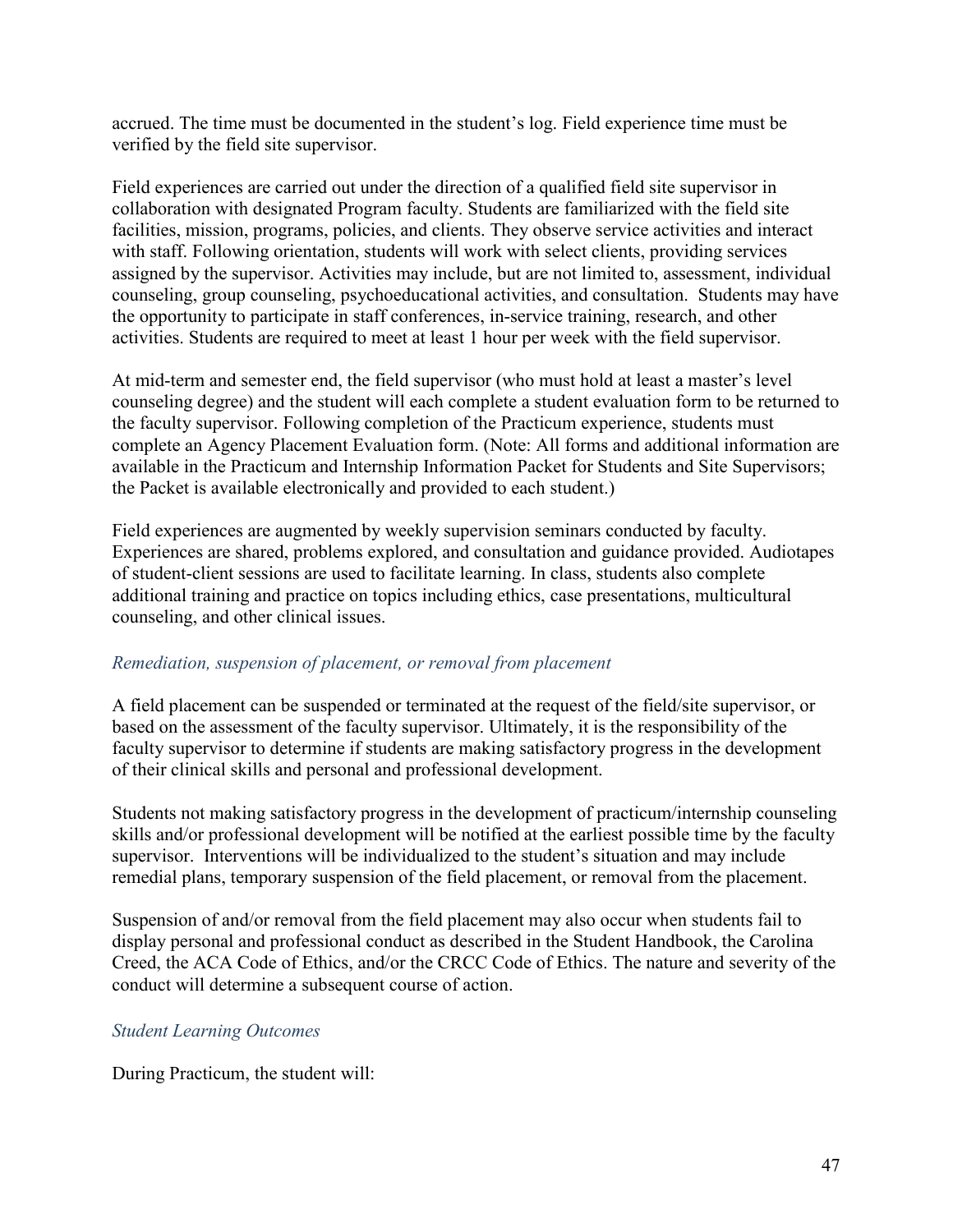- Discuss specific human service agencies and the client services process as it exists in these agencies.
- Demonstrate, through the use of acquired counseling skills, an understanding of client problems and approaches for addressing these.
- Identify and describe the differences in values, beliefs, and behaviors of individuals who are different from themselves.
- Demonstrate skill in:
	- o Promoting open communication in order to identify client strengths, needs, and problems.
	- o Facilitation of client awareness, client involvement and client action within and beyond the counseling session.
- Demonstrate problem solving behaviors as they relate to:
- Identifying barriers to personal adjustment and other client needs.
- Identifying assets, needs, and preferences.
- Formulating goals and sub-goals throughout the counseling process.
- Implementing preferred alternatives, and evaluation of progress toward the accomplishment of goals.
- Demonstrate familiarity with a variety of community resources.
- Engage in a variety of professional activities.

# *Expectations of Students, University Faculty, Site Supervisors, and Sites*

The following expectations apply to both Practicum and Internship

# *Student Expectations*

- Students should carry themselves as professionals throughout the clinical training experience.
- Students are expected to dress and act professionally and in a manner that meets or exceeds the expectations of the site.
- Students should call their site if they will be late or absent for any reason.

# *Faculty Supervisor Expectations*

- Faculty supervisors send prepared students to practicum sites.
- Faculty supervisors are responsible for assisting and monitoring the professional development and growth of the student.
- Faculty supervisors meet with the student and site supervisor to discuss student progress and to provide feedback that will aid in the student's professional growth.
- Faculty supervisors guide the student in using the supervision process effectively and constructively.
- Faculty supervisors provide the student with an opportunity to discuss client cases, issues, and relevant professional concerns as a part of the supervisory process.

# *Site Supervisor Expectations*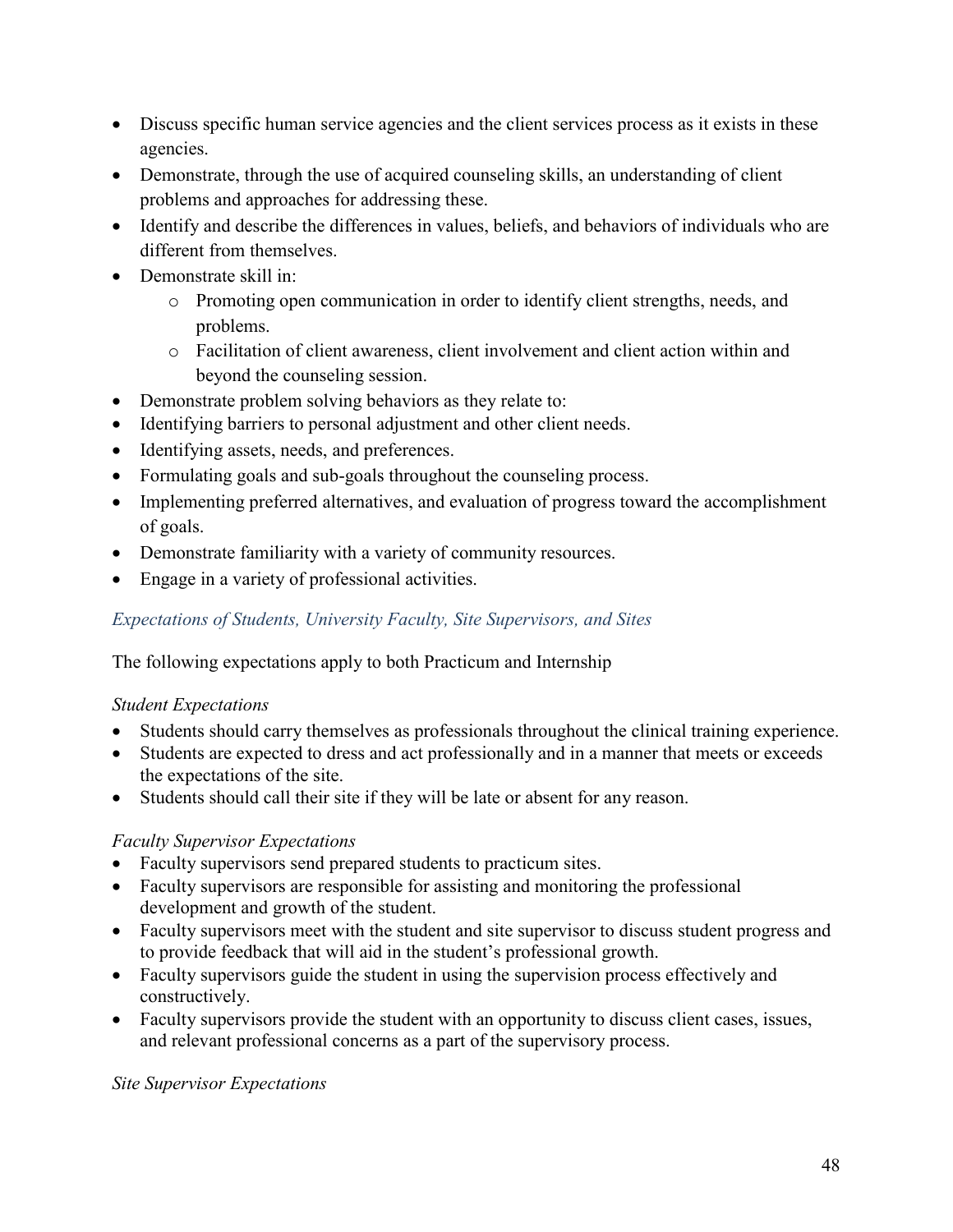- Site supervisors are responsible for selecting and supervising individualized learning activities for practicum students.
- The majority of the student's time should be spent providing direct services consistent with the above examples for clients.
- Site supervisors regularly provide students with feedback about their performance, and consult with the Practicum/Internship Coordinator when problems emerge.
- Supervisors complete student evaluation forms at the mid-point of the practicum/internship experience and at the end of the semester.

# *Site Expectations*

- Opportunities to learn about the site and its philosophy, history, rules, and guidelines.
- Opportunities to learn about, observe, and practice professional skills, such as:
	- o Individual and group counseling
	- o Administrative procedures
	- o Review and evaluation of case files and documentation
	- o Interaction with and utilization of community resources
	- o Assessment and testing
	- o Job development and placement
- Availability of site supervisors to supervise students (including day-to-day supervision as well as at least one hour per week of individual supervision by the site supervisor).
- Adequate resources to enable students to function on a professional level.
- Opportunities for students to benefit from the knowledge and experience of, as well as the opportunity to work with, staff members.

# *Site Supervisor Qualifications*

For both Practicum and Internship, site supervisors must have (1) a minimum of a master's degree, preferably in counseling, or a related profession; (2) relevant certifications and/or licenses; (3) a minimum of two years of pertinent professional experience in the specialty area in which the student is enrolled; (4) knowledge of the program's expectations, requirements, and evaluation procedures for students; and (5) relevant training in counseling supervision.

Additionally, site supervisors must be able to provide evidence of possessing effective communication and other interpersonal skills, knowledge of disability/rehabilitation concepts, leadership skills, and an understanding of the supervision process. Evidence may be presented through records of experience and education, and recommendations of persons familiar with their performance and who are qualified to evaluate required competencies.

**(Reminder: Practicum policies and procedure, all forms, and additional information are available in the Practicum and Internship Information Packet for Students and Site Supervisors; the Packet is available electronically and provided to each student and to each site supervisor.)**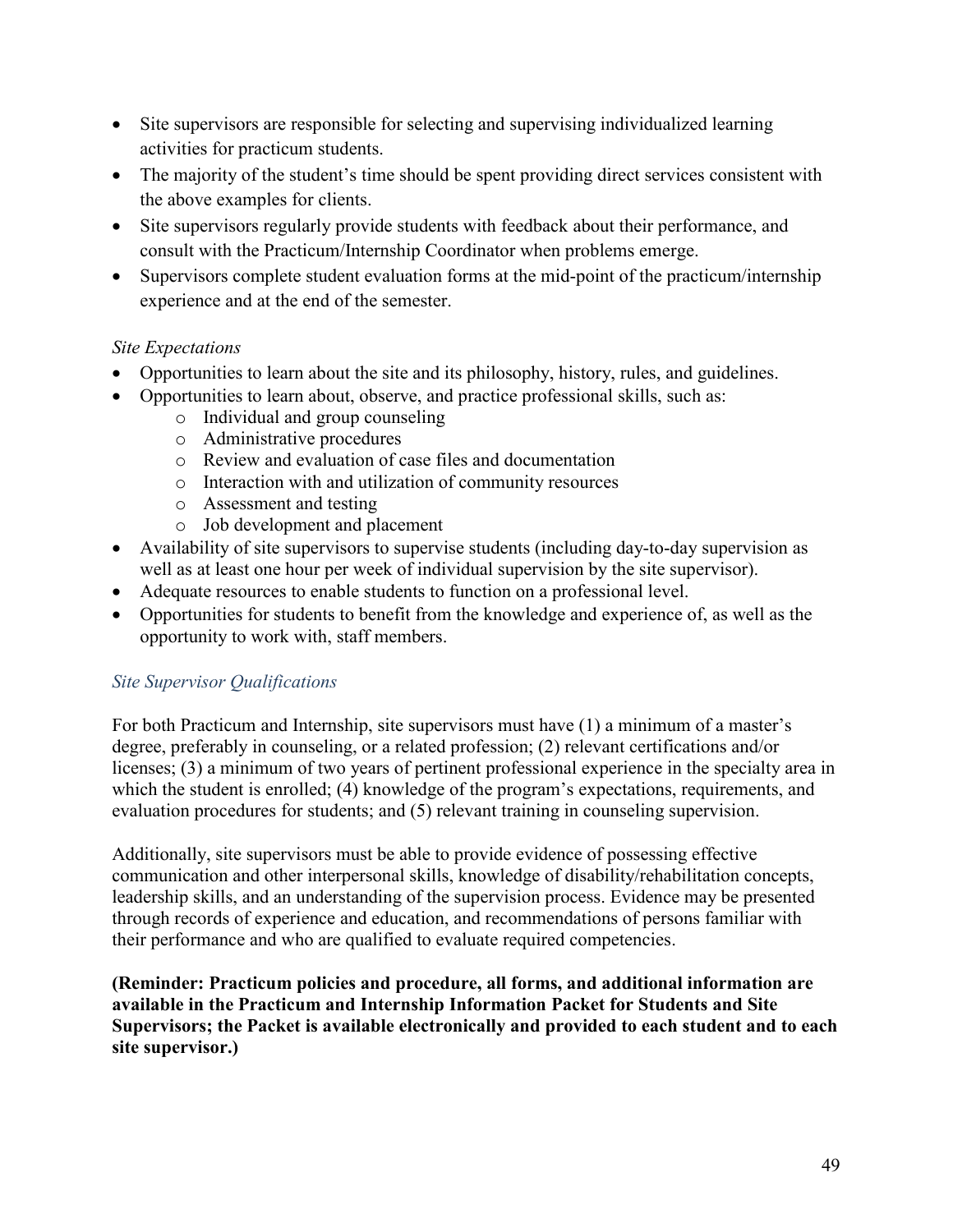# RCON 883 - INTERNSHIP (6 Semester Credit Hours)

#### *Overview*

All candidates for the Master of Arts in Counseling and Rehabilitation degree program are required to complete a supervised Clinical Rehabilitation Internship. In general, internships are designed to provide students the opportunity to demonstrate and improve both foundational knowledge and skills developed in the classroom and practicum. Student internships should incorporate advanced competencies representative of the role and functions of professional clinical rehabilitation counselors.

The internship course adheres to the requirements of the national accrediting body, the Council on the Accreditation of Counseling and Related Educational Programs (CACREP). Briefly, the standards require a minimum of six hundred (600) clock hours of supervised field experience, with at least 240 hours direct service. Students may meet this minimum within the full semester time frame (15 weeks at 40 hours per week) or over two full semesters (20 hours per week for 80 hours). Variations from these schedules can be arranged with the Internship Coordinator when special situations arise.

# *Student Eligibility*

Students enroll in RCON 883 for six (6) credit hours upon completing all other required courses, including their practicum. Faculty will review student progress during practicum to determine the student's readiness to move to internship.

#### *Internship Policies/Procedures*

Some students may continue their internships at the site where their practicum experience was completed. Other students may choose different sites for the practicum and the internship. In either case, students need approval of the faculty Internship Coordinator in order to start logging internship hours.

Students are required to meet at least 1 hour per week with the field site supervisor. At mid-term and semester end, the field supervisor (who must hold at least a master's level counseling degree) and the student will each complete a student evaluation form to be returned to the faculty supervisor. Following completion of the Internship experience, students must complete an Agency Placement Evaluation form. (Note: All forms and additional information are available in the Internship Information Packet for Students and Site Supervisors; the Packet is available electronically and provided to each student.)

The student will also:

1. Attend group supervision every week and other scheduled appointments throughout the semester with the faculty internship supervisor.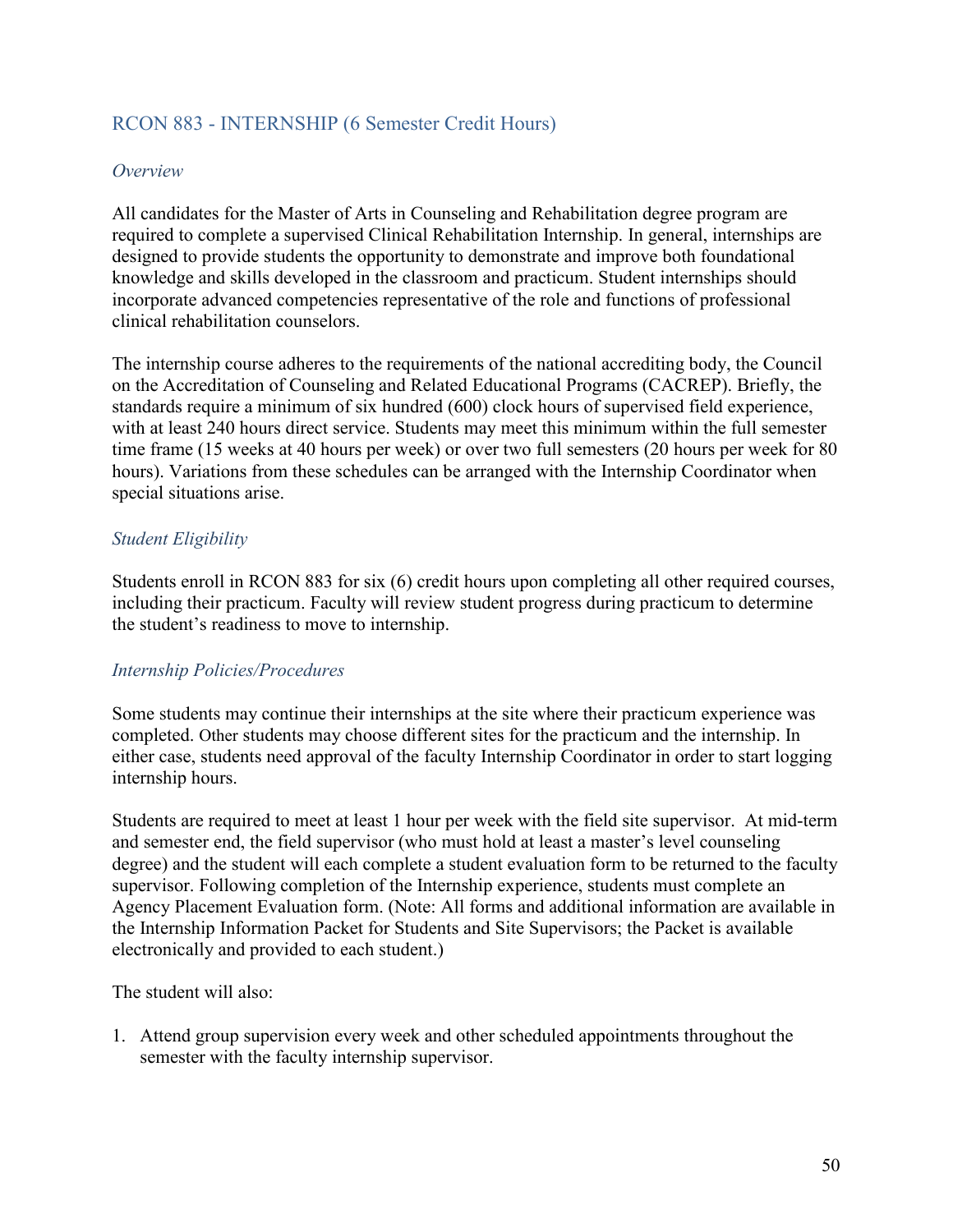- 2. Maintain a daily log of your activities including time spent on the various assigned tasks. Copies of logs must be provided to faculty supervisors on a weekly basis.
- 3. Prepare and send to the Program faculty supervisor all periodic reports requested.
- 4. Complete an Agency Placement Evaluation form at the end of the semester and return it to the faculty supervisor. (This is the same form used in Practicum.)

Students not making satisfactory progress in the development of internship knowledge or clinical skills will be notified at the earliest possible time by the Internship Coordinator. Interventions will be individualized to the student's situation and may include remedial plans, temporary suspension of the field placement, or removal from the placement. In any of these cases, the student will be informed in writing.

At the end of the internship, the student, faculty member, and field supervisor will meet to review the internship and the student's performance. A final grade will not be reported until all internship evaluation forms have been received by the faculty supervisor.

#### *Remediation, suspension of placement, or removal from placement*

A field placement can be suspended or terminated at the request of the field/site supervisor, or based on the assessment of the faculty supervisor. Ultimately, it is the responsibility of the faculty supervisor to determine if students are making satisfactory progress in the development of their clinical skills and personal and professional development.

Students not making satisfactory progress in the development of practicum/internship counseling skills and/or professional development will be notified at the earliest possible time by the faculty supervisor. Interventions will be individualized to the student's situation and may include remedial plans, temporary suspension of the field placement, or removal from the placement.

Suspension of and/or removal from the field placement may also occur when students fail to display personal and professional conduct as described in the Student Handbook, the Carolina Creed, the ACA Code of Ethics, and/or the CRCC Code of Ethics. The nature and severity of the conduct will determine a subsequent course of action.

# *Student Learning Outcomes*

In Internship, students will engage in all of the Practicum Learning Outcomes, and in addition will:

- Provide effective, evidence-based rehabilitation counseling services that promote client selfunderstanding and self-development in the service of facilitating change so that clients may attain and maintain desired goals (e.g. independent living, competitive employment).
- Utilize basic and advanced counseling skills necessary to establish and maintain a helping relationship.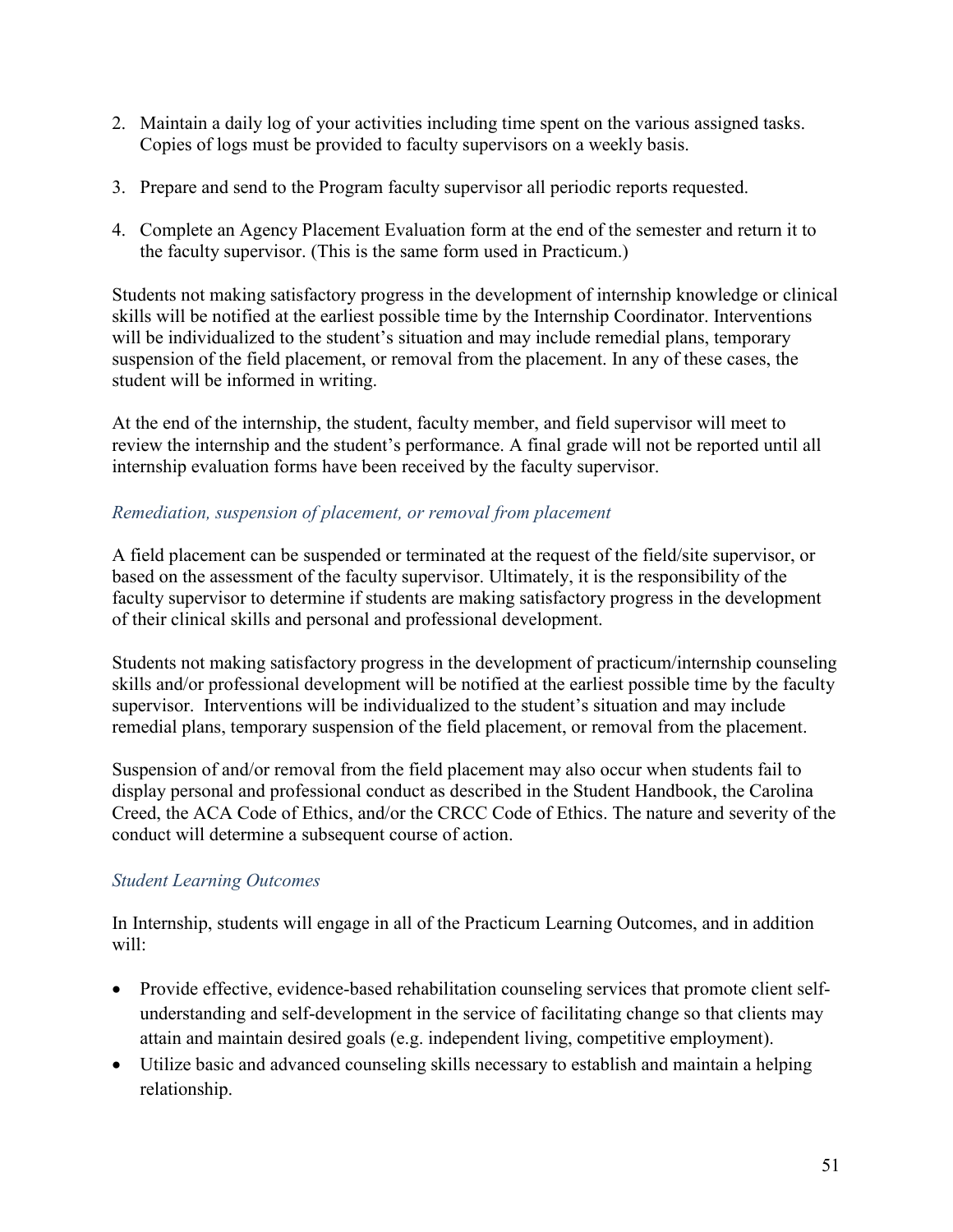- Gain experience assessing and treating clients with more serious problems as categorized in standard diagnostic nomenclature
- Develop and implement individualized service plans that reflect principles of client choice and self-determination and include theory-based and evidence-based counseling and rehabilitation services.
- Describe the philosophical basis and rationale for selected intervention strategies with specific clients.
- Assist clients in developing skills, developing strategies for success and satisfaction, and making needed behavioral changes to achieve their rehabilitation goals.
- Identify and respond to issues arising from diversity including disability, culture, gender, sexual orientation, and age.
- Apply case management skills to manage and provide services to a caseload of clients.
- Assist clients to access needed community services based on knowledge of community resources and advocacy for services.
- Identify functional aspects of disabilities, including mental illness, in counseling and develop and implement client services including arranging accommodations as needed.
- Identify and implement strategies for collaboration with advocates and other service providers including providing consultation and/or advocacy with community agencies, medical and health professionals, employers, and other community resources.
- Identify ethical concerns, engage in ethical decision making, and practice according to ethical standards in rehabilitation counseling practice setting.
- Use individual and group supervision effectively to promote personal and professional growth as a counselor including discussing purpose, roles and need for supervision.

**NOTE: Internship policies and procedure, all forms, and additional information are available in the Practicum and Internship Information Packet for Students and Site Supervisors; the Packet is available electronically and provided to each student and to each site supervisor.**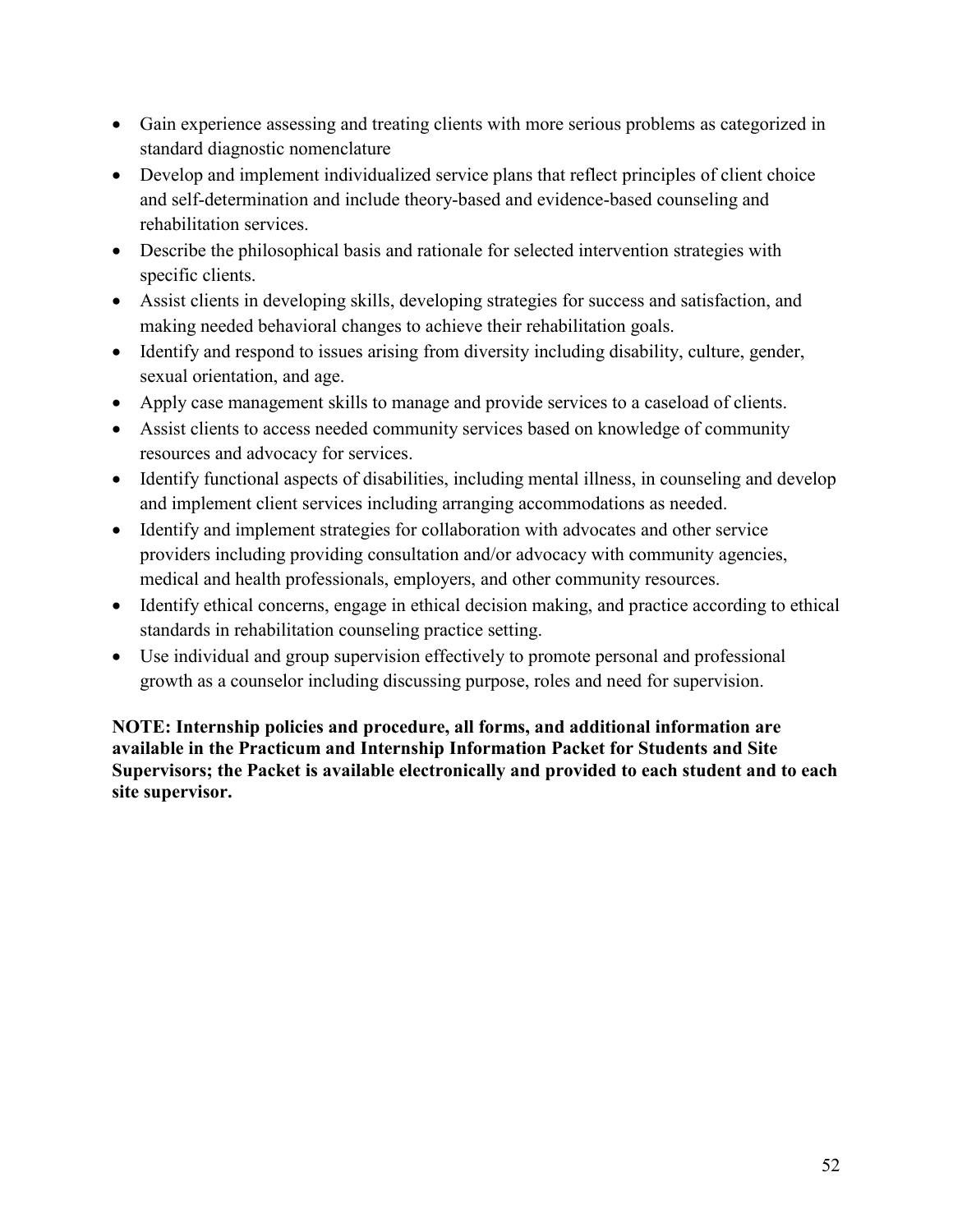# **SECTION 11 – Policies Addressing Academics**

# Student Academic Responsibilities

# *Rule of Academic Responsibility (including Academic Honesty)*

All students enrolled in the Rehabilitation Counseling Program are members of the student body of the University of South Carolina and are, therefore, subject to the regulations found in the USC Policies and Procedures Manual, maintained by the Office of the [Provost](http://www.sc.edu/about/offices_and_divisions/provost/index.php) a publication of the University's Division of Student Affairs. The USC Policies and Procedures Manual contains a description of the procedures for administration of the Rule of Academic Responsibility and other important University policies.

http://www.sc.edu/policies/policiesbydivision.php

Students enrolled in all School of Medicine programs adhere to the University Rule of Academic Responsibility, in its entirety. The following excerpt highlights its importance: It is the responsibility of every student at the University of South Carolina to adhere steadfastly to truthfulness and to avoid dishonesty, fraud, or deceit of any type in connection with any academic program. Any student who violates this rule or who knowingly assists another to violate this rule shall be subject to discipline. A violation of the Rule of Academic Responsibility or other USC policies may result in suspension or dismissal from the University.

# *Incomplete Grade Policy*

Incomplete grades will be issued in accordance with the University of South Carolina Policy (a portion of which is included below):

The grade of I (incomplete) is assigned at the discretion of the instructor when, in the instructor's judgment, a student is prevented from completing a portion of the assigned work in a course because of an illness, accident, verified disability, family emergency, or some other unforeseen circumstance. The student should notify the instructor without delay and request an extension of time to complete the course work, but the request for a grade of incomplete must be made to the instructor before the end of the term. The instructor will determine, according to the nature of the circumstance and the uncompleted requirements, how much additional time, up to 12 months, will be allowed for completing the work before a permanent grade is assigned. … After 12 months an I (incomplete) grade that has not been replaced with a letter grade is changed permanently to a grade of F or to the backup grade indicated by the faculty member on the Assignment of Incomplete Grade form.

As allowed by the Graduate School, the USC policy is supplemented with the following by the Clinical Rehabilitation Counseling Program:

- 1. It is the responsibility of each student to be familiar with the full grading and incomplete policy (available in the online Graduate Studies Bulletin).
- 2. Students who have **two or more** incomplete grades will not be permitted to enroll in additional courses until all are satisfactorily completed.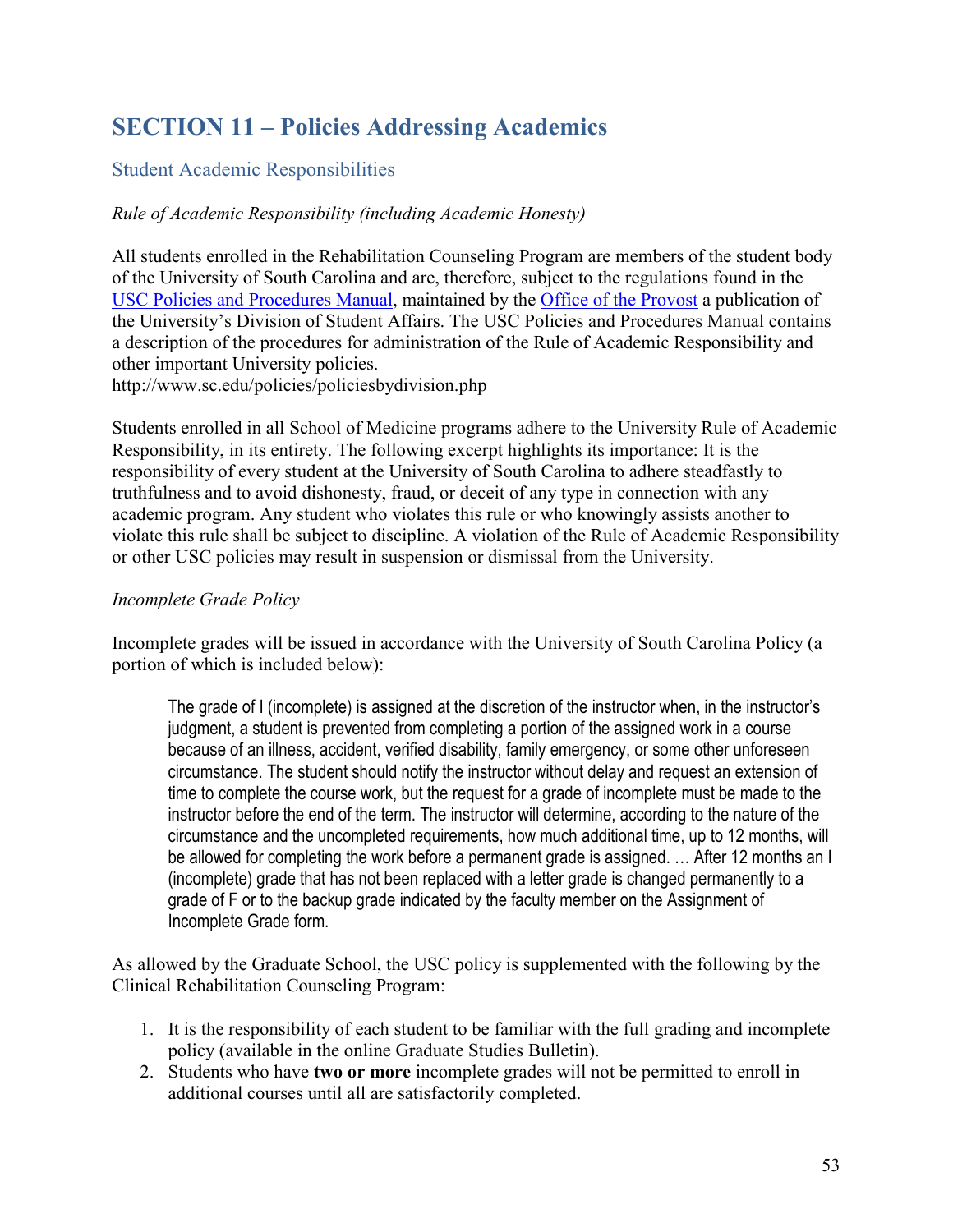3. Students carrying incompletes in coursework may not advance to Practicum until permanent grades are assigned.

#### *Class Attendance*

Student attendance is considered an essential part of all coursework whether the course is offered in person or through distance education. Instructors must ensure that students have attended enough classes to gain mastery of subject matter. In graduate-level courses, instructors have the prerogative to determine attendance policies and to assign a lowered grade or a failing grade in the event of excessive absences. Some instructors follow the undergraduate guideline that absence from more than 10% of classes, whether excused or un-excused, is excessive. Your instructor will inform you of the attendance policies for each class. Be sure to be knowledgeable about the expectations.

# Academic Standards for Graduation

Academic Standards for Graduation are those of the USC Graduate School:

At the time of graduation, the student's graduate cumulative grade point average (GPA) must be at least 3.00 (B) on a 4.00 scale. Additionally, the student's average on all grades recorded on the program of study for courses numbered 700 or above must be at least 3.00 and all courses listed on the program of study must be at least 3.00.

# Academic Standards for Progression

The Academic Standards for Progression are those of the USC Graduate School:

Graduate courses may be passed for degree credit with a grade as low as C, but a degree-seeking student must maintain at least a B (3.00 on a 4.00 scale) cumulative grade point average. Some programs stipulate that no grade below B can be applied to a core course. Programs may cancel a student's registration privilege if the student fails to make adequate progress toward degree as defined by the program's academic policies. A student's registration privileges may also be cancelled for failure to meet academic standards as defined by The Graduate School.

In addition to the above policy and as allowed by Graduate School policy, the rehabilitation counseling program stipulates that:

1. Students whose GPA falls below 3.0 are placed, by the Graduate School, on academic probation. The program follows the Graduate School policy that students are allowed **two** semesters to bring the GPA up to 3.0. If the GPA is not at 3.0 or above at the end of the two additional semesters, the student's registration privileges will be cancelled. The exception to the two-semester allowance is that, per USC Graduate School policies, when the GPA falls below 3.0 as a result of a conversion of an Incomplete grade, the student will have **one** semester to bring the GPA to 3.0 or above before cancellation of registration privileges.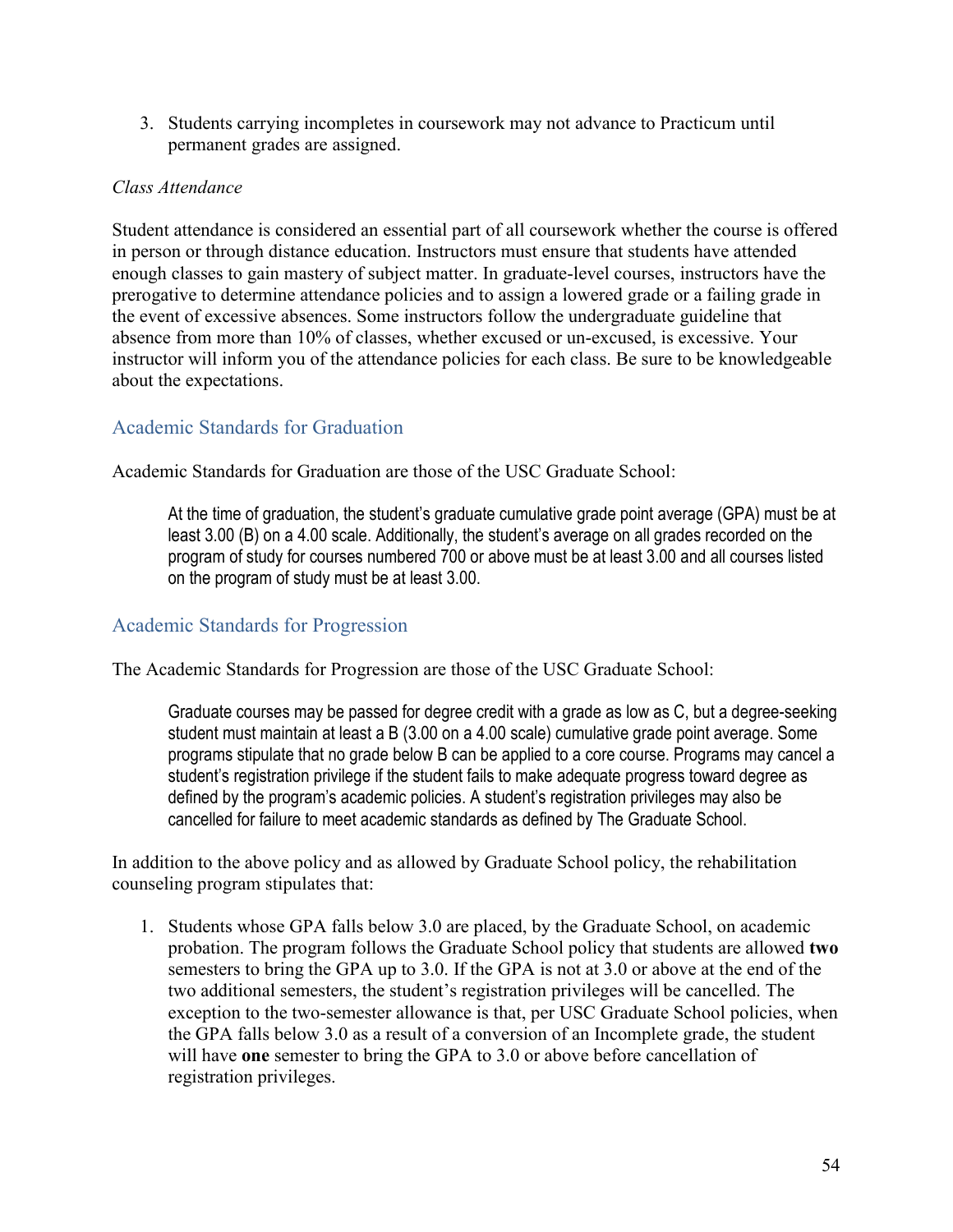Students should refer to the full text of the USC Graduate Bulletin policy regarding academic standards for progression.

- 2. If the student earns a below B grade in a required course, the student must repeat the course before they are allowed to graduate. Students should be aware that the new grade will be listed on the student's transcript along with the old. Below B grades cannot be removed from the transcript.
- 3. If the student earns a below B grade or an Incomplete in a **counseling** course (RCON 601, 711, 720) or in a clinical rehabilitation specialization course, they will not be permitted to enroll in the practicum (RCON 880) or internship (RCON 883) courses until the course is repeated and a grade of B or better is earned.
- 4. The Program may cancel the registration privileges of a student who fails to master any required course in a second attempt.
- 5. Students must demonstrate mastery of clinical competencies in practicum as evidenced by earning a grade of B or better. If a grade of less than B is earned in the practicum course, the student will be required to repeat the practicum course and will not be permitted to enroll in the internship course.
- 6. Students must have earned B's or better in **all** required classes *before he or she will be permitted to take the Program's comprehensive assessment*. This policy is based on the fact that it is unlikely the student would be able to satisfactorily complete the examination without having mastered the course material.
- 7. Students must have a GPA of 3.0 or higher to take the comprehensive examination.
- 6. The Program may cancel the registration privileges of a student who fails to satisfactorily complete the comprehensive assessment in accordance with the prevailing program policies.
- 8. The Program may cancel the registration privileges of degree-seeking or non-degree seeking students who meet the "4 C's Rule." The 4 C's Rule means that when a student earns any combination of grades that are the equivalent of 4 C's, registration privileged will be canceled. Grade equivalents are as follows:
	- C or  $C+ = 1$  C
	- D or  $D^+=2 C's$
	- $F = 4 C's$
- 9. Students whose registration privileges have been cancelled due to the "4 C's Rule" may re-apply to the program after one full calendar year. Re-applying means the student will be considered for admission, but does not mean that the student will be accepted into the program.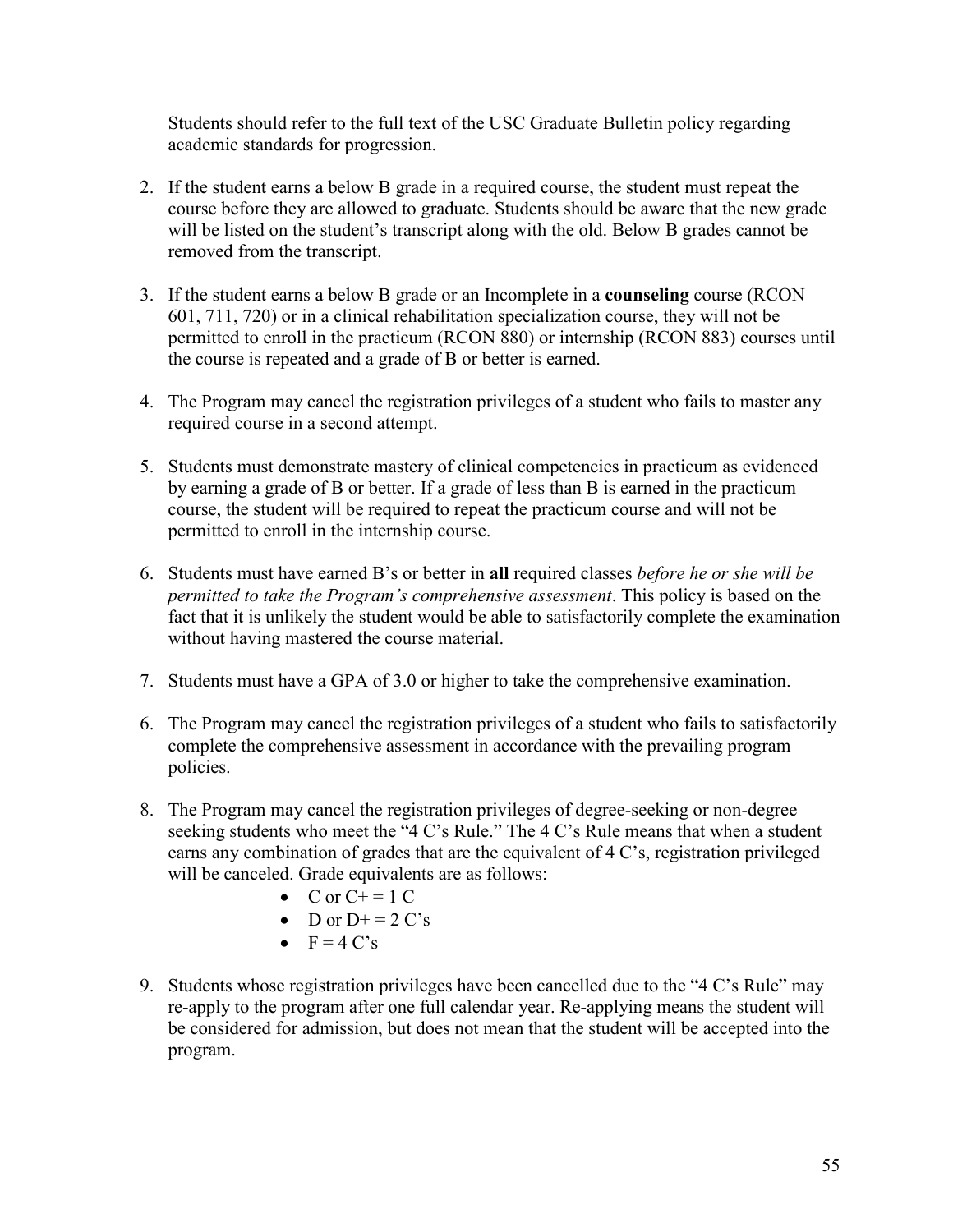10. The Program may cancel registration privileges if a student does not complete the required courses within a six (6) year time limit established by the Graduate School and is not able to successfully revalidate courses.

# Inactive Status

After beginning coursework, a student who does not enroll in courses for a major semester (fall/spring) is dropped from the University rolls and must apply for re-admission to the program.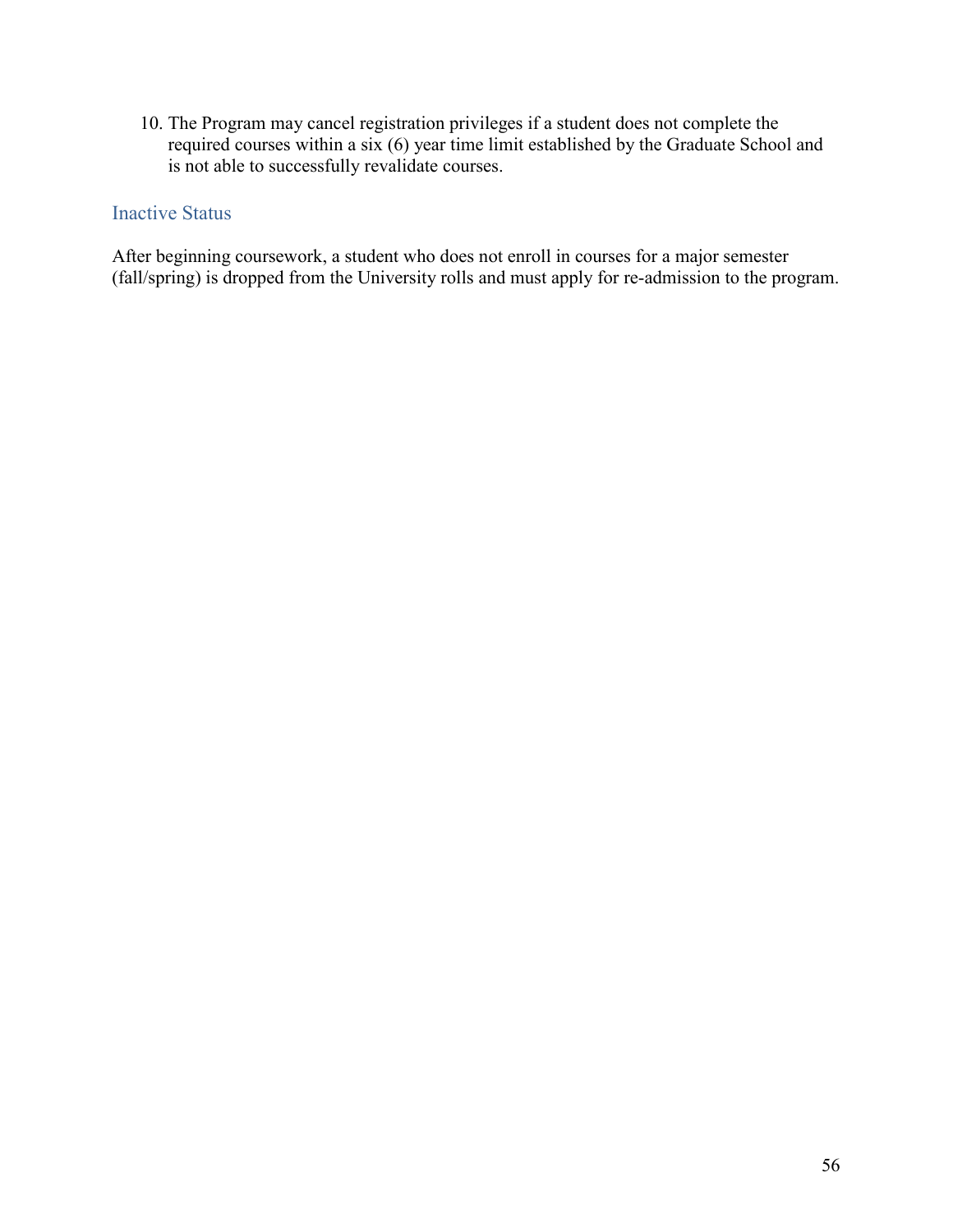# **SECTION 12 – Preparing for Graduation**

# Comprehensive Assessment

A comprehensive assessment must be successfully completed by candidates for a Master's Degree. In the rehabilitation counseling program, the assessment can be completed any time after students have completed their practicum and no later than the semester in which the student plans to graduate.

The program's comprehensive assessment is typically an essay examination that taps major content areas from various aspects of your master's program. An alternate format for the comprehensive assessment involves a case presentation by the student during which the student addresses major content areas including counseling, disability studies, vocational issues, and clinical rehabilitation practice.

# *Signing up for the Assessment*

Students must sign up to complete the comprehensive assessment. Contact the Student Services Coordinator to sign up during your last semester of enrollment. If you have any further questions regarding the comprehensive assessment, please contact your advisor.

#### *Comprehensive Assessment Review Guide*

A Comprehensive Assessment Review Guide is available to students electronically and an inperson review is offered at Distance Education weekend meetings.

# Application for Degree

All candidates for degrees and certificates must file formal applications with the Dean of the Graduate School during the academic term in which the graduation is anticipated. Applications must be filed by the due date specified by the Graduate School. Applications submitted after the announced deadline requires a supporting letter from the student's Graduate Director along with a special processing fee. Deadlines are indicated in the Master Schedule for each term. Any application received after the deadline which lacks the supporting letter or processing fee will be regarded automatically as having been submitted for the following term. The Application for Degree or Certificate at the Graduate School is completed online through Self Service Carolina.

# Endorsement policy

After graduation, students often request recommendations for credentialing and employment from faculty. The clinical rehabilitation counseling program is specifically and carefully designed to prepare graduates to enter work and professional settings. Further specialized preparation is essential for graduates to become effective and fully functioning professionals. Therefore, any faculty endorsements can be given only for professional positions and position levels appropriate to the respective counseling program completed by the graduate.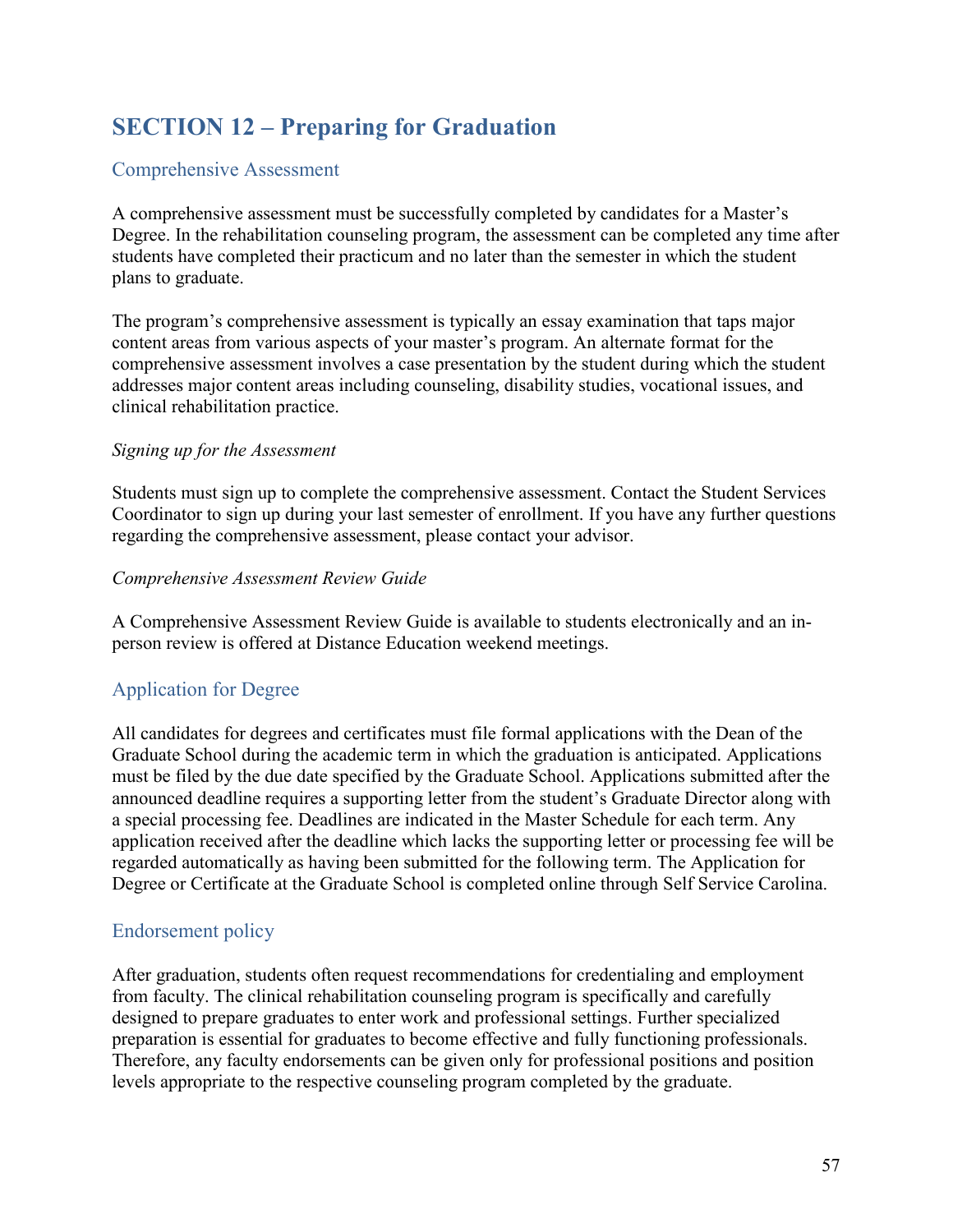# **SECTION 13 – Credentials for Rehabilitation Counselors**

# Certified Rehabilitation Counselor (CRC) Credential

The CRC is the national credential for rehabilitation counselors and the application and testing process is administered by The Commission on Rehabilitation Counselor Certification (CRCC). Students in our program are eligible to take the CRC exam the final year of their graduate studies. Category G is a special eligibility category open to students enrolled in a Master's degree program in Rehabilitation Counseling that, as of July 1, 2017 was fully accredited by the Council on Rehabilitation Education (CORE) and thereafter accredited by the Council on Accreditation of Counseling and Related Programs (CACREP) as a rehabilitation counseling program. Category G is also open to students enrolled in clinical rehabilitation counseling programs accredited by CACREP.

To be eligible under Category G, a student must:

- 1. Have completed 75% of the course work toward the Master's degree by February 1 (for the March test), June 1 (for the July test) or September 1 (for the October test) in order to be considered eligible to sit for the CRC examination for which application has been made.
- 2. Prior to Graduation: Have completed an internship of 600 clock hours supervised by an on-site CRC or by a faculty member who is a CRC. The internship must have been in rehabilitation counseling and the intern must have provided direct rehabilitation counseling services to individuals with disabilities.
- 3. Graduate within 12 months of the application deadline date.

Students who apply before the corresponding deadline and who meet all Category G requirements may sit for the CRC examination on the next scheduled administration date.

*If you graduate prior to the application deadline*, your application will be considered under Category A.

#### *CRC Deadline Schedule*

The CRC examination is administered three times a year (in March, July, and October). Application deadlines are approximately 5 months prior to the test. The certification calendar can be found in the CRC Certification Guide (available online at

https://www.crccertification.com/about-crc-certification

#### *Applications*

Application packets for the CRC exam are available online at https://www.crccertification.com/formsfees (Select "Applicants," then Select "Application and Fees").

# Licensed Professional Counselor (LPC) Credential

After graduation, students interested in obtaining the LPC licensure credential may submit an application and documentation of educational experience to the Center for Credentialing  $\&$ Education (CCE). CCE is an affiliate of the National Board for Certified Counselors (NBCC) and has been contracted by the SC Board of Examiners to approve an applicant's eligibility to register for one of the national counselor examinations. The Board accepts either the National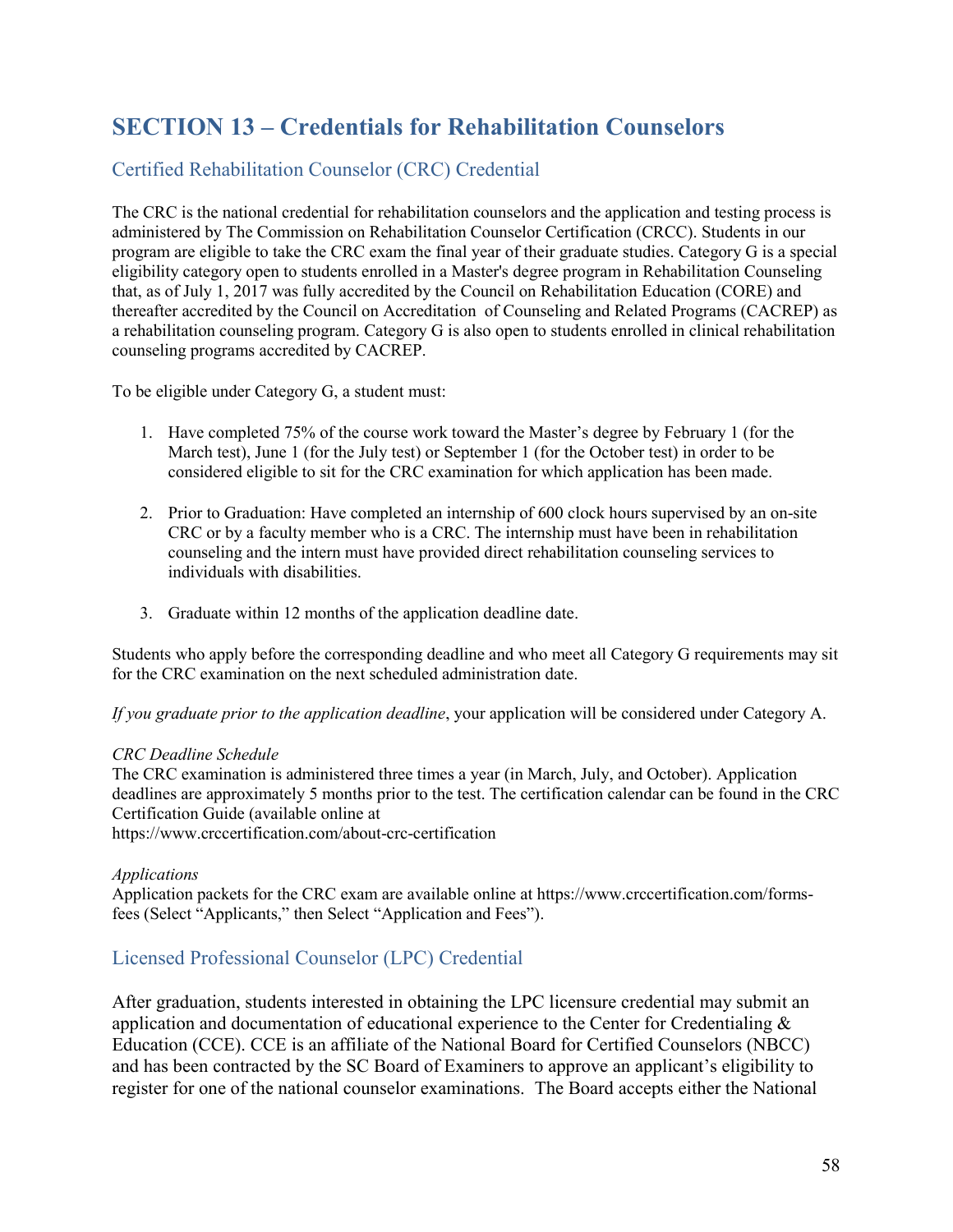Counselor Examination (NCE) or the National Clinical Mental Health Counseling Examination (NCMHCE) for the licensure examination.

Upon successful mastery of the examination verified by notification by the SC Department of Labor Licensing, and Regulation (LLR), Division of Professional and Occupational Licensing, Board of Examiners for Licensure of Professional Counselors, the student will receive their license to be a Licensed Professional Associate (LPC-A).

LPC-A's must complete two calendar years of post-master's degree work experience in which they accrue 1,350 hours of client contact (approx. 20 hours per week) and 150 hours of clinical supervision. During this time, the student will be working under the supervision of a Licensed Professional Counselor-Supervisor (LPC/S) or supervisor candidate. After two years and successful completion of direct contact hours and clinical supervision, LPC-A's are eligible for LPC status.

Application packets are now available at the Center for Credentialing & Education's (CCE) website. <http://www.cce-global.org/Assets/StateLicensure/SC-LPCapp.pdf>

For additional information about the LPC, examination dates, and other details about this license, please visit the website of the SC Board of Examiners for Licensure of Professional Counselors, Marriage and Family Therapists and Psycho-Educational Specialists: <https://llr.sc.gov/cou/>

#### **Required Coursework**

As of 05/25/2018, the SC Board of Examiners issued new regulation that updates licensing requirements. Regulation Document #4795 states, in part, the following:

All applicants must:

- Show evidence of completion from a counseling program accredited by the Council for Accreditation of Counseling and Related Educational Programs (CACREP) at the time of graduation; or
- Submit evidence of successful completion of a graduate degree with a minimum of forty-eight (48) graduate semester hours primarily in counseling or related discipline [from a SACSaccredited University.] On one's graduate transcript the applicant must demonstrate successful completion of one (1) 3-hour graduate level course in each of the following areas:
	- **a.** Human Growth and Development
	- **b.** Social and Cultural Foundations
	- **c.** Helping Relationships
	- **d.** Groups
	- **e.** Lifestyle and Career Development
	- **f.** Appraisal
	- **g.** Research and Evaluation
	- **h.** Professional Orientation
	- **i.** Psychopathology and/or Diagnostics, and
	- **j.** Practicum a minimum of one (1) one hundred (100) hour counseling practicum; and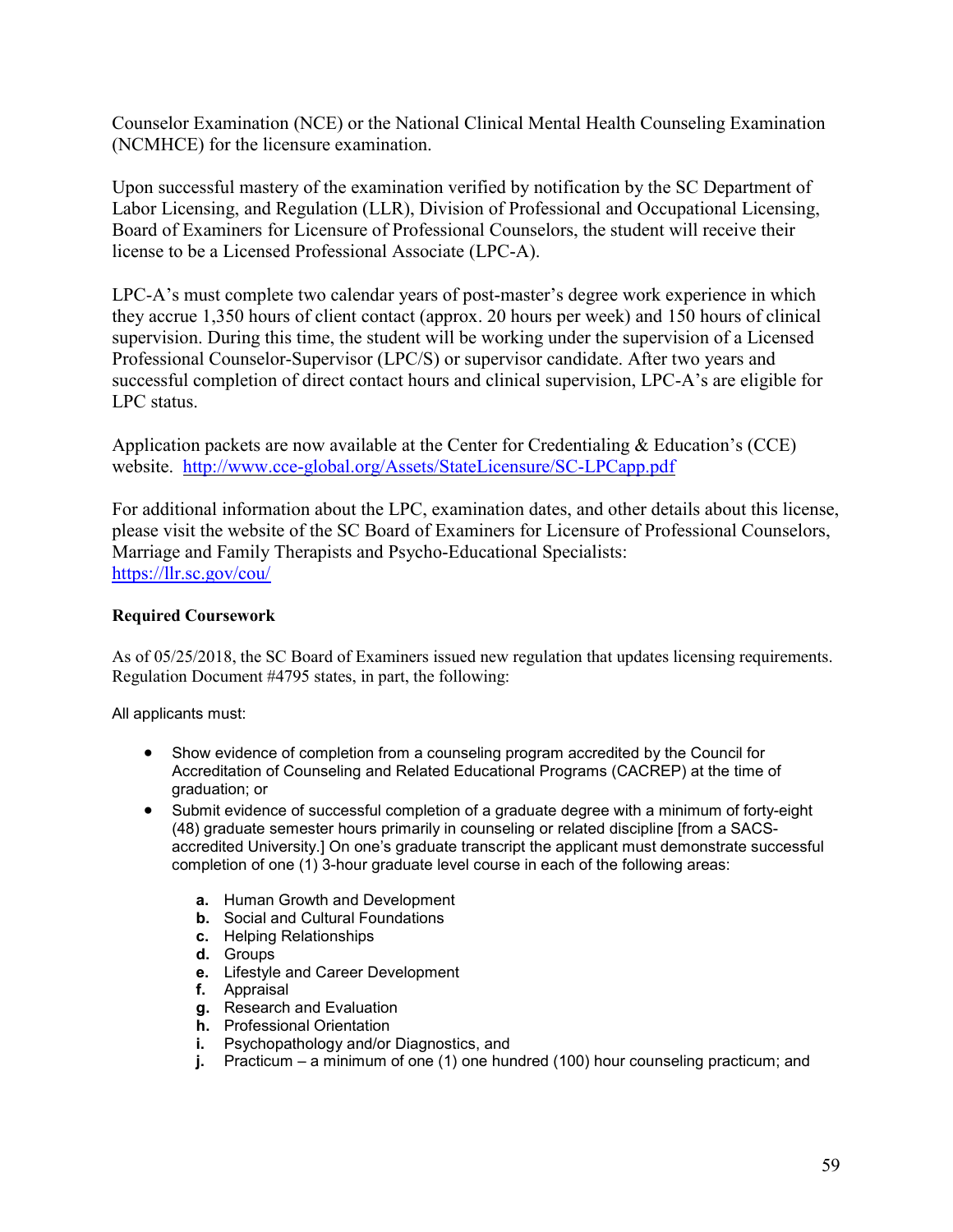**k.** Internship – of at least six hundred (600) hours under the supervision of a qualified licensed mental health practitioner that included experience assessing and treating clients with more serious problems as categorized in standard diagnostic nomenclature

The LPC content areas and corresponding MA/MRC degree coursework are in the table below.

| <b>LPC Content Area</b>            | <b>MA Corresponding Course</b>                                                                                |  |  |  |  |
|------------------------------------|---------------------------------------------------------------------------------------------------------------|--|--|--|--|
| Human Growth and Development       | EDPY 705 Human Growth and Development                                                                         |  |  |  |  |
| Social and Cultural Foundations    | RCON 605 Culture and Disability or<br>RHAB 705 Culture and Disability                                         |  |  |  |  |
| The Helping Relationship           | RCON 711 Counseling Theories and Practice or<br>RHAB 711 Counseling Theories and Practice                     |  |  |  |  |
| Groups                             | RCON 720 Group Counseling or<br>RHAB 720 Group Counseling                                                     |  |  |  |  |
| Lifestyle and Career Development   | RCON 725 Career Theories and the World of Work or<br>RHAB 713 Career Counseling and Development               |  |  |  |  |
| Appraisal                          | RCON 714 Rehabilitation Assessment or<br>RHAB 714 Rehabilitation Assessment                                   |  |  |  |  |
| Research and Evaluation            | RCON 702 Introduction to Research & Program Evaluation or<br>RHAB 702 Introduction to Rehabilitation Research |  |  |  |  |
| Professional Orientation           | RCON 700 Introduction to Rehabilitation Counseling or<br>RHAB 700 Foundations of Rehabilitation Counseling    |  |  |  |  |
| Psychopathology and/or Diagnostics | NPSY 757 Psychopathology for Counselors and/or<br>NPSY 758 Class. & Assessment of Mental Disorders            |  |  |  |  |

#### IMPORTANT NOTES FOR ALL STUDENTS REGARDING COUNSELOR LICENSURE

**State licensing regulations change and vary from state to state.** As a program, we do our best to stay up-to-date with SC's requirements. When we learn of changes, students are alerted via the Rehabilitation Program Listserv.

Please be aware that the Student Handbook is **not** an official representation of the SC Licensing Board or the boards of any other state. If you are interested in professional licensure, please engage in ongoing research about educational and experiential requirements for eligibility.

Also, be aware that successful completion of the MA/MRC degree program is only the first step in becoming licensed. Other requirements, such as supervised work experience as described above, commonly exist and may vary with each licensing organization.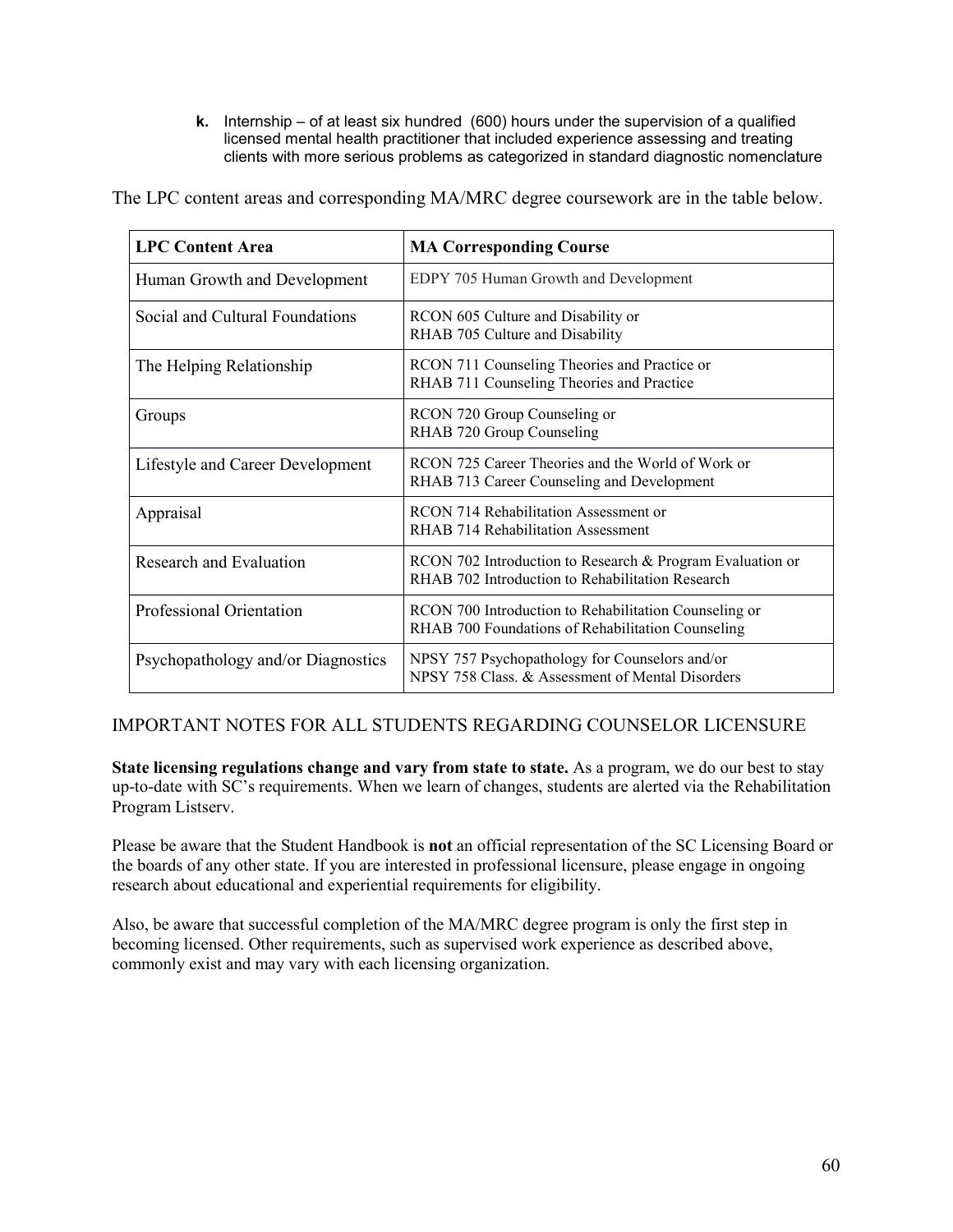# **APPENDICES**

#### *Professional References*

ACA Code of Ethics – Preamble CRCC Code of Ethics – Preamble

*Selected Program Documents*

Program of Study Course Sequencing Student Learning Outcomes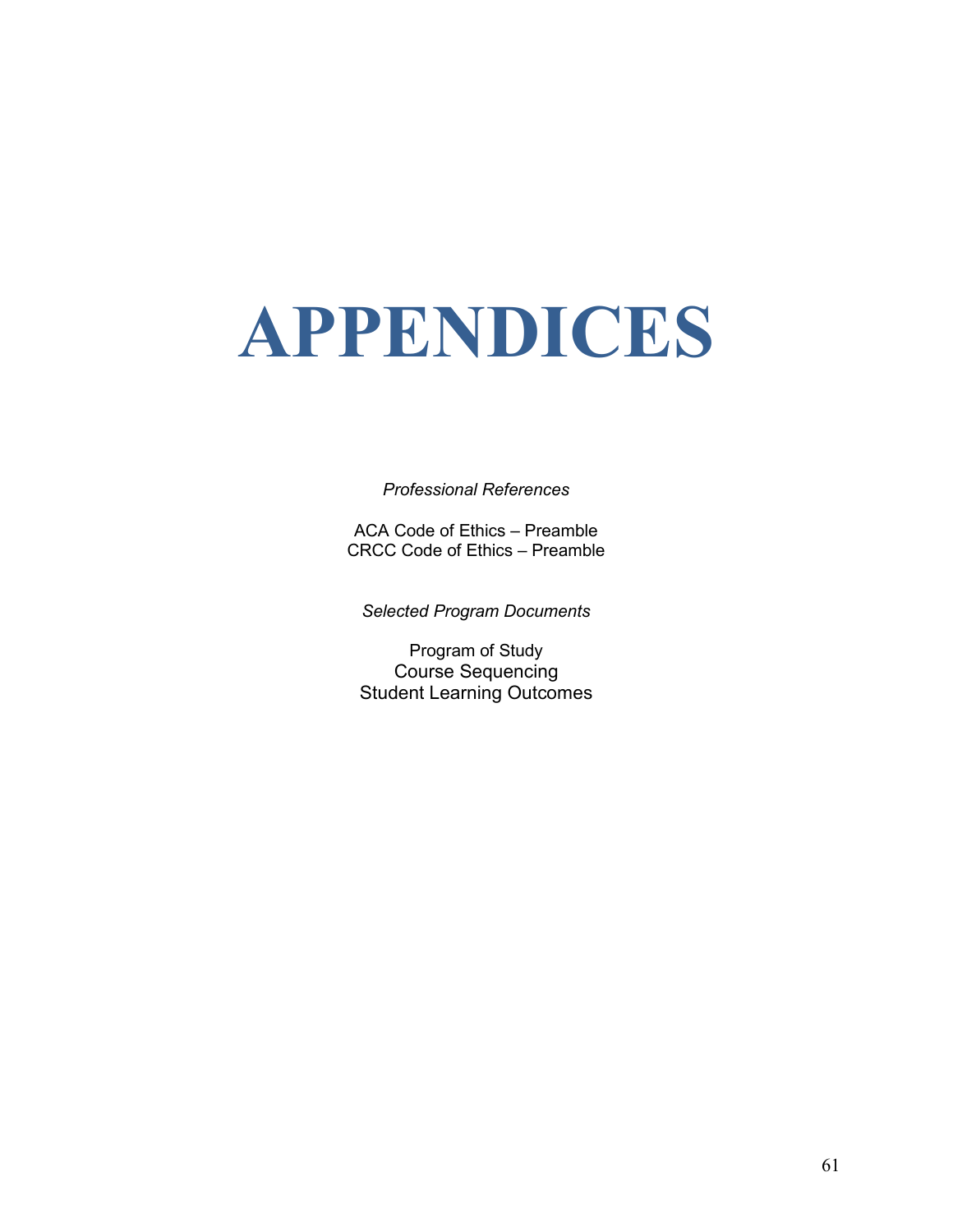# ACA Code of Ethics

The most current ACA Code of Ethics was approved by the ACA Governing Council in 2014. This was the first addition of the code to cover the use of social media with clients. The full document is 24 pages in length and only the preamble is included here in your Student Handbook. All students will read and discuss the Code of Ethics, in its entirety, in the Introduction to Rehabilitation class, in the Ethics course, and again in Practicum. Students will also find that references to ethical practice and various elements of the ACA Code of Ethics are addressed in each course in the curriculum.

Students can locate the ACA Code of Ethics at the following website: https://www.counseling.org/docs/default-source/ethics/2014-code-of-ethics.pdf?sfvrsn=2d58522c\_4

#### **ACA Code of Ethics – Preamble**

The American Counseling Association (ACA) is an educational, scientific, and professional organization whose members work in a variety of settings and serve in multiple capacities. Counseling is a professional relationship that empowers diverse individuals, families, and groups to accomplish mental health, wellness, education, and career goals.

Professional values are an important way of living out an ethical commitment. The following are core professional values of the counseling profession:

- 1. enhancing human development throughout the life span;
- 2. honoring diversity and embracing a multicultural approach in support of the worth, dignity, potential, and uniqueness of people within their social and cultural contexts;
- 3. promoting social justice;
- 4. safeguarding the integrity of the counselor–client relationship; and
- 5. practicing in a competent and ethical manner.

These professional values provide a conceptual basis for the ethical principles enumerated below. These principles are the foundation for ethical behavior and decision making. The fundamental principles of professional ethical behavior are

- **autonomy**, or fostering the right to control the direction of one's life;
- **nonmaleficence**, or avoiding actions that cause harm;
- **beneficence**, or working for the good of the individual and society by promoting mental health and well-being;
- **justice**, or treating individuals equitably and fostering fairness and equality;
- **fidelity**, or honoring commitments and keeping promises, including fulfilling one's responsibilities of trust in professional relationships; and
- **veracity**, or dealing truthfully with individuals with whom counselors come into professional contact.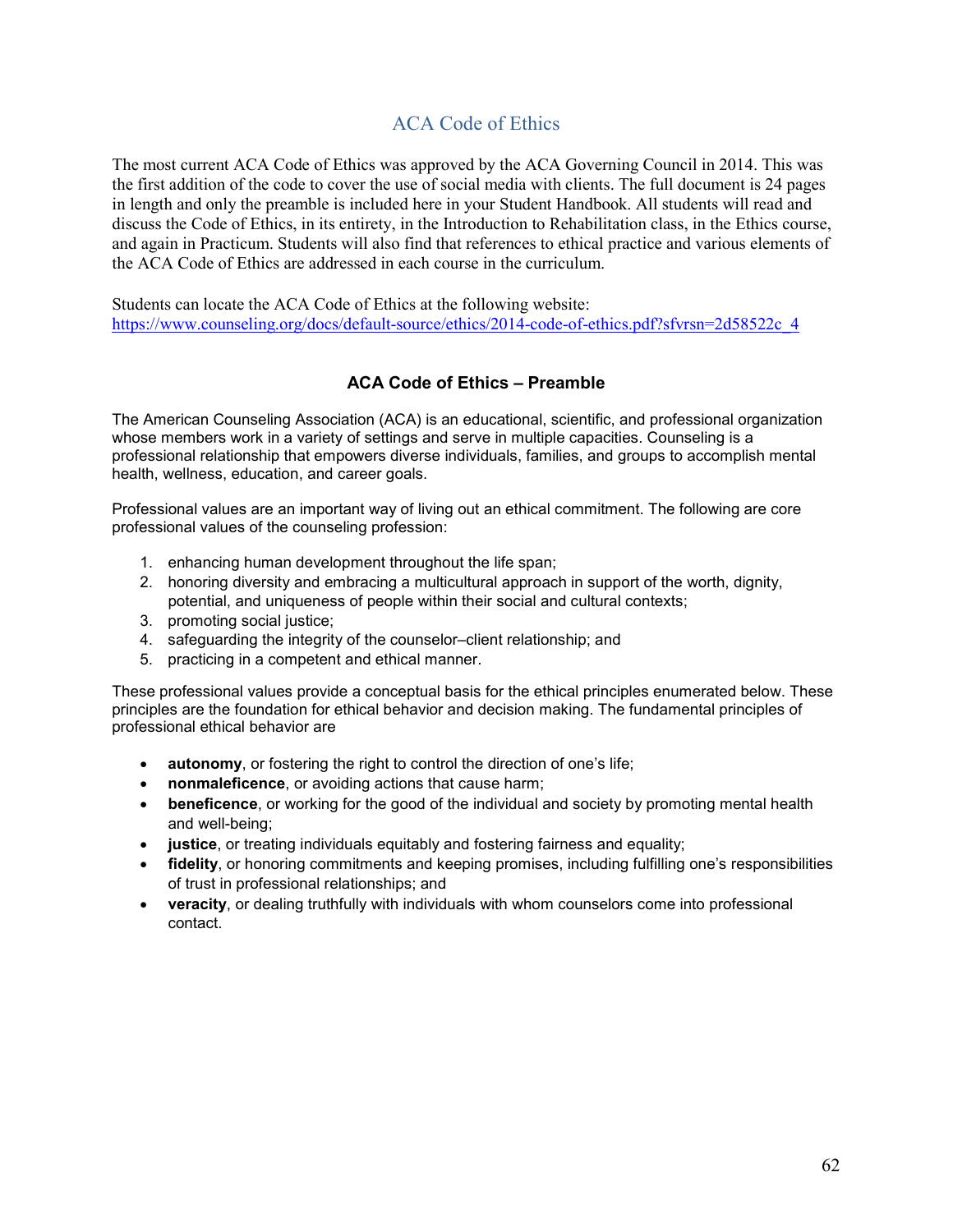#### **Code of Professional Ethics for Rehabilitation Counselors**

The most current Code of Ethics for Rehabilitation Counselors was adopted in June 2016 by the Commission on Rehabilitation Counselor Certification and applies to all Certified Rehabilitation Counselors. The Code became effective on January 1, 2017.

The full document is 40 pages in length and only the preamble is included here in your Student Handbook. All students will read and discuss the Code of Ethics, in its entirety, in the Introduction to Rehabilitation class, in the Ethics course, and again in Practicum. Students will also find that references to ethical practice and various elements of the Code of Ethics are addressed in each course in the curriculum.

Students can locate the Code of Ethics for Rehabilitation Counselors at the following website: [http://www.crccertification.com/pages/crc\\_ccrc\\_code\\_of\\_ethics/10.php](http://www.crccertification.com/pages/crc_ccrc_code_of_ethics/10.php).

#### **PREAMBLE**

#### **PURPOSE**

The Code of Professional Ethics for Rehabilitation Counselors, henceforth referred to as the Code, is designed to provide guidance for the ethical practice of rehabilitation counselors.

The basic objectives of the Code are to: (1) promote public welfare by specifying ethical behavior expected of rehabilitation counselors; (2) establish principles that guide ethical behavior of rehabilitation counselors; (3) serve as an ethical guide designed to assist rehabilitation counselors in constructing a professional course of action that best serves those utilizing rehabilitation counseling services; and (4) serve as the basis for the processing of alleged Code violations by certified rehabilitation counselors.

#### **VALUES AND PRINCIPLES**

Rehabilitation counselors are committed to facilitating the personal, economic, and social independence of individuals with disabilities. In fulfilling this commitment, rehabilitation counselors recognize diversity and embrace a cultural approach in support of the worth, dignity, potential, and uniqueness of individuals with disabilities within their social and cultural context. They look to professional values as an important way of living out an ethical commitment. The primary values that serve as a foundation for this Code include a commitment to:

- respecting human rights and dignity;
- ensuring the integrity of all professional relationships;
- acting to alleviate personal distress and suffering:
- enhancing the quality of professional knowledge and its application to increase professional and personal effectiveness;
- promoting empowerment through self-advocacy and self-determination;
- appreciating the diversity of human experience and appreciating culture;
- emphasizing client strengths versus deficits;
- serving individuals holistically; and
- advocating for the fair and adequate provision of services.

These values inform principles. They represent one important way of expressing a general ethical commitment that becomes more precisely defined and action-oriented when expressed as a principle. The fundamental spirit of caring and respect with which the Code is written is based upon six principles of ethical behavior:

- **Autonomy:** To respect the rights of clients to be self-governing within their social and cultural framework.
- **Beneficence:** To do good to others; to promote the well-being of clients.
- **Fidelity:** To be faithful; to keep promises and honor the trust placed in rehabilitation counselors.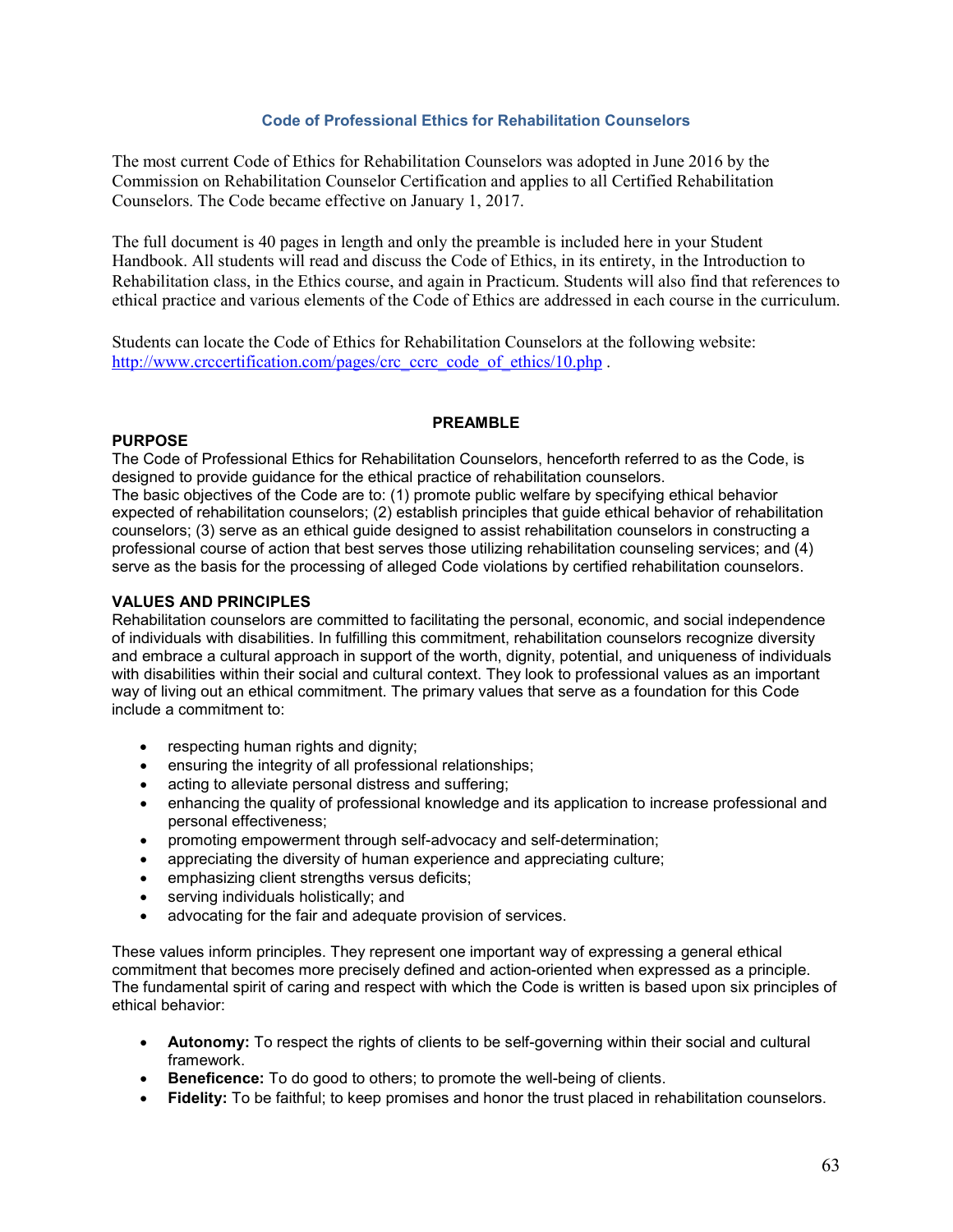- **Justice:** To be fair in the treatment of all clients; to provide appropriate services to all.
- **Nonmaleficence:** To do no harm to others.
- **Veracity:** To be honest.

#### **COMMITMENT TO CULTURAL DIVERSITY**

Rehabilitation counselors are aware that all individuals exist in a variety of contexts and understand the influence of these contexts on an individual's behavior. Rehabilitation counselors are aware of the continuing evolution of the field, changes in society at large, and the different needs of individuals in social, political, historical, environmental and economic contexts. The commitment involves providing respectful and timely communication, taking appropriate action when cultural diversity issues occur, and being accountable for the outcomes as they affect people of all races, ethnicities, genders, national origins, religions, sexual orientations, or other cultural group identities.

#### **CLIENTS/EVALUEES**

The primary obligation of rehabilitation counselors is to clients, defined as individuals with or directly affected by a disability, who receive services from rehabilitation counselors. At times, rehabilitation counseling services may be provided to individuals other than those with disabilities. In some settings, clients may be referred to by other terms such as, but not limited to, consumers. When employed to render an opinion for a forensic purpose, rehabilitation counselors do not have clients. In a forensic setting, the evaluee is the person who is being evaluated. If a section or standard in the Code does not seem to be relevant to forensic practice, rehabilitation counselors should nevertheless adhere to the spirit of the Code.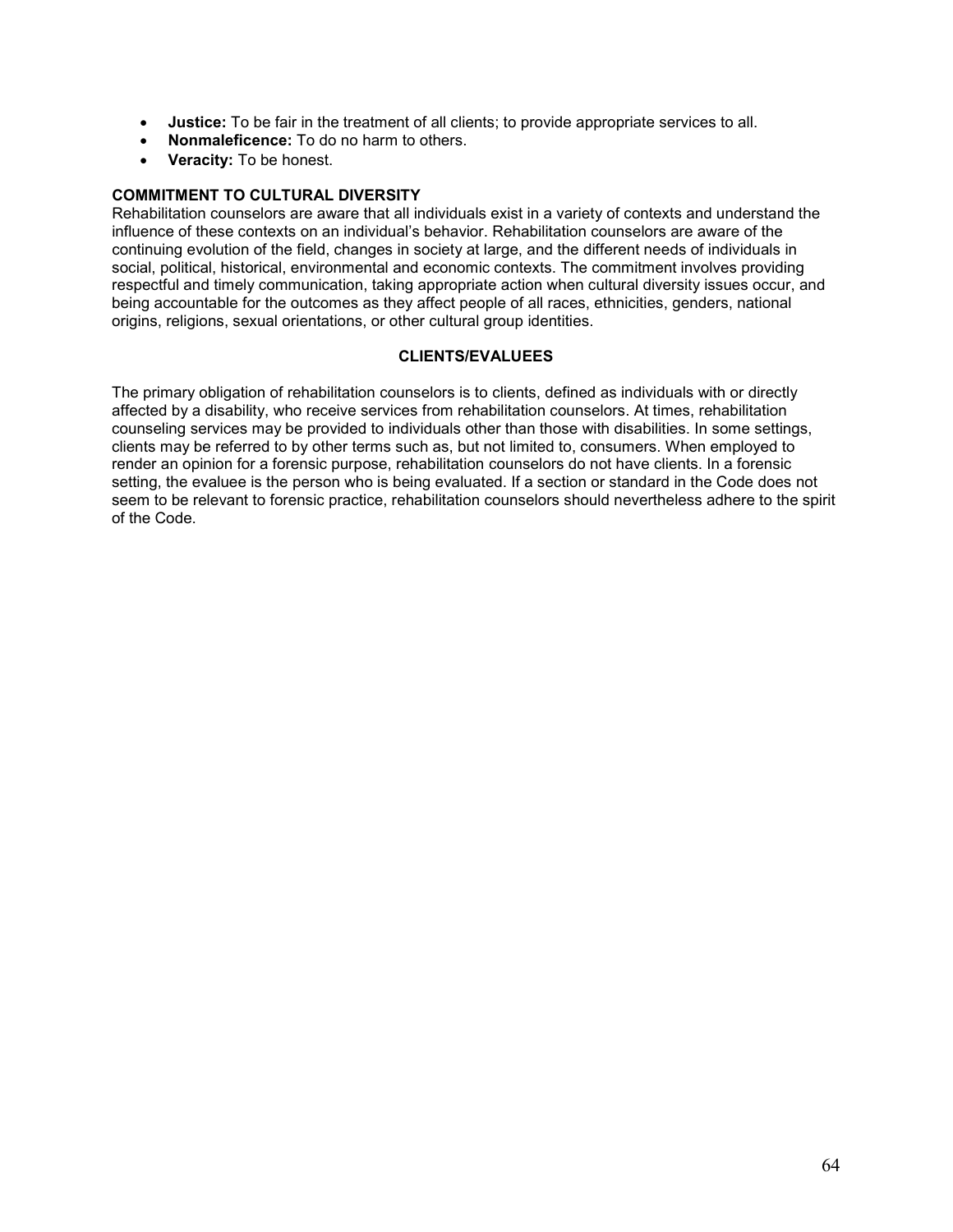# Selected Program Documents and Forms

Program of Study Course Sequencing Student Learning Outcomes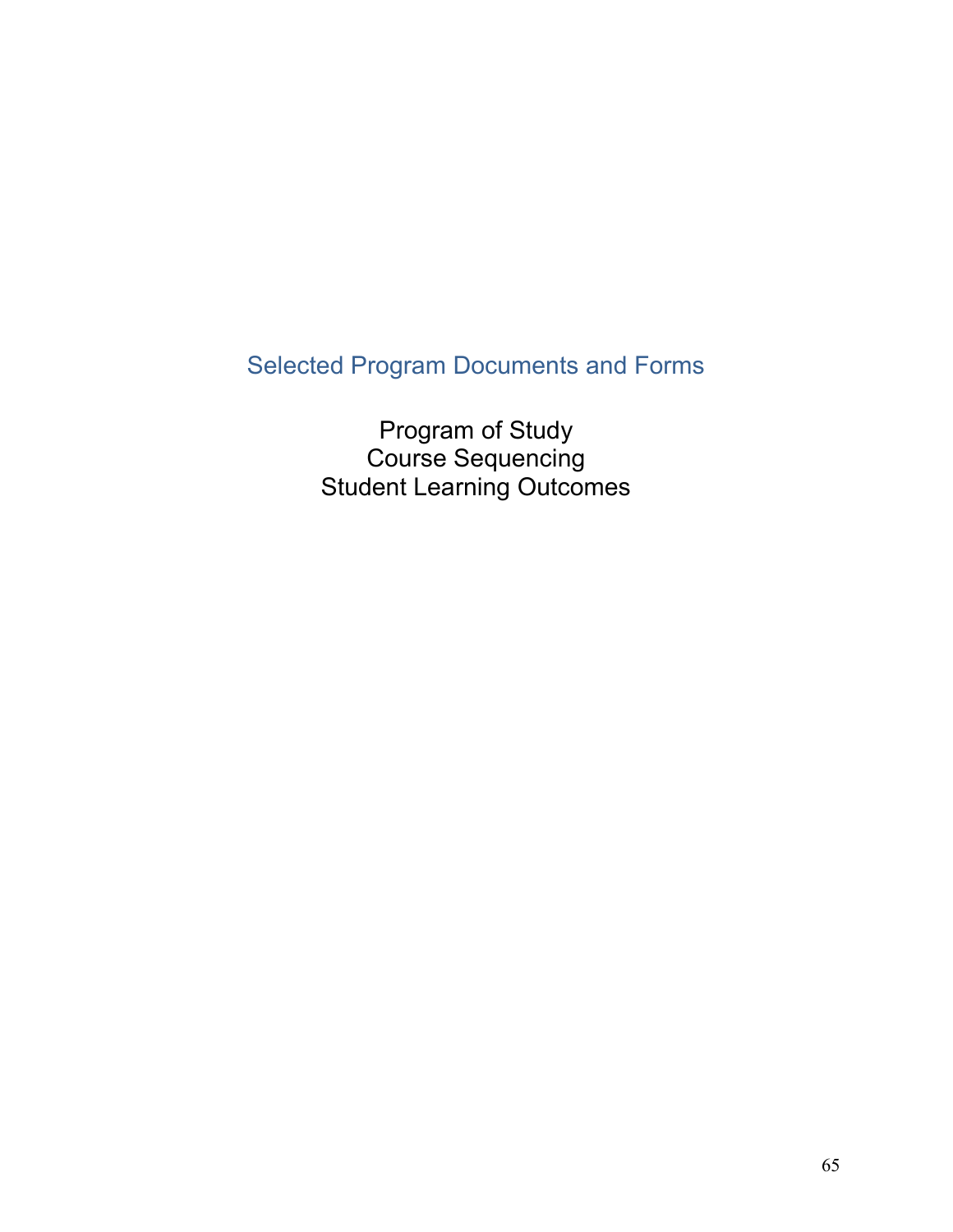# Program of Study **MASTER'S DEGREE IN COUNSELING AND REHABILITATION**

|                     | Name: $\_\_$ |                          |                                                   |             |                 | USCID: |                                  |  |  |
|---------------------|--------------|--------------------------|---------------------------------------------------|-------------|-----------------|--------|----------------------------------|--|--|
|                     | Last name    |                          | First name                                        | Middle name |                 |        |                                  |  |  |
| Address:            |              |                          |                                                   |             |                 |        |                                  |  |  |
|                     | Street       |                          | Apt., if any                                      |             | City, State     |        | Zip                              |  |  |
|                     |              |                          |                                                   |             | Track or        |        |                                  |  |  |
|                     |              |                          | Degree: Master of Arts Major: Counseling & Rehab. |             | Specialization: |        | <b>Clinical Rehab Counseling</b> |  |  |
|                     |              |                          |                                                   |             |                 |        |                                  |  |  |
|                     |              |                          | Foreign language required:                        |             | N/A             |        |                                  |  |  |
|                     |              | Date:                    |                                                   |             |                 |        | Date completed:                  |  |  |
| Other requirements: |              | Comprehensive Assessment |                                                   |             |                 |        |                                  |  |  |
|                     |              |                          |                                                   |             |                 |        |                                  |  |  |

#### PROGRAM OF COURSES

In the spaces provided below, list all courses for which you request approval in your master's degree (including thesis, if required) program. Do not list courses not specifically required for the master's program. Note that any course on this program which exceeds the **6 year limit (**before the degree is awarded) must be revalidated or replaced with another course.

| Department                                                                                         | Course<br>number | Abbreviated Course Title                |            | Date<br>completed | Credit<br>hours | Grade | Where<br>Taken (if<br>not USC) |  |  |  |
|----------------------------------------------------------------------------------------------------|------------------|-----------------------------------------|------------|-------------------|-----------------|-------|--------------------------------|--|--|--|
| KEY: Core = CACREP core area; Couns. = Counseling Continuum; Spec. = Clinical Rehab Specialization |                  |                                         |            |                   |                 |       |                                |  |  |  |
| Required Coursework (48 cr. hrs.)                                                                  |                  |                                         |            |                   |                 |       |                                |  |  |  |
| <b>EDCE</b>                                                                                        | 510              | Intro to Counseling                     | Core       |                   | 3               |       |                                |  |  |  |
| <b>RCON</b>                                                                                        | 601              | <b>Helping Relationships</b>            | Core/Couns |                   | 3               |       |                                |  |  |  |
| <b>RCON</b>                                                                                        | 700              | <b>Foundations Clinical Rehab Couns</b> | Spec.      |                   | 3               |       |                                |  |  |  |
| <b>RCON</b>                                                                                        | 733              | Med/Psychosocial Aspects of Rehab.      | Spec.      |                   | 3               |       |                                |  |  |  |
| <b>RCON</b>                                                                                        | 605              | <b>Culture and Disability</b>           | Core       |                   | 3               |       |                                |  |  |  |
| <b>EDPY</b>                                                                                        | 705              | Human Growth & Development              | Core       |                   | 3               |       |                                |  |  |  |
| <b>RCON</b>                                                                                        | 725              | Career Theories World of Work           | Core       |                   | $\overline{3}$  |       |                                |  |  |  |
| <b>RCON</b>                                                                                        | 704              | Ethics in Rehab & Helping Relationships |            |                   | 3               |       |                                |  |  |  |
| <b>RCON</b>                                                                                        | 711              | Theories & Techniques of Counseling     | Couns      |                   | 3               |       |                                |  |  |  |
| <b>RCON</b>                                                                                        | 714              | Assessment in Cslg & Clinical Rehab     | Core       |                   | 3               |       |                                |  |  |  |
| <b>NPSY</b>                                                                                        | 757              | Psychopathology for Counselors          |            |                   | 3               |       |                                |  |  |  |
| <b>RCON</b>                                                                                        | 720              | <b>Group Counseling</b>                 | Core/Couns |                   | 3               |       |                                |  |  |  |
| <b>RCON</b>                                                                                        | 734              | Professional Issues in Clinical Rehab   | Spec.      |                   | 3               |       |                                |  |  |  |
| <b>NPSY</b>                                                                                        | 760              | Addictions Counseling & Rehab.          |            |                   | 3               |       |                                |  |  |  |
| <b>NPSY</b>                                                                                        | 758              | Classification & Assessment             |            |                   | 3               |       |                                |  |  |  |
| <b>RCON</b>                                                                                        | 702              | Research & Program Evaluation           | Core       |                   | 3               |       |                                |  |  |  |
| Field Experiences (9 cr. hrs.)                                                                     |                  |                                         |            |                   |                 |       |                                |  |  |  |
| <b>RCON</b>                                                                                        | 880              | <b>Counseling Practicum</b>             |            |                   | 3               |       |                                |  |  |  |
| <b>RCON</b>                                                                                        | 883              | Internship in Clinical Rehab Couns.     |            |                   | 6               |       |                                |  |  |  |
| Electives (3 cr. hrs.) Select ONE; list no more than one below                                     |                  |                                         |            |                   |                 |       |                                |  |  |  |
|                                                                                                    |                  |                                         |            |                   | 3               |       |                                |  |  |  |
|                                                                                                    |                  |                                         |            |                   | 60              |       |                                |  |  |  |

# **Approved**:

Student signature (required) Date Graduate Director of School or Department Date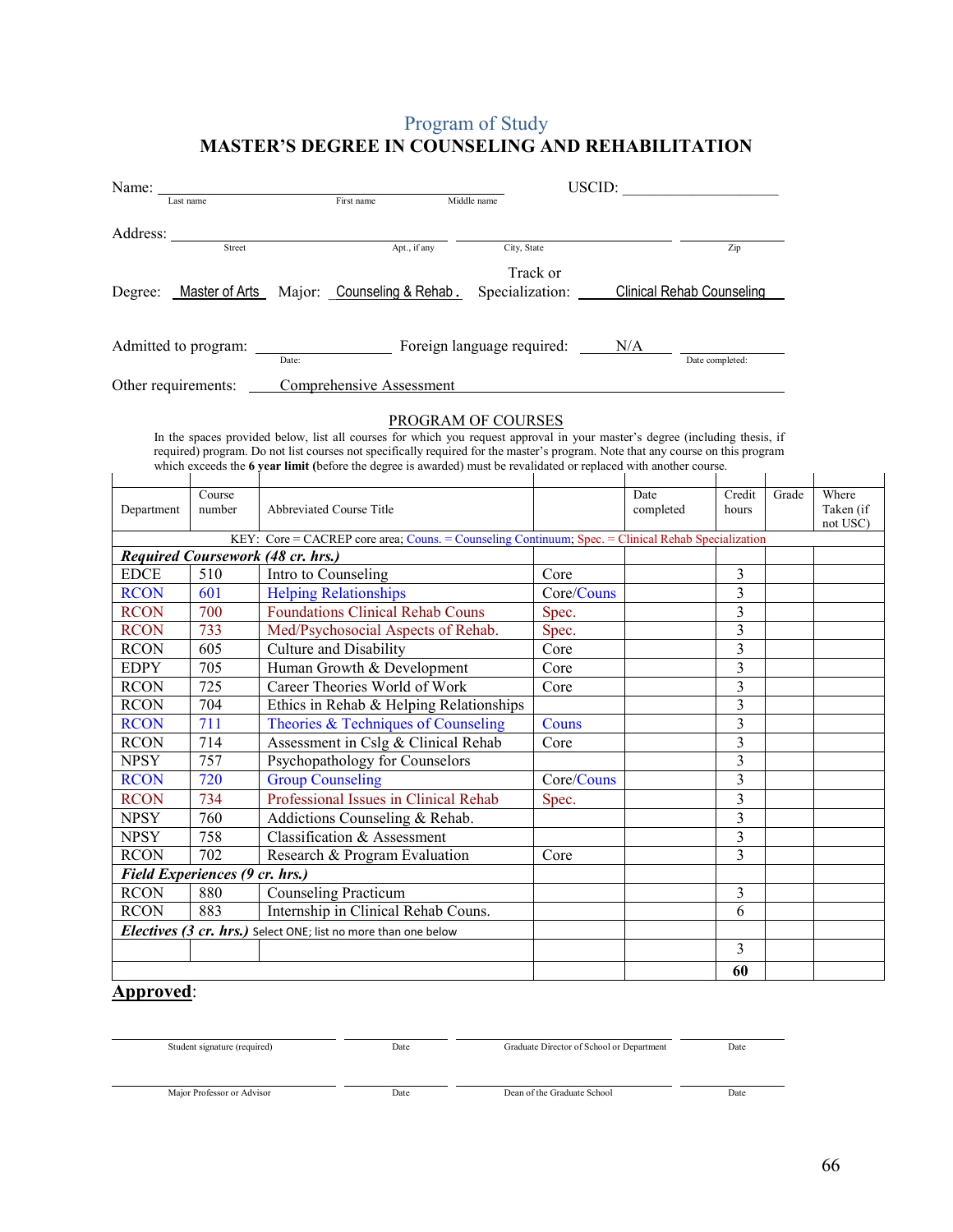# COURSE SEQUENCING

#### **M.A. in Counseling and Rehabilitation Specialization in Clinical Rehabilitation**

#### PROGRAM OF STUDY 60 cr. hours

- 1. EDCE 510: Introduction to Counseling
- 2. RCON 605: Culture and Disability **SPRING**
- 3. EDPY 705: Human Growth & Development
- 4. RCON 725: Career Theories and the World of Work
- 5. RCON 601: Helping relationships: Fundamentals of Counseling Practice
- 6. RCON 720: Group Counseling
- 7. RCON 714: Assessment in Counseling and Clinical Rehabilitation
- 8. RCON 702: Research and Program Evaluation in Counseling **FALL**
- 9. RCON 711: Theories and Techniques of Counseling

10. RCON 704: Issues and Ethics in Clinical Rehab Counseling **SUMMER**

- 11.NPSY 757: Psychopathology for Counselors
- 12.NPSY 758: Classification & Assessment of Mental Disorders (Prereq: NPSY 757)
- 13.NPSY 760: Addictions Counseling and Rehabilitation
- 14. RCON 700: Foundations of Clinical Rehabilitation Counseling **FALL**
- 15. RCON 733: Psychosocial and Medical Aspects of Clinical Rehabilitation
- 16. RCON 734: Professional Issues
- 17. RCON 880: Counseling Practicum in Clinical Rehabilitation (3 credits)
- 18. RCON 883: Internship in Clinical Rehabilitation Counseling (6 credits)
- 19. Elective

#### Offered one time per year

COLOR KEY Counseling skills continuum Clinical Rehab specialization Other required courses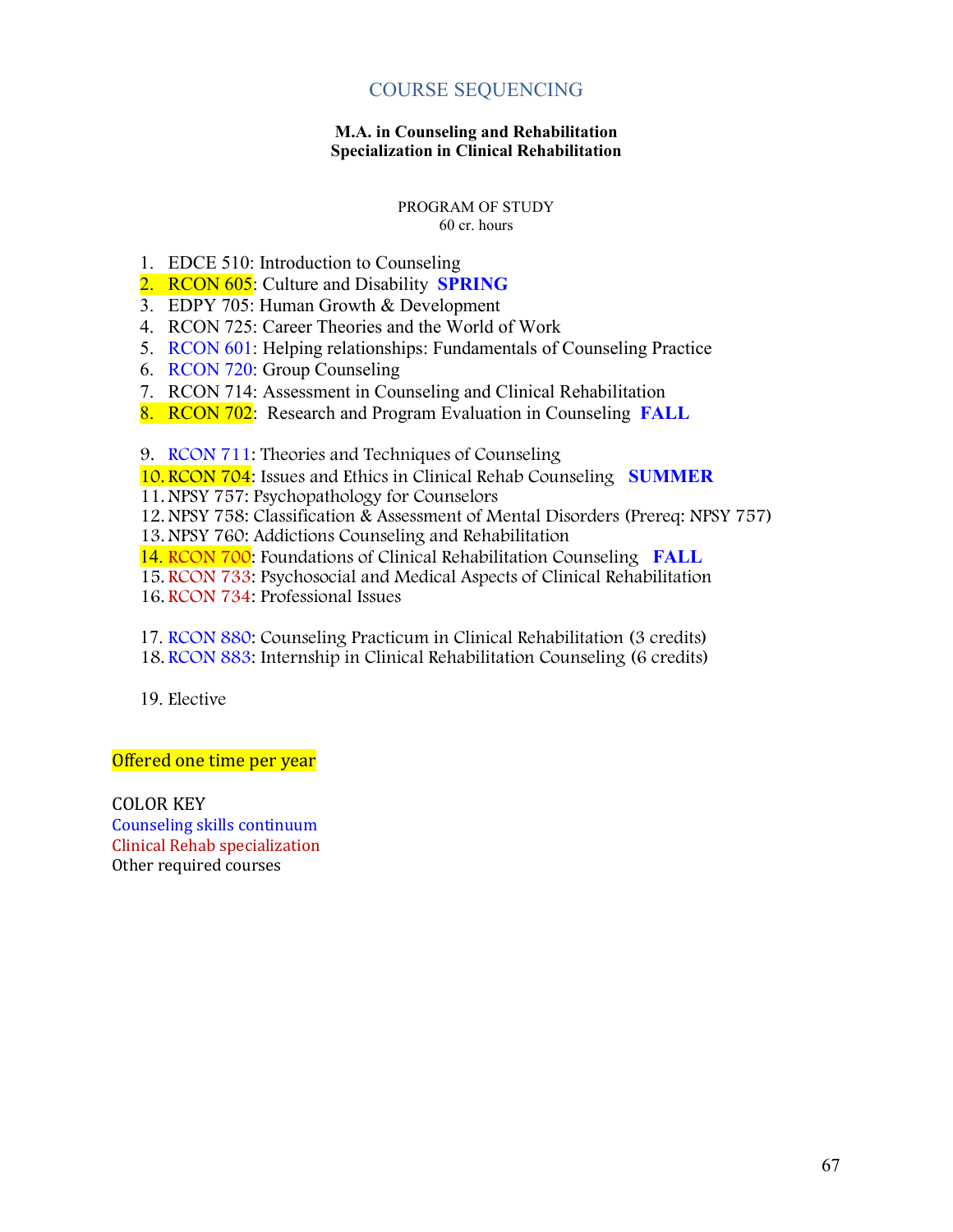#### **FULL-TIME Start in Fall (8 semesters)**

#### **YEAR 1**

#### **FALL**

EDCE 510: Introduction to Counseling RCON 601: Helping relationships: Fundamentals of Counseling Practice RCON 700: Foundations of Clinical Rehabilitation Counseling

#### **SPRING**

RCON 733: Psychosocial and Medical Aspects of Clinical Rehabilitation RCON 605: Culture and Disability EDPY 705: Human Growth & Development

#### **SUMMER**

RCON 725: Career Theories and the World of Work RCON 704: Issues and Ethics in Clinical Rehab Counseling

#### **YEAR 2**

# **FALL**

RCON 711: Theories and Techniques of Counseling RCON 714: Assessment in Counseling and Clinical Rehabilitation NPSY 757: Psychopathology for Counselors

#### **SPRING**

RCON 720: Group Counseling RCON 734: Professional Issues Elective

#### **SUMMER**

NPSY 760: Addictions Counseling and Rehabilitation NPSY 758: Classification & Assessment of Mental Disorders (Prereq: NPSY 757) *PRE-PRACTICUM ASSESSMENT*

#### **YEAR 3**

# **FALL**

RCON 702: Research and Program Evaluation in Counseling RCON 880: Counseling Practicum in Clinical Rehabilitation (3 credits)

#### **SPRING**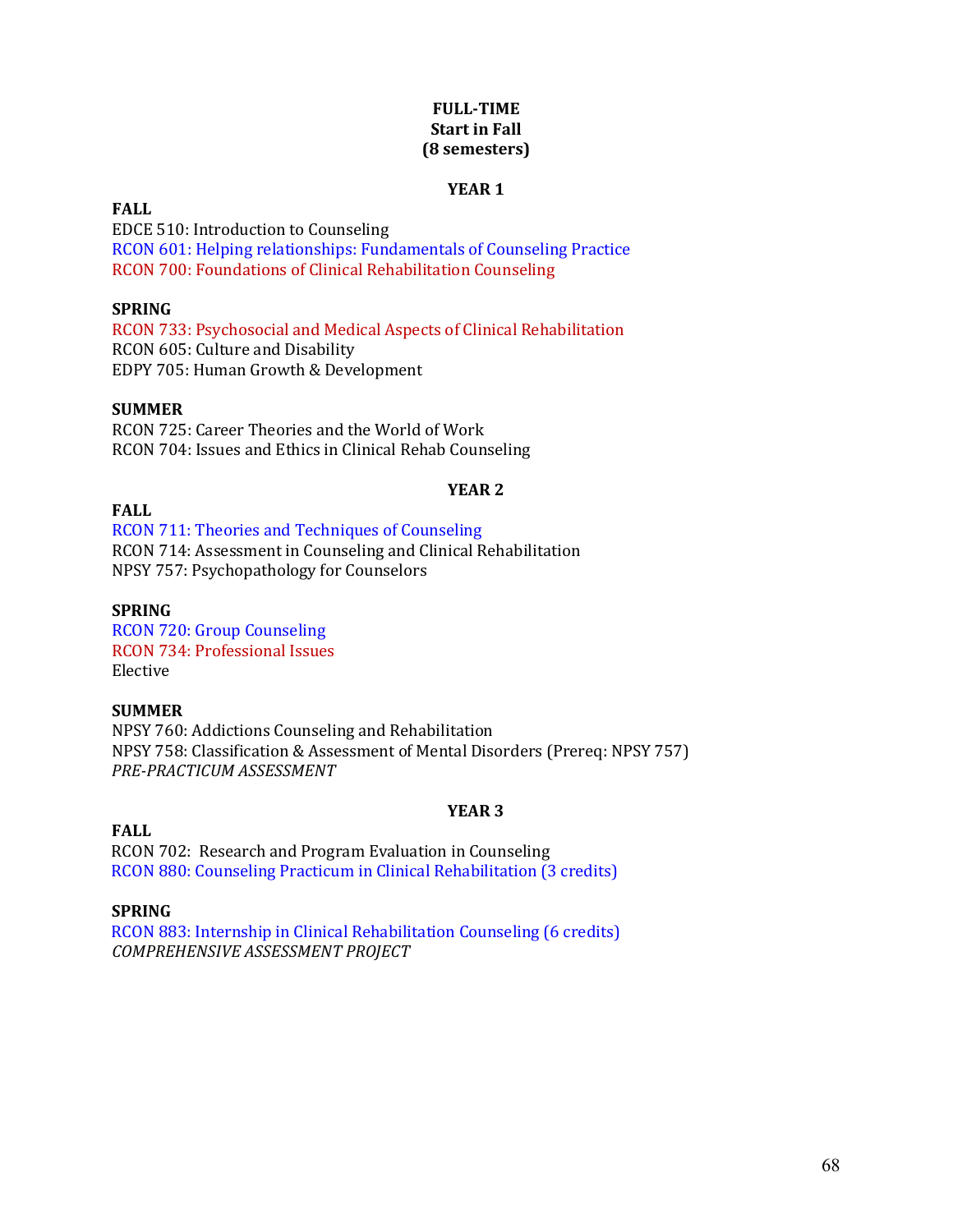#### **PART-TIME Start in Fall (12 semesters)**

#### **YEAR 1**

#### **FALL**

EDCE 510: Introduction to Counseling RCON 700: Foundations of Clinical Rehabilitation Counseling

#### **SPRING**

RCON 601: Helping relationships: Fundamentals of Counseling Practice RCON 605: Culture and Disability

#### **SUMMER**

EDPY 705: Human Growth & Development, or RCON 704: Issues and Ethics in Clinical Rehab Counseling

#### **YEAR 2**

#### **FALL**

RCON 733: Psychosocial and Medical Aspects of Clinical Rehabilitation RCON 725: Career Theories and the World of Work

#### **SPRING**

RCON 711: Theories and Techniques of Counseling RCON 714: Assessment in Counseling and Clinical Rehabilitation

#### **SUMMER**

EDPY 705: Human Growth & Development, or RCON 704: Issues and Ethics in Clinical Rehab Counseling

#### **YEAR 3**

#### **FALL**

NPSY 757: Psychopathology for Counselors RCON 702: Research and Program Evaluation in Counseling

#### **SPRING**

RCON 720: Group Counseling NPSY 758: Classification & Assessment of Mental Disorders (Prereq: NPSY 757) *PRE-PRACTICUM ASSESSMENT*

#### **SUMMER**

NPSY 760: Addictions Counseling and Rehabilitation

#### **YEAR 4**

#### **FALL**

RCON 880: Counseling Practicum in Clinical Rehabilitation (3 credits) RCON 734: Professional Issues

#### **SPRING**

RCON 883: Internship in Clinical Rehabilitation Counseling (**3** credits) Elective

#### **SUMMER**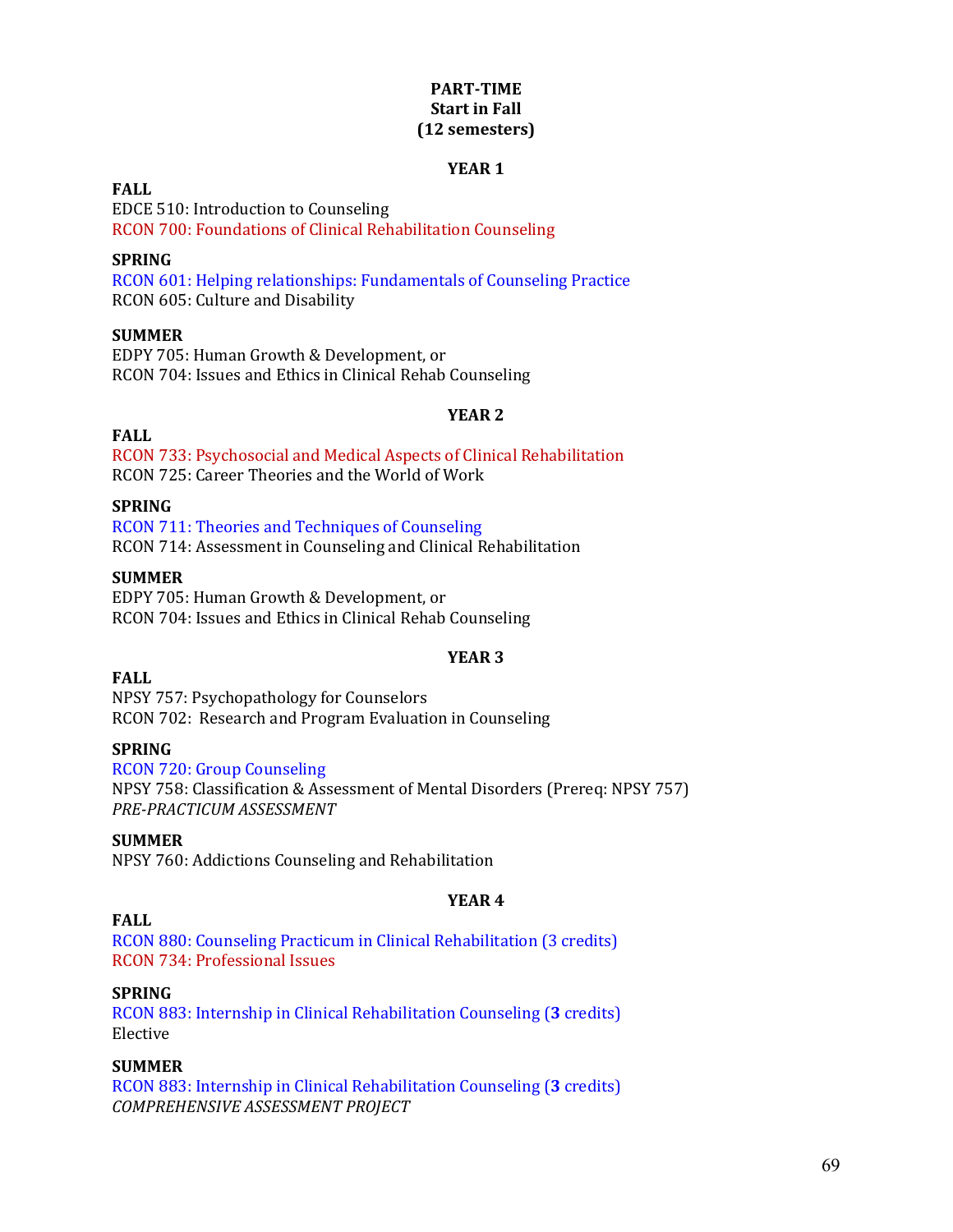#### **FULL-TIME**

#### **Start in Spring (9 semesters, graduate in Fall)**

**Assumptions:** 3 classes/major semester, 2 in summer, and Internship at 3 cr/3cr (b/c of Summer)

#### **YEAR 1**

#### **SPRING**

EDCE 510: Introduction to Counseling RCON 601: Helping relationships: Fundamentals of Counseling Practice RCON 605: Culture and Disability

#### **SUMMER**

RCON 725: Career Theories and the World of Work RCON 704: Issues and Ethics in Clinical Rehab Counseling

#### **FALL**

RCON 700: Foundations of Clinical Rehabilitation Counseling RCON 733: Psychosocial and Medical Aspects of Clinical Rehabilitation EDPY 705: Human Growth & Development

#### **YEAR 2**

#### **SPRING**

RCON 711: Theories and Techniques of Counseling RCON 714: Assessment in Counseling and Clinical Rehabilitation NPSY 757: Psychopathology for Counselors

#### **SUMMER**

NPSY 760: Addictions Counseling and Rehabilitation NPSY 758: Classification & Assessment of Mental Disorders (Prereq: NPSY 757)

#### **FALL**

RCON 720: Group Counseling RCON 702: Research and Program Evaluation in Counseling Elective *PRE-PRACTICUM ASSESSMENT*

#### **SPRING**

# **YEAR 3**

RCON 734: Professional Issues RCON 880: Counseling Practicum in Clinical Rehabilitation (3 credits)

#### **SUMMER**

RCON 883: Internship in Clinical Rehabilitation Counseling (**3** credits)

#### **FALL**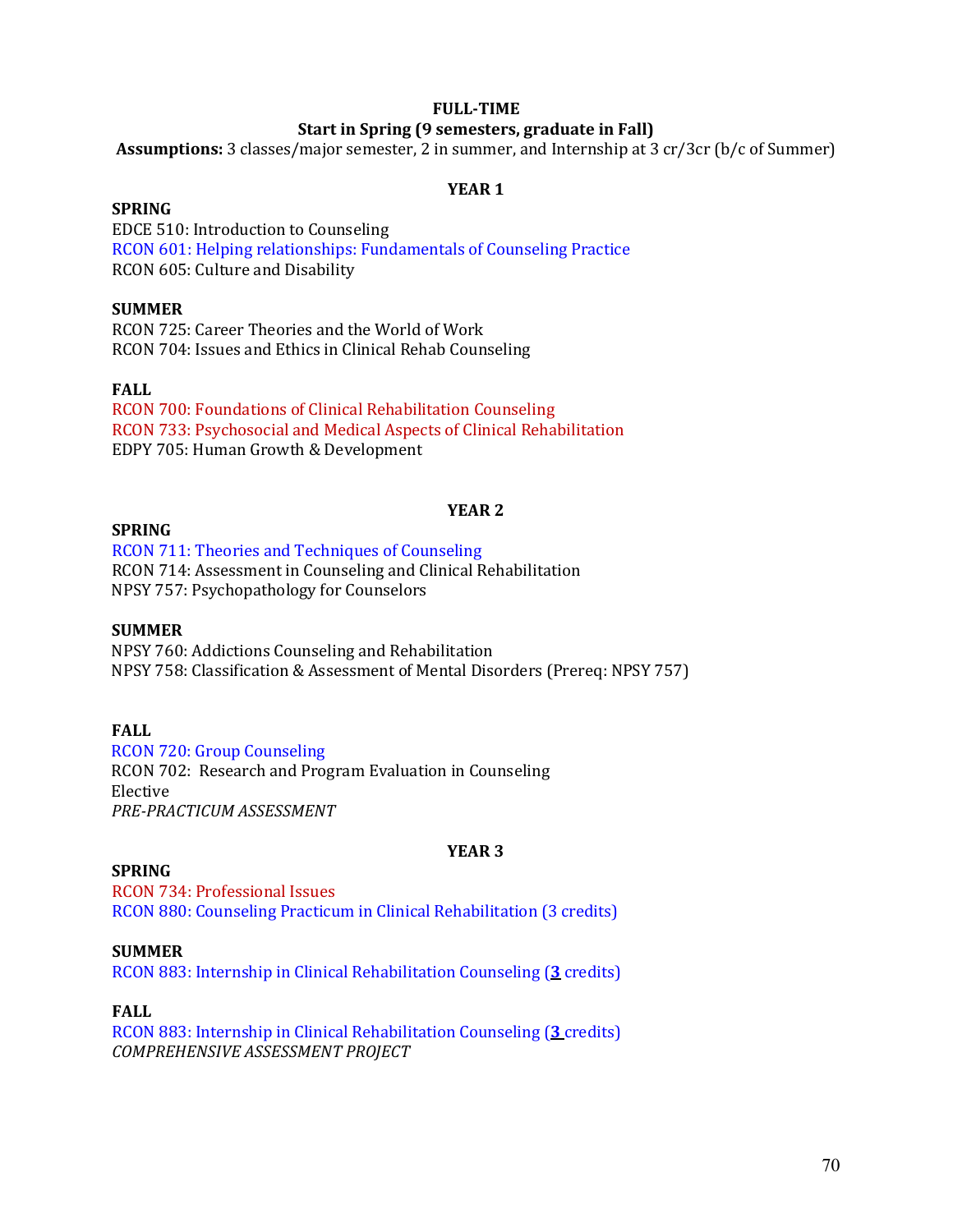#### **FULL-TIME**

#### **Start in Spring (8 semesters, graduate in Summer)**

**Assumptions:** 3 classes/major semester, 2 in summer, 1 semester with one extra course [either 4 in major semester or 3 in summer), and Internship at 3 cr/3cr (b/c of Summer)

#### **YEAR 1**

#### **SPRING**

EDCE 510: Introduction to Counseling RCON 601: Helping relationships: Fundamentals of Counseling Practice RCON 605: Culture and Disability

#### **SUMMER**

RCON 725: Career Theories and the World of Work RCON 704: Issues and Ethics in Clinical Rehab Counseling

#### **FALL**

RCON 700: Foundations of Clinical Rehabilitation Counseling RCON 733: Psychosocial and Medical Aspects of Clinical Rehabilitation RCON 711: Theories and Techniques of Counseling *EDPY 705: Human Growth & Development\* (here, or in Summer, or in another major semester)*

#### **YEAR 2**

#### **SPRING**

RCON 720: Group Counseling RCON 714: Assessment in Counseling and Clinical Rehabilitation NPSY 757: Psychopathology for Counselors

#### **SUMMER**

NPSY 760: Addictions Counseling and Rehabilitation NPSY 758: Classification & Assessment of Mental Disorders (Prereq: NPSY 757) *PRE-PRACTICUM ASSESSMENT*

#### **FALL**

RCON 734: Professional Issues RCON 880: Counseling Practicum in Clinical Rehabilitation (3 credits) RCON 702: Research and Program Evaluation in Counseling

#### **YEAR 3**

#### **SPRING**

Elective RCON 883: Internship in Clinical Rehabilitation Counseling (**3** credits)

#### **SUMMER**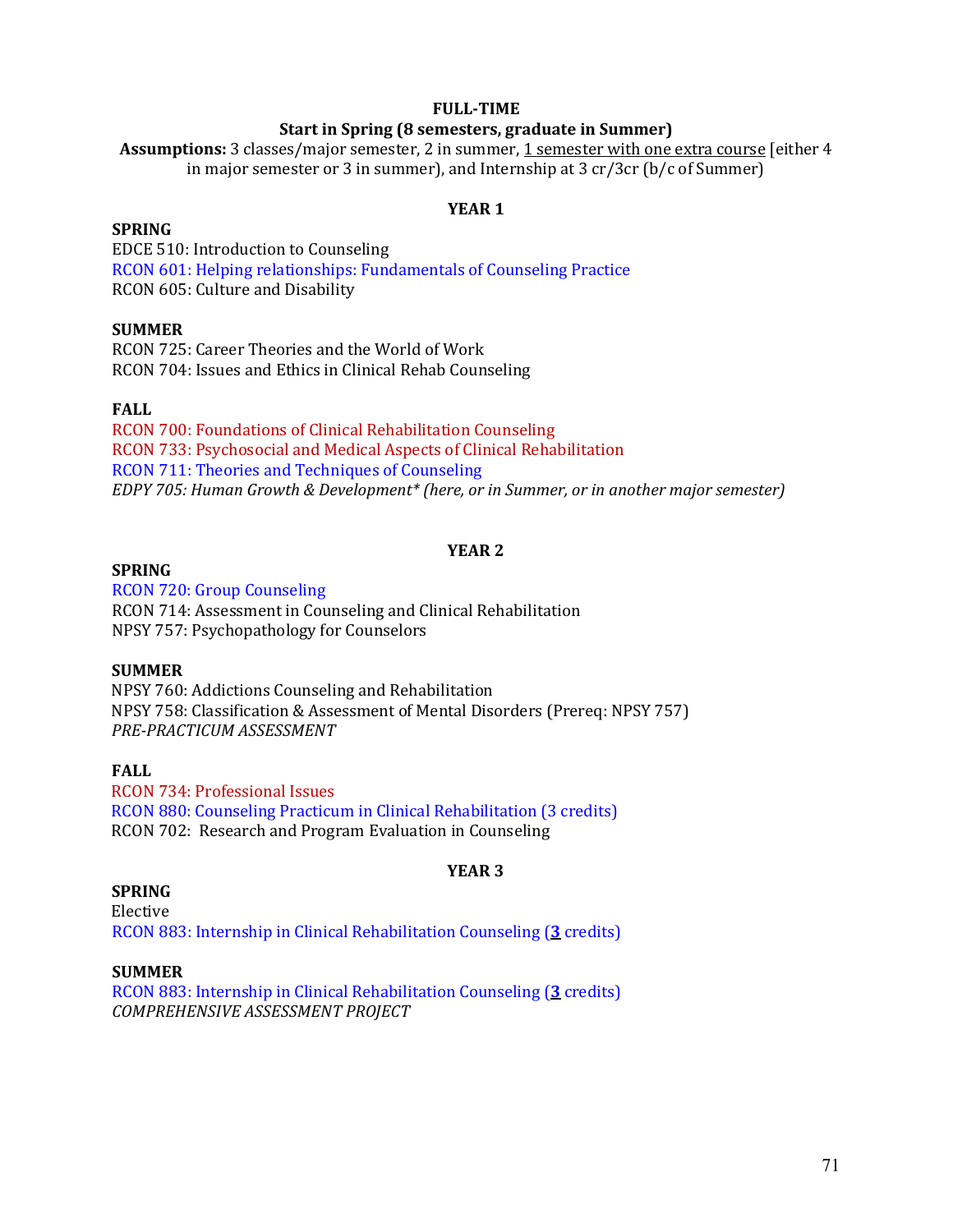#### **PART-TIME Start in Spring (12 semesters)**

#### **YEAR 1**

#### **SPRING**

EDCE 510: Introduction to Counseling RCON 601: Helping relationships: Fundamentals of Counseling Practice

#### **SUMMER**

RCON 725: Career Theories and the World of Work

#### **FALL**

RCON 700: Foundations of Clinical Rehabilitation Counseling RCON 733: Psychosocial and Medical Aspects of Clinical Rehabilitation

#### **YEAR 2**

#### **SPRING**

RCON 605: Culture and Disability RCON 711: Theories and Techniques of Counseling

#### **SUMMER**

RCON 704: Issues and Ethics in Clinical Rehab Counseling

**FALL** RCON 714: Assessment in Counseling and Clinical Rehabilitation NPSY 757: Psychopathology for Counselors

#### **YEAR 3**

#### **SPRING**

RCON 720: Group Counseling NPSY 758: Classification & Assessment of Mental Disorders (Prereq: NPSY 757) *PRE-PRACTICUM ASSESSMENT*

#### **SUMMER**

NPSY 760: Addictions Counseling and Rehabilitation

#### **FALL**

RCON 734: Professional Issues

RCON 702: Research and Program Evaluation in Counseling

#### **YEAR 4**

#### **SPRING**

EDPY 705: Human Growth & Development RCON 880: Counseling Practicum in Clinical Rehabilitation (3 credits)

#### **SUMMER**

Elective RCON 883: Internship in Clinical Rehabilitation Counseling (**3** credits)

#### **FALL**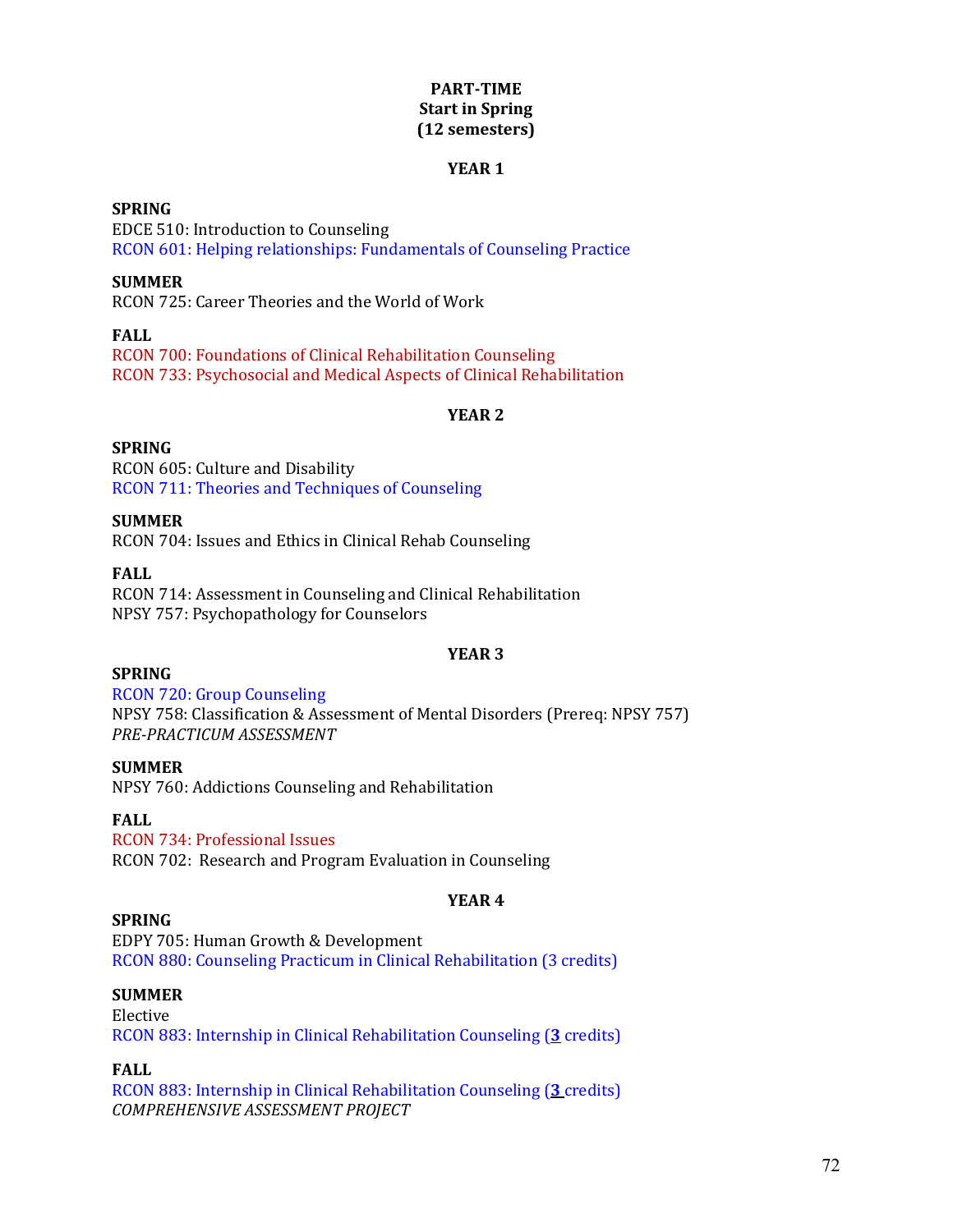# **Student Learning Outcomes[1](#page-72-0)**

*Master of Arts in Counseling and Rehabilitation*

**Program Goal 1** – Students will demonstrate knowledge and competencies required for successful practice in the field of professional counseling.

**Learning Outcome Area 1** – Professional Counseling Orientation and Ethical Practice Curriculum: EDCE 510, RCON 704

- Describe the history and philosophy of the counseling profession and its specialty areas.
- Identify ethical and culturally relevant strategies for promoting resilience and optimal development and wellness across the lifespan.

## **Learning Outcome Area 2** – Social and Cultural Diversity

Curriculum: RCON 605 (Culture), RCON 734

• Describe how student-centered and client-centered cultural factors may influence the counseling relationship across a variety of helping settings.

### **Learning Outcome Area 3** – Human Growth and Development

Curriculum: EDPY 705, NPSY 757

- Apply theories of individual development across the lifespan
- Identify psychosocial and psychoeducational strategies for promoting resilience and optimal development and wellness across the lifespan.

### **Learning Outcome Area 4** – Career Development

Curriculum: RCON 725, RCON 883

• Identify and apply theories and models of career development and career decision-making.

## **Learning Outcome Area 5** – Counseling and Helping Relationships

Curriculum: RCON 601 and RCON 711

- Demonstrate the intentional use of interviewing and basic counseling skills.
- Discuss and demonstrate counseling theories and related techniques.

## **Learning Outcome Area 6** – Group Counseling and Group Work

Curriculum: RCON 720, RCON 880

• Plan and carry out purposeful counseling group activities.

#### **Learning Outcome Area 7** – Assessment and Testing

Curriculum: RCON 714, NPSY 758

• Understand and describe the basic concepts of standardized and non-standardized testing and other assessment techniques.

#### **Learning Outcome Area 8** – Research and Program Evaluation

Curriculum: RCON 700, RCON 702

 $\overline{a}$ 

- Interpret and report the results of scholarly research
- Describe and apply the steps of program evaluation.

<span id="page-72-0"></span>**<sup>1</sup>** The Learning Outcomes for the MA program are systematically evaluated through the procedures established by the Office of Institutional Assessment and Compliance (OIAC). Each LO has criterion measures, an evaluation methodology, and mechanisms for reporting results and a plan for using the results. The entire document for the program is more than 20 pages in length and available upon request.